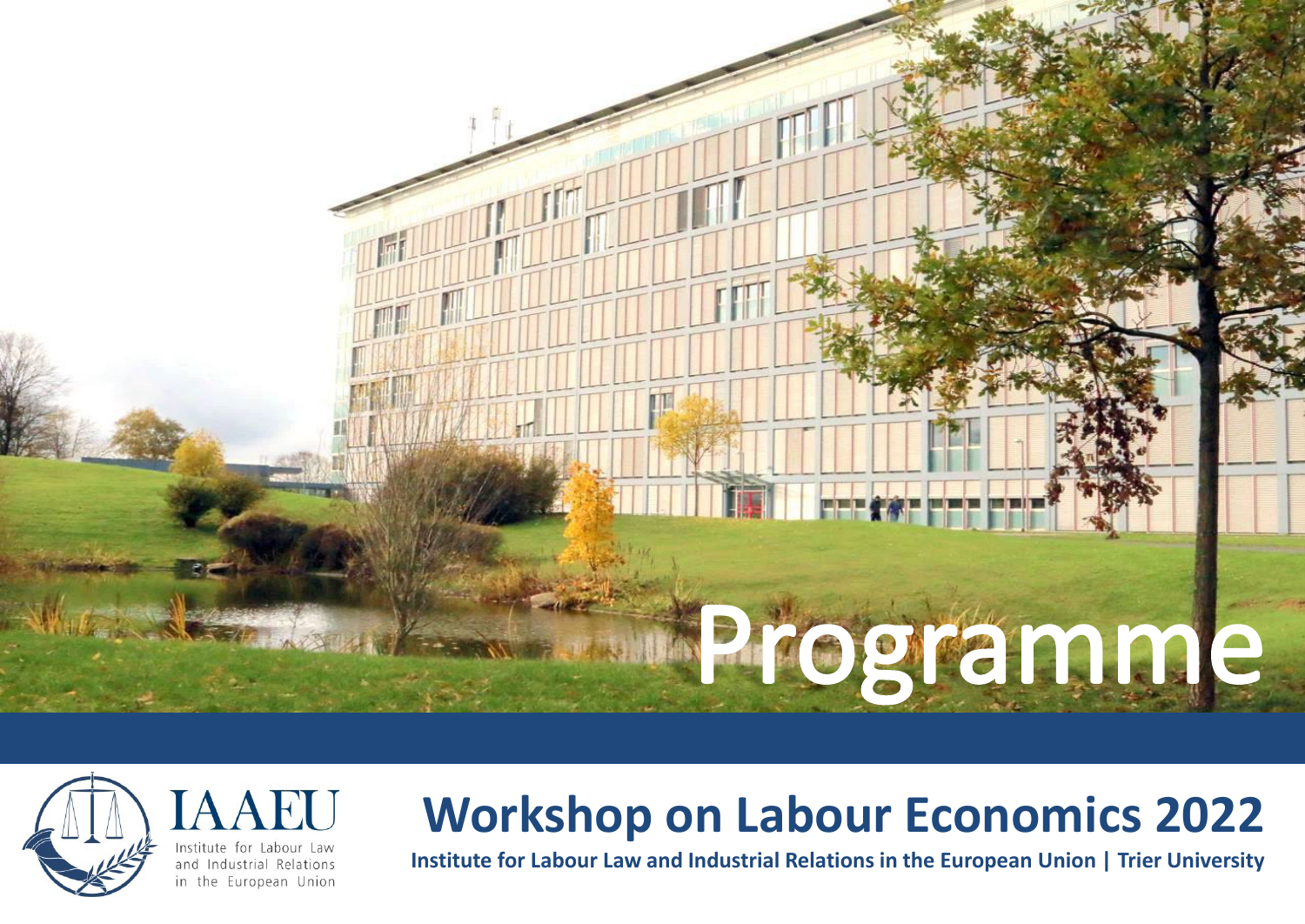# **Workshop on Labour Economics 2022**

7th – 8th April 2022

Venue: Institute for Labour Law and Industrial Relations in the European Union (IAAEU) Trier University, Campus II Behringstraße 21 54296 Trier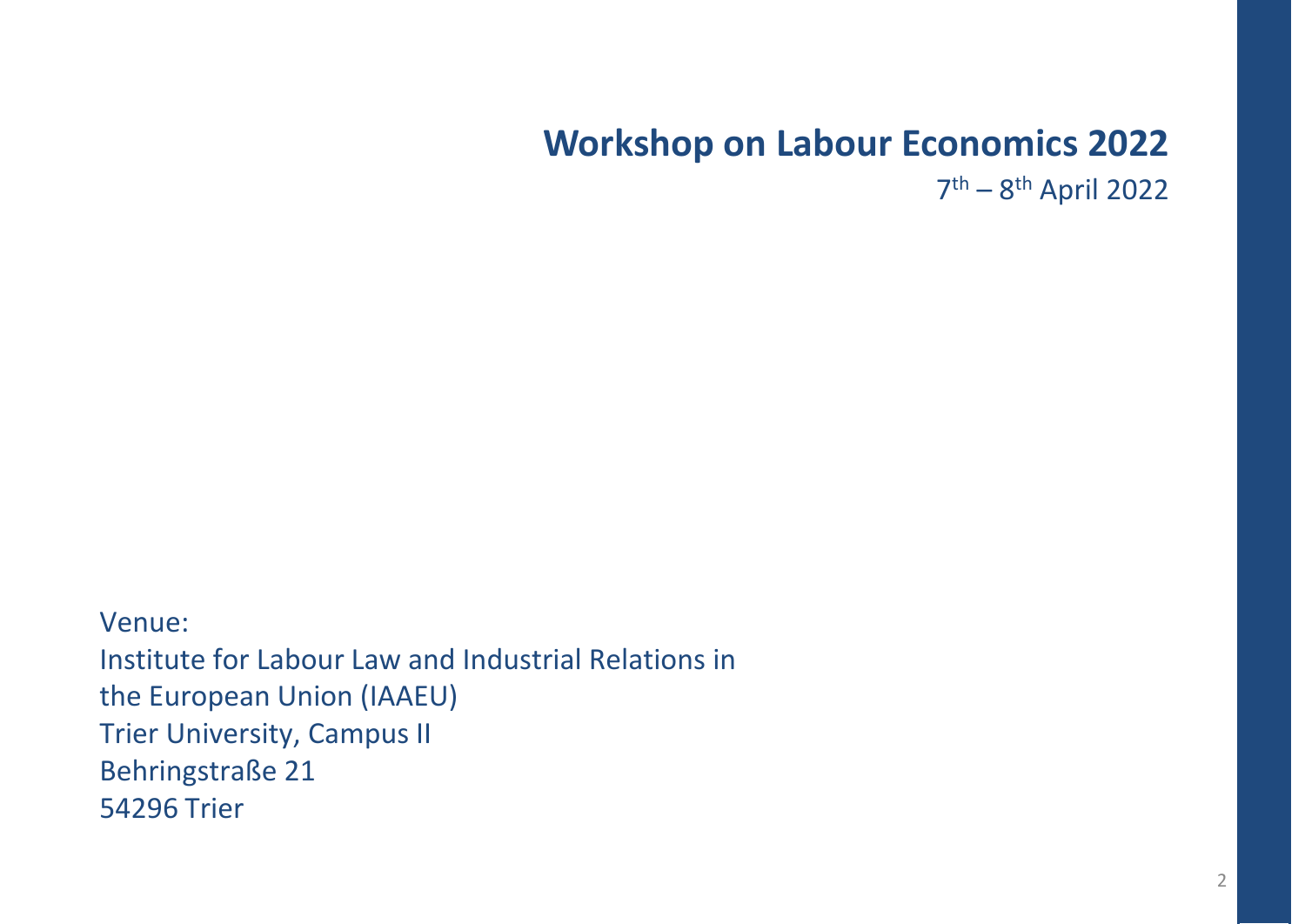### **Welcome to the**

### **Institute for Labour Law and Industrial Relations in the European Union**

The Institute for Labour Law and Industrial Relations in the European Union (IAAEU) was established as a public foundation in 1983 and is funded by the state government of Rhineland-Palatinate. While being a public foundation, the IAAEU is also a research institute of Trier University and is situated in the heart of the Petrisberg Technology Park on Campus II. The IAAEU comprises two working groups of which one engages in research in the area of European labour law (Legal Team) and one engages in the theoretical and empirical analysis of personnel and labour economic issues (Economics Team). Depending on the research questions and the available data the economists rely on experimental data drawn from the experiments conducted in the institute's laboratory or on survey and corporate data. Since January 2012 Laszlo Goerke is one of the directors of the IAAEU and head of the Chair of Personnel Economics at Trier University. He is also a research fellow of the Institute of Labor Economics (IZA) and the CESifo Group Munich.

For detailed information have a look at our website: <http://www.iaaeu.de/en>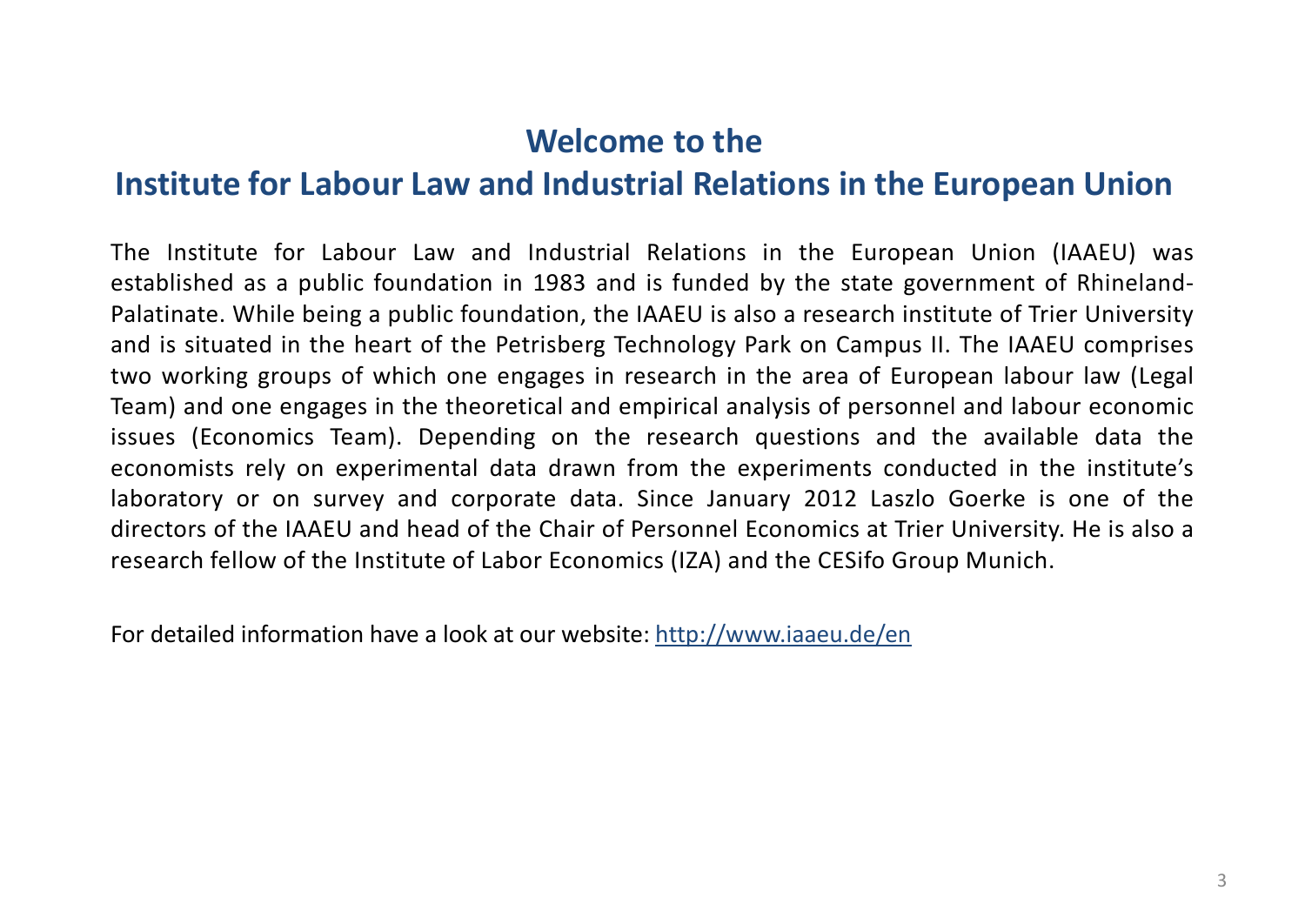# **Schedule – Workshop on Labour Economics 2022**

### **Thursday, April 7th 2022**

| 09:00 - 09:15 | <b>Welcome and Opening</b> |
|---------------|----------------------------|
|---------------|----------------------------|

- 09:15 10:35 Parallel Session I
- 10:50 12:10 Parallel Session II

### **Lunch Break**

- 13:15 15:15 Parallel Session III
- 15:30 17:30 Parallel Session IV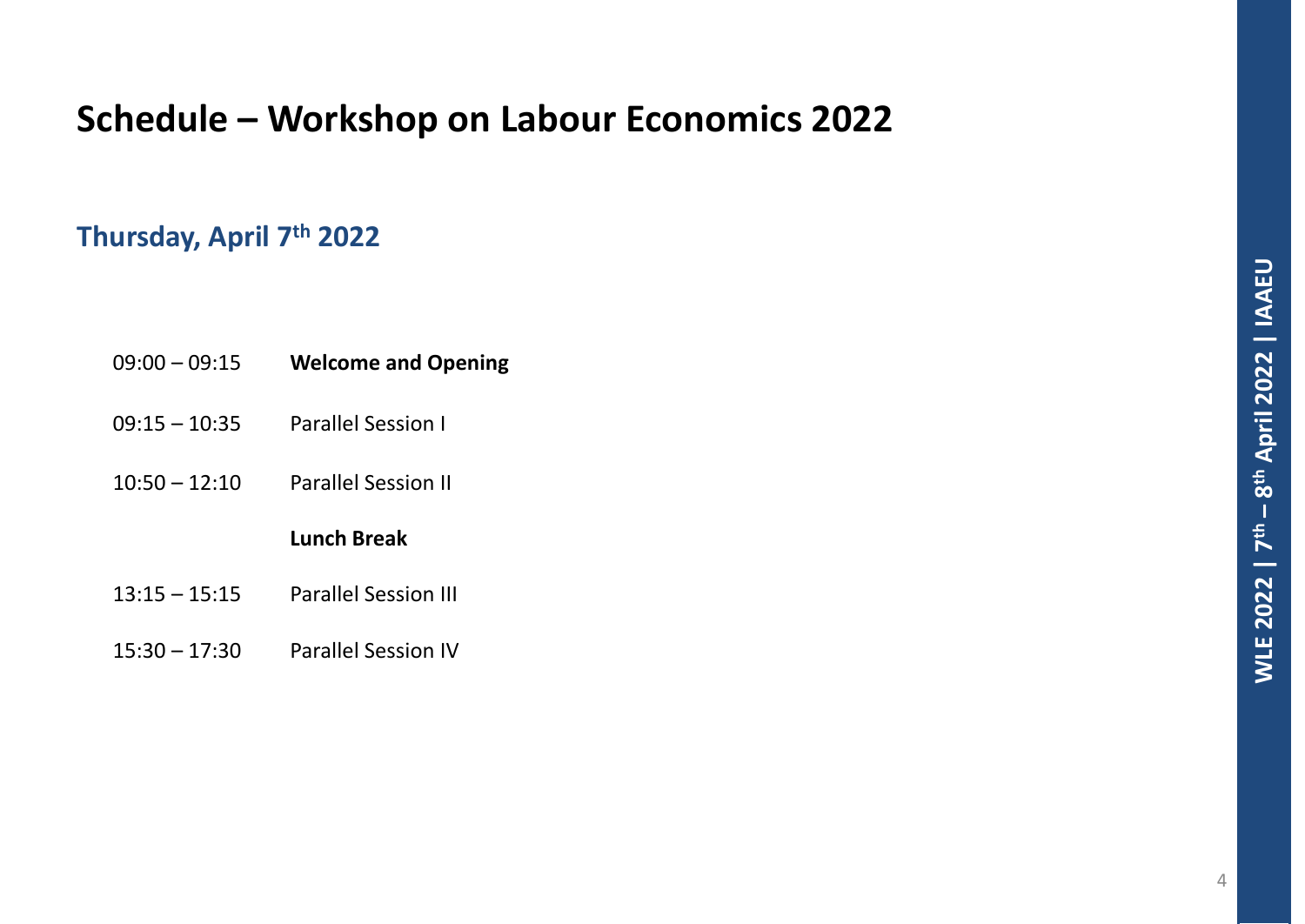# **Schedule – Workshop on Labour Economics 2022**

### **Friday, April 8th 2022**

| $09:15 - 10:35$ | <b>Parallel Session V</b> |
|-----------------|---------------------------|
|-----------------|---------------------------|

10:50 – 12:10 Parallel Session VI

### **Lunch Break**

- 13:15 14:35 Parallel Session VII
- 14:50 16:10 Parallel Session VIII
- 16:10 16:20 **Farewell**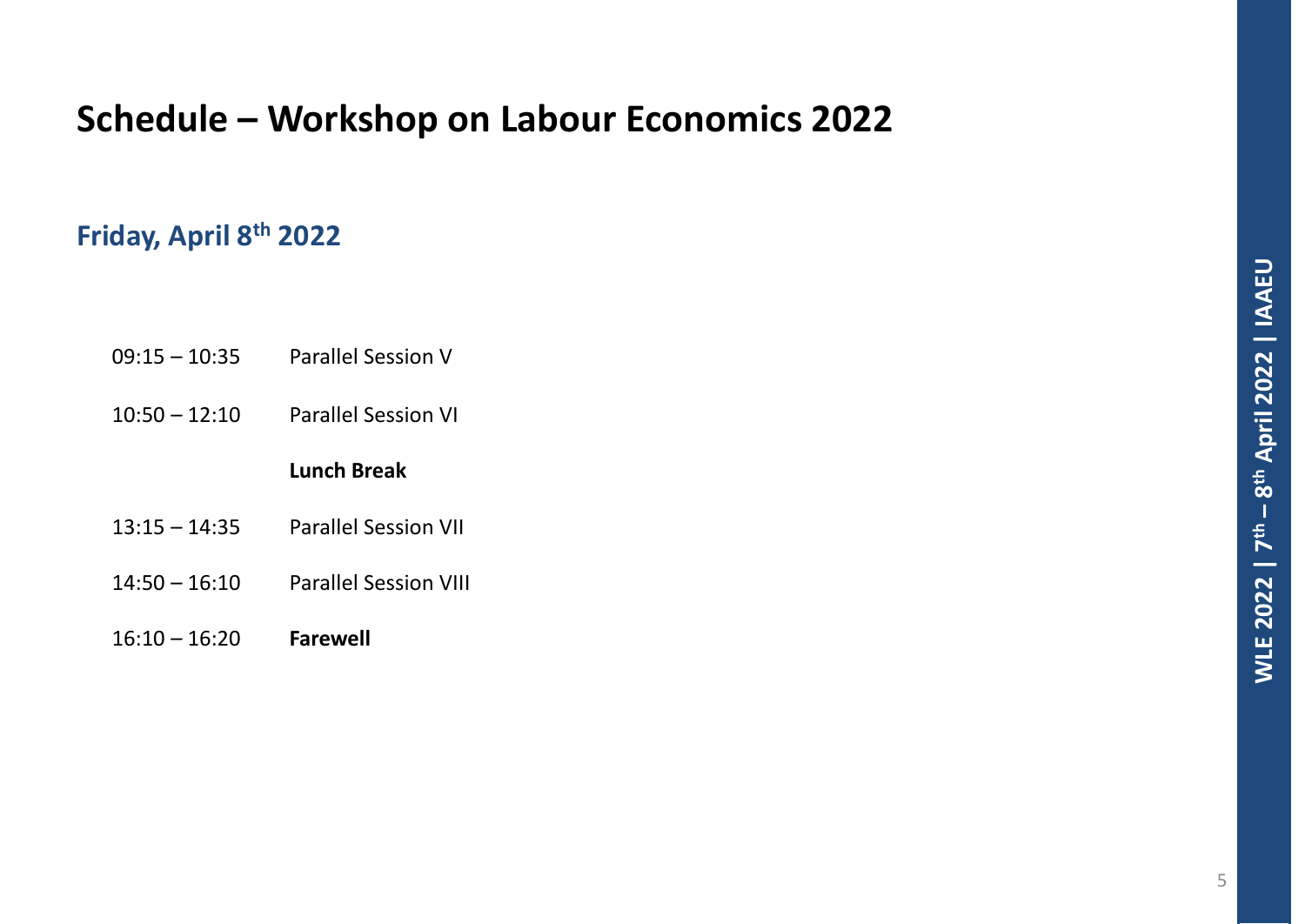### **Organisational Information**

### **Instructions for Presenters, Discussants and Chairs:**

The last speaker chairs the session. The first speaker keeps time during the chair's presentation. The name in brackets *(Discussant: Name)* after PhD student's presentations is the assigned discussant. We scheduled 40 minutes for each paper:

- PhD students with a discussant: 25 minutes for presentation, 5 minutes for assigned discussant, 10 minutes for questions.
- All other presenters: 30 minutes for presentation, 10 minutes for questions.

In case of any unforeseen (technical) problems, please send an email to [wle@iaaeu.de](mailto:wle@iaaeu.de)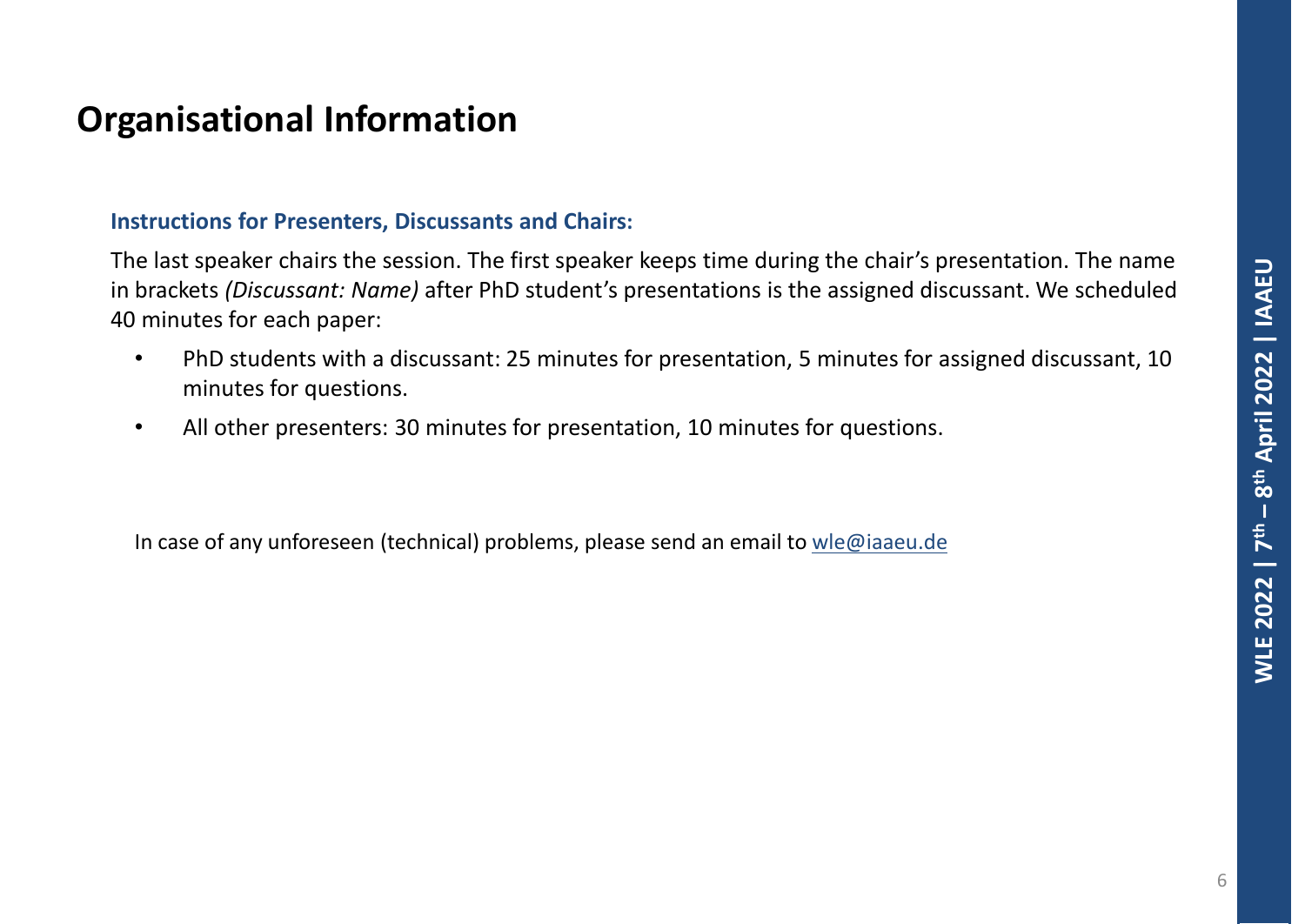### **Attending the Meeting**

#### **WLE 2022 takes place as a virtual meeting:**

All sessions will be hosted via Zoom. No registration needed, but you need a password to access the sessions. The password will be sent via email to registered participants only.

Please find the session links and the password in the email sent on 6 April 2022.

[*If you have problems to access sessions, please try to access via the browser-based version of Zoom.*]

Registration for non-presenting researchers: **[Please click here](https://docs.google.com/forms/d/e/1FAIpQLSeimDAs3OlS4y1uGU4jY8kfUoTXFcbcPA8c4xSNILWIemqXtg/viewform)** (presenting researchers are automatically registered)

In case of any unforeseen (technical) problems, please send an email to [wle@iaaeu.de](mailto:wle@iaaeu.de)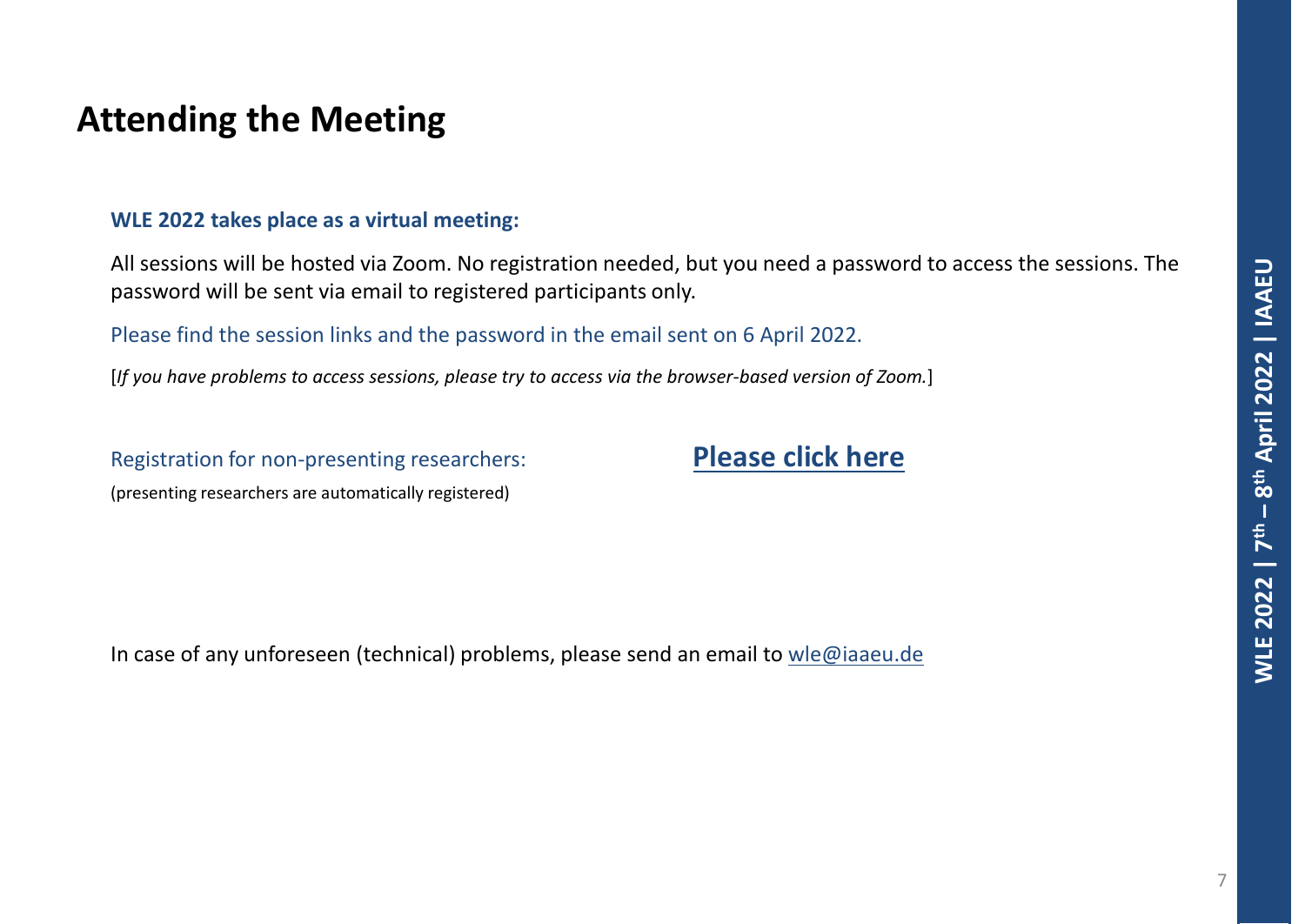# **Thursday, April 7th 2022**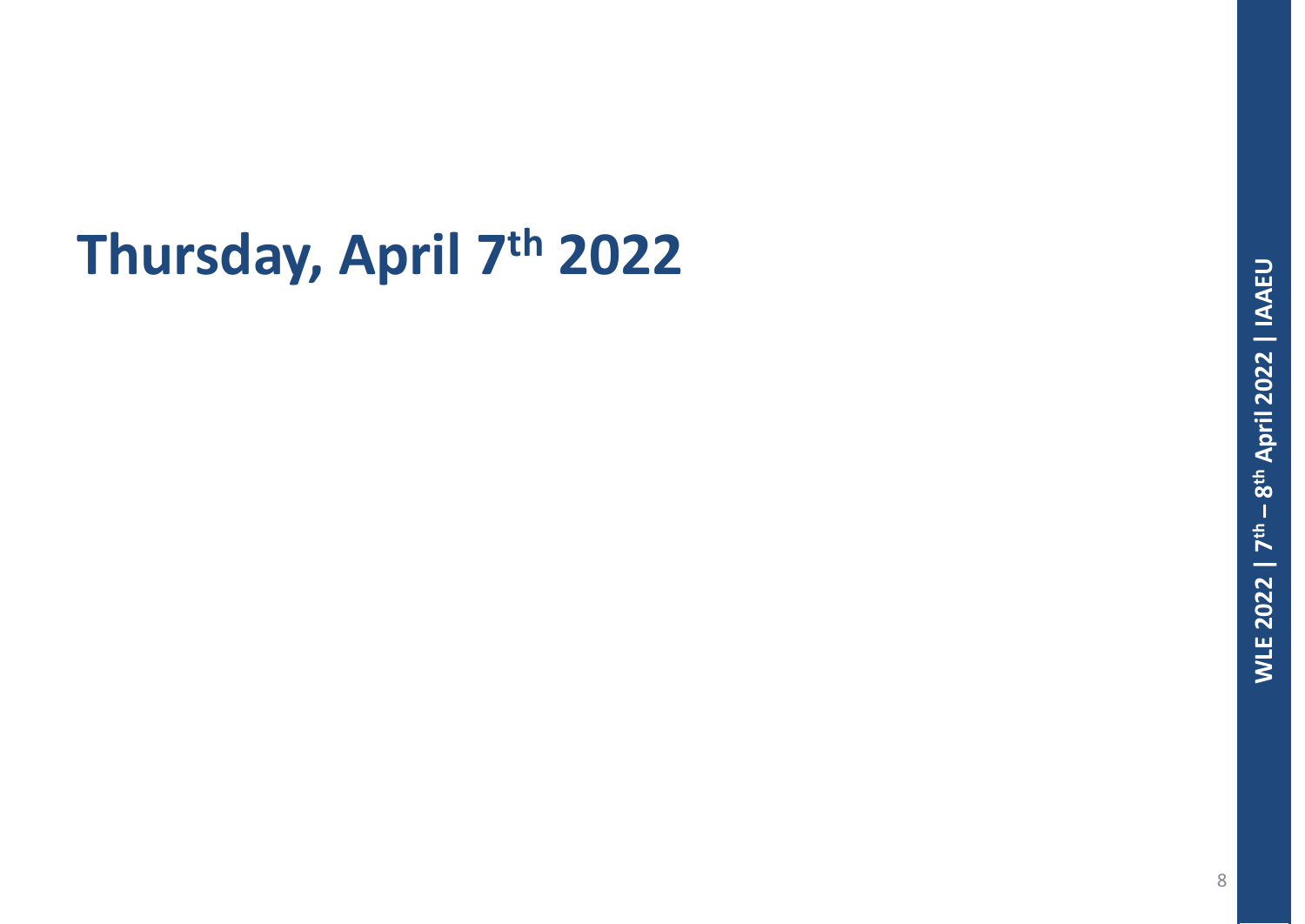### **09:00 – 09:15 Welcome and Opening**

#### **09:15 – 10:35 PARALLEL SESSION I**

#### **Session I (a): Migration (1)** (Session Chair: Nazire Beğen)

**Fatma Selcen Palut:** "Permanent guests: Self selection and economic returns for Turkish migration to Europe"

*(Discussant: Yue Huang)*

**Nazire Beğen**: "Immigration, job vacancies, and the beveridge curve: Evidence from Syrian refugees in Turkey "

*(Discussant: Fatma Selcen Palut)*

#### **Session I (b): Wages (1)** (Session Chair: Gökay Demir)

**Nicolas Gavoille:** "What we pay in the shadow: Labor tax evasion, minimum wage hike and employment"

**Gökay Demir:** "Labor market frictions and spillover effects from publicly announced sectoral-minimum wages"

*(Discussant: Nicolas Gavoille)*

#### **Session I (c): Job loss** (Session Chair: Michael Simmons)

**Sofía Fernández Guerrico**: "Flexible wages and the costs of job displacement"

**Michael Simmons:** "Pre-layoff search"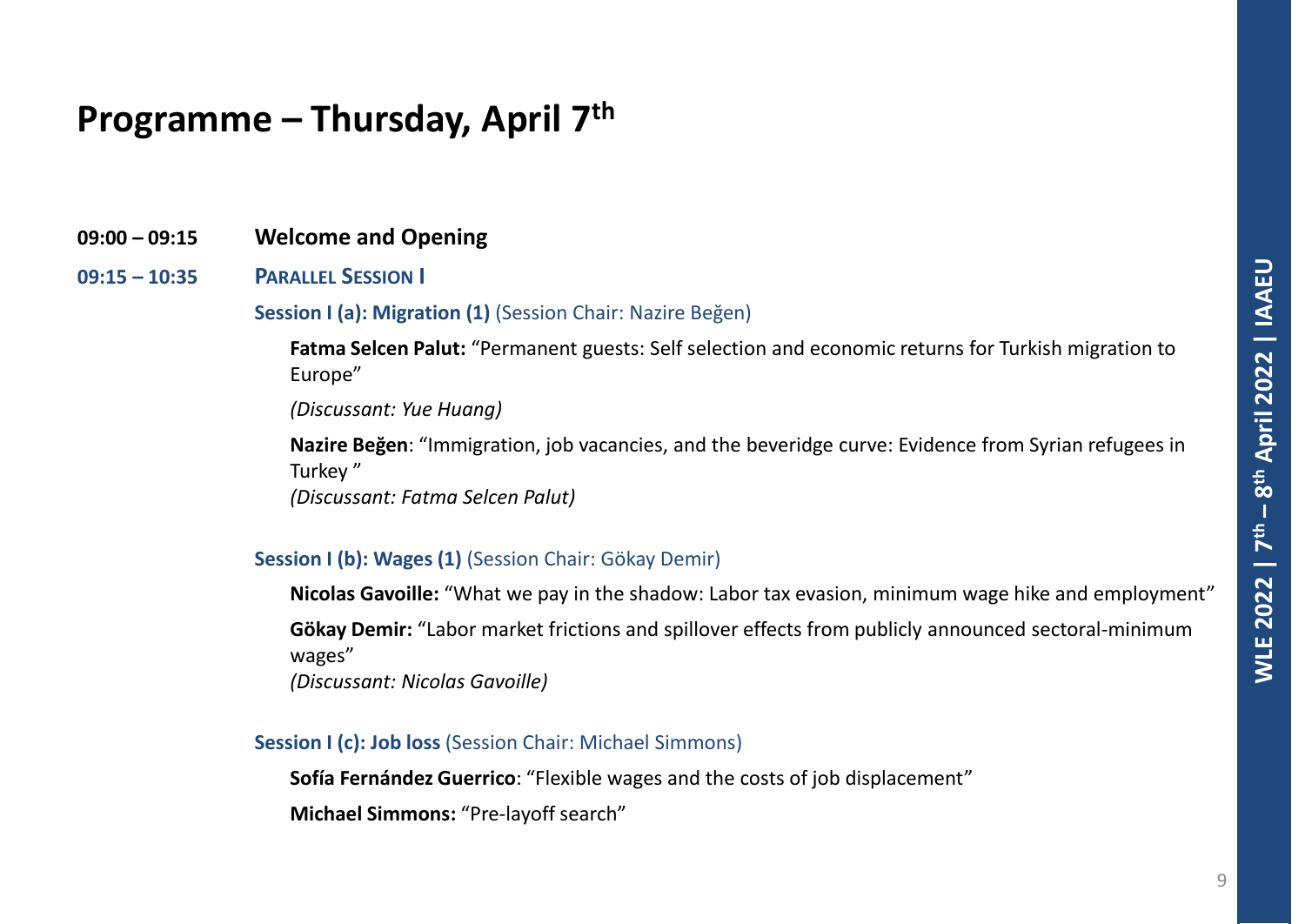### **09:15 – 10:35 PARALLEL SESSION I**

#### **Session I (d): Firms (1)** (Session Chair: Maximilian Mayer)

**Di Lu:** "Innovation for promotion: The effect of executive involvement on inventors' innovation choice" **Maximilian Mayer**: "The right director in the right firm: Director heterogeneity, sorting and firm performance"

*(Discussant: Di Lu)*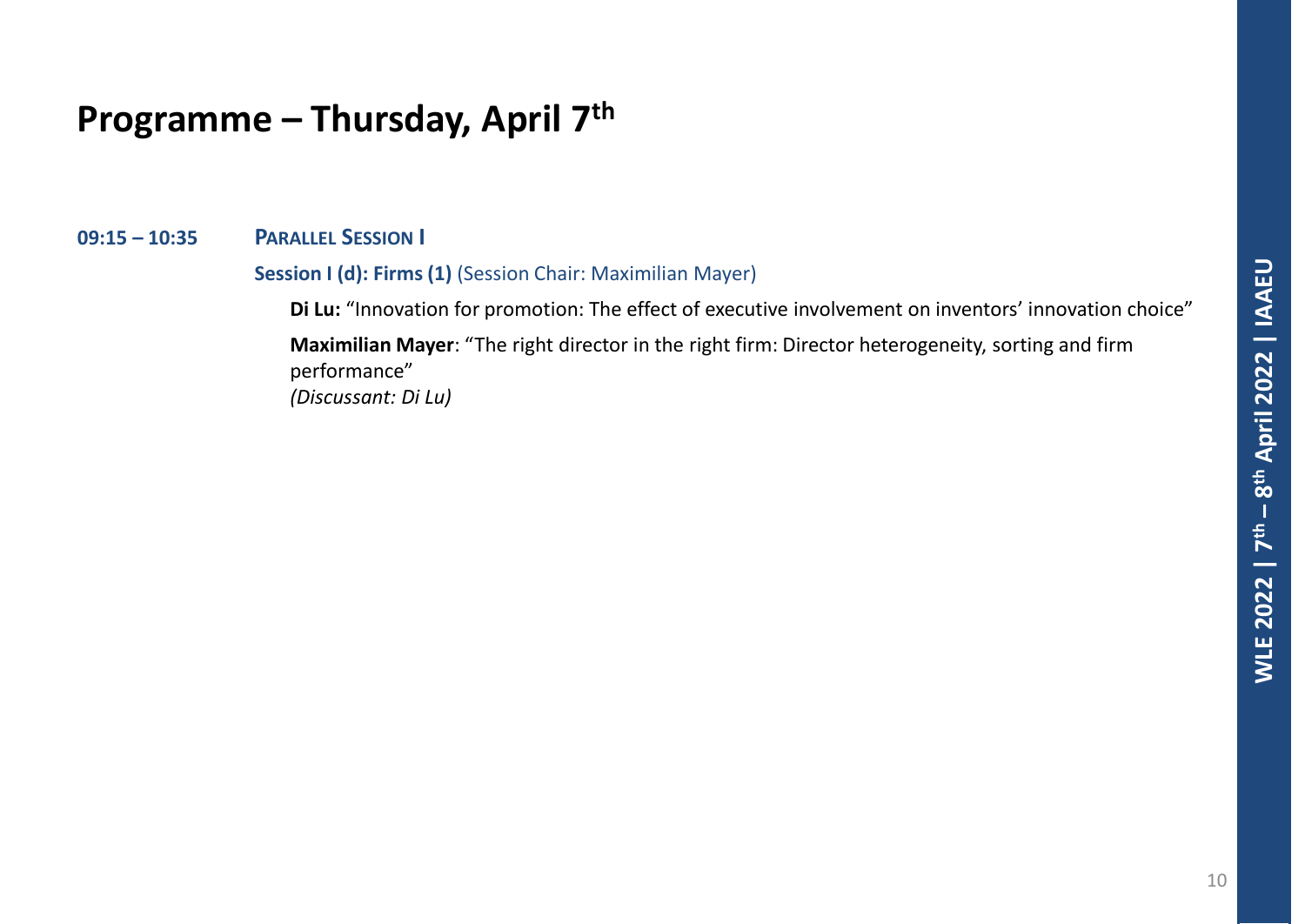#### **10:50 – 12:10 PARALLEL SESSION II**

#### **Session II (a): Migration (2)** (Session Chair: Yue Huang)

**Seonho Shin:** "Subsidized refugees' selection into work: Local language proficiency and skill discount"

**Bernat Mallén:** "Language skills formation in a bilingual metropolitan area: The role of exposure to language training centers. Does accessibility to local language learning centers matter in a bilingual city?" *(Discussant: Seonho Shin)*

#### **Session II (b): Automation** *(Session Chair: Gabriel Burdin)*

**Giorgio Brunello**: "The impact of training and advanced digital and automation technologies on productivity and wages: International evidence using firm-level data"

**Gabriel Burdin**: "Robots, digitalization, and worker voice"

#### **Session II (c): Job insecurity** (Session Chair: Anthony Lepinteur)

**Eloïse Menestrier:** "Early-stage career in a dual labour market and homeownership" *(Discussant: Anthony Lepinteur)*

**Anthony Lepinteur:** "Job insecurity, savings and consumption: An Italian experiment"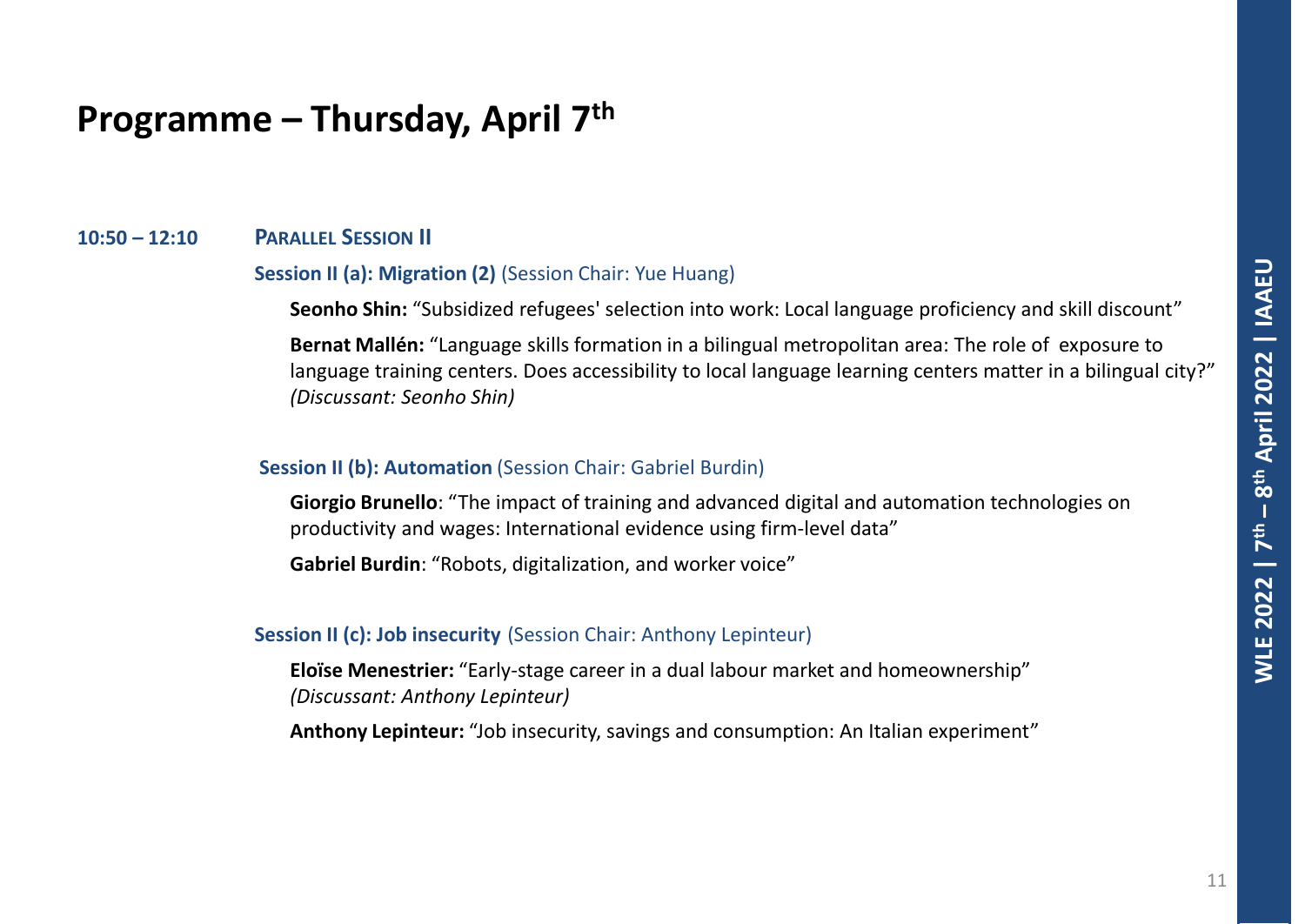#### **10:50 – 12:10 PARALLEL SESSION II**

#### **Session II (d): Firms (2)** (Session Chair: Filippo Passerini)

**Karolin Hiesinger:** "To include or not to include? Firms' employment decisions with respect to the German employment quota for workers with disabilites" *(Discussant: Sofía Fernández Guerrico)*

**Filippo Passerini:** "Employment protection, workforce mix and firm performance"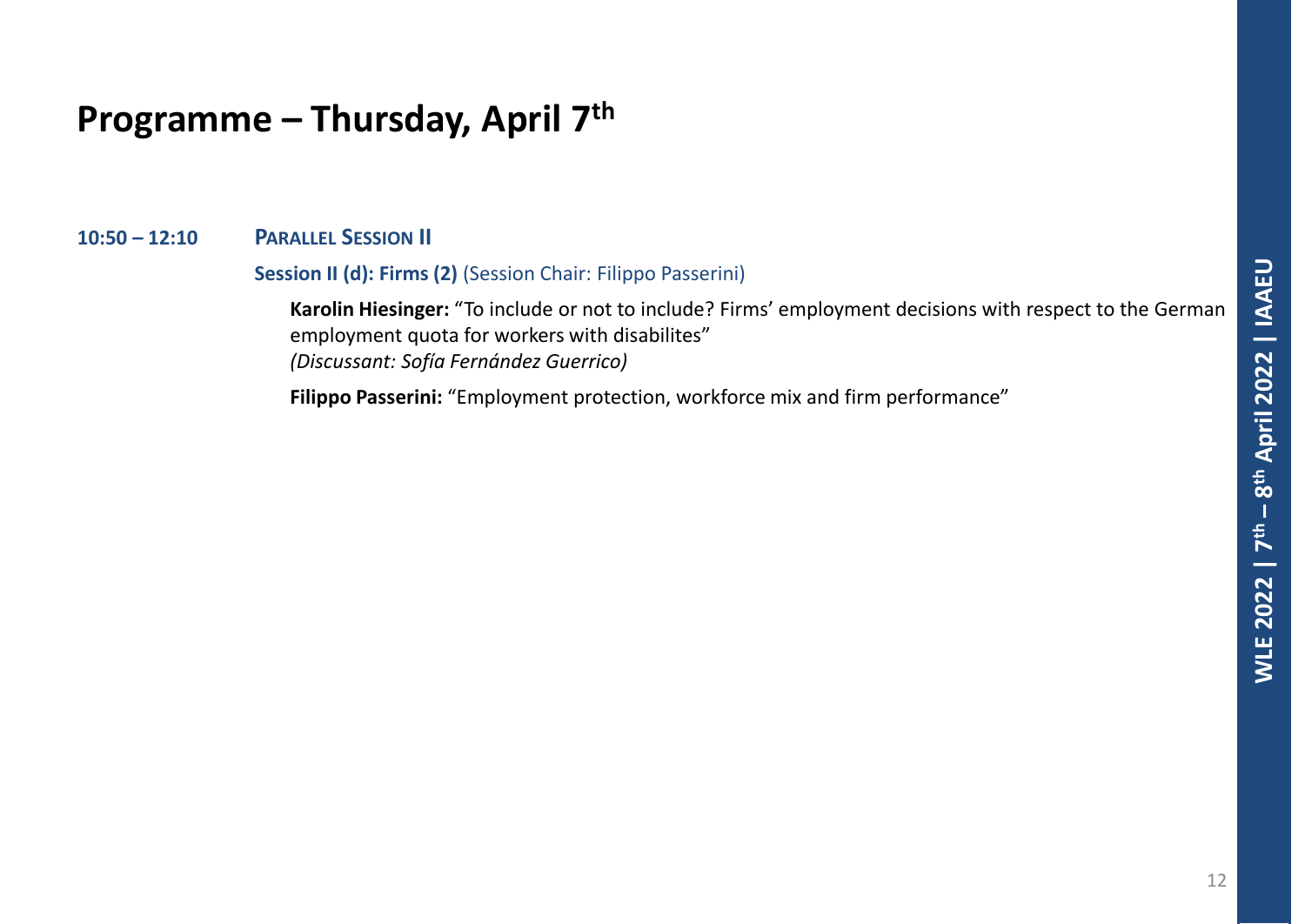**12:10 – 13:15 Lunch Break**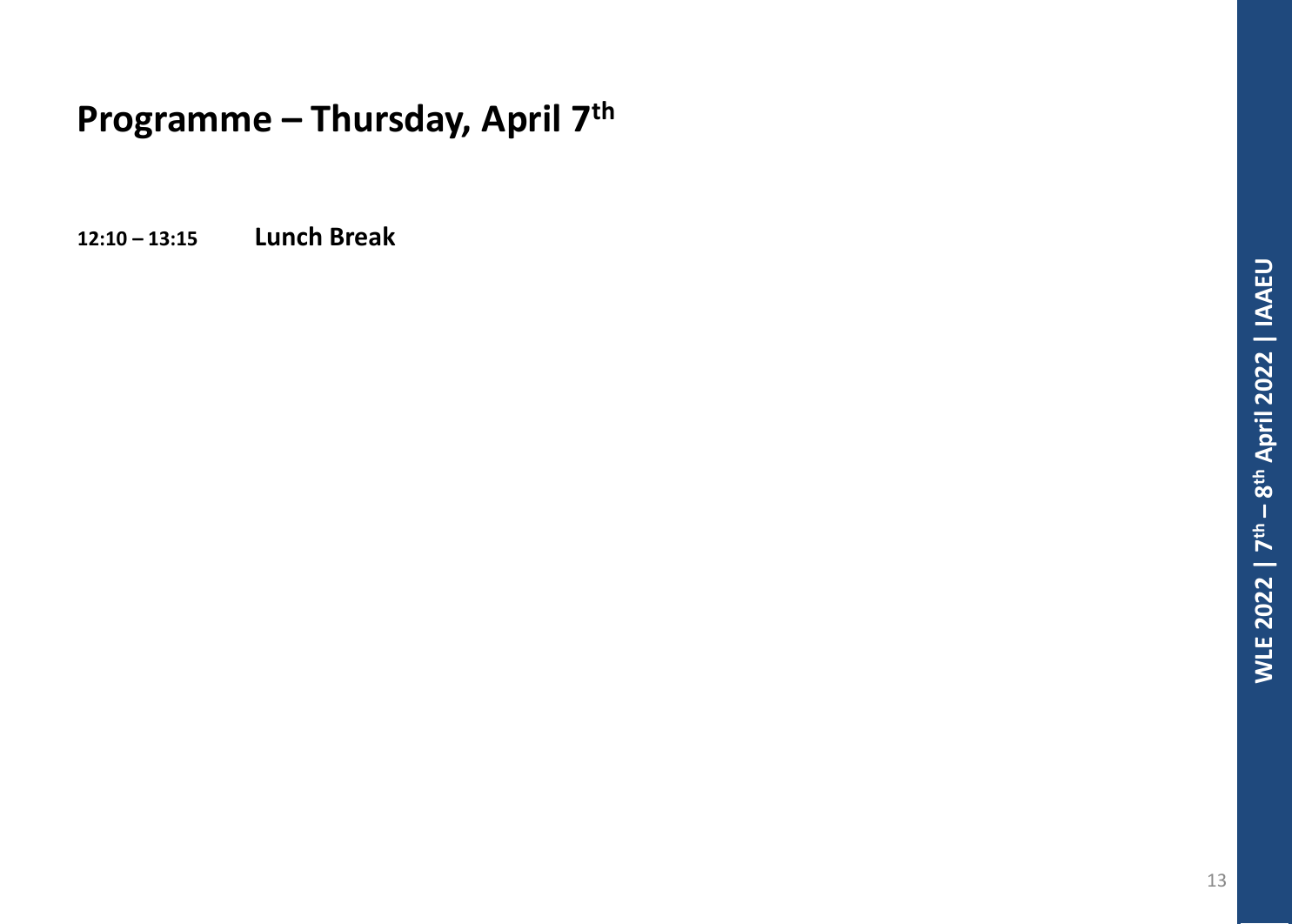#### **13:15 – 15:15 PARALLEL SESSION III**

#### **Session III (a): Migration (3)** (Session Chair: Pamela Qendrai)

**Jakub Lonsky:** "Dreaming of leaving the nest? Immigration status and the living arrangements of DACAmented" (Presentation cancelled)

**Pamela Qendrai:** "Work permit regulations and migrants' labor market outcomes" *(Discussant: Jakub Lonsky)* (Discussion cancelled)

**Ramona Schmid**: "Migration and wage inequality: A detailed analysis for German regions over time" *(Discussant: Veronica Rattini)*

#### **Session III (b): Gender (1)** (Session Chair: Fenet Bedaso)

**Ilya Espino:** "Gender occupational intensity and wages in the northern triangle of Central America"

**Kenza Elass**: "The multiple dimensions of selection into employment"

*(Discussant: Michael Simmons)*

**Fenet Bedaso**: "Occupational segregation and gender pay gap: Evidence from Ethiopia"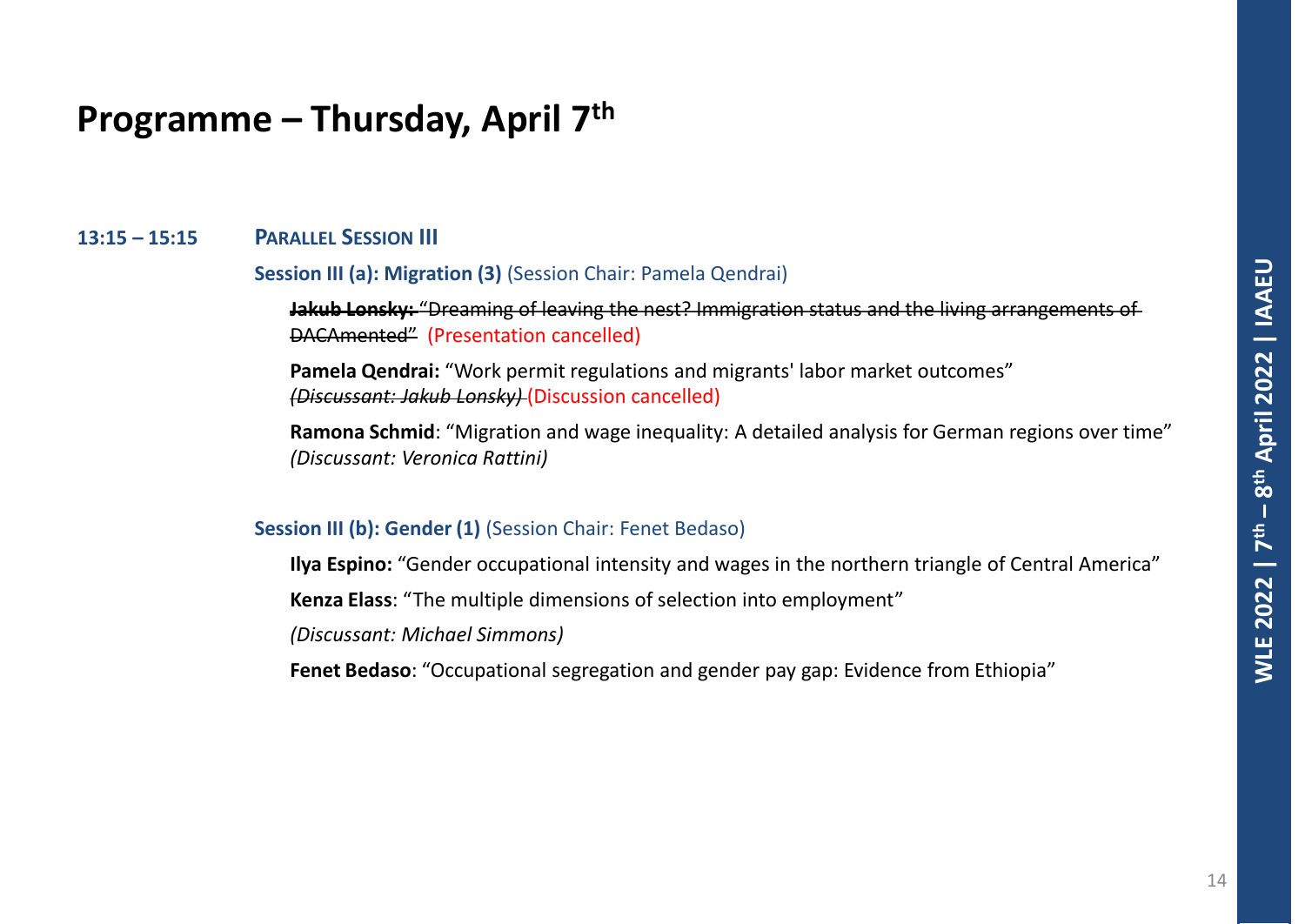#### **13:15 – 15:15 PARALLEL SESSION III**

#### **Session III (c): Performance pay** (Session Chair: Marco Clemens)

**Simon Jebsen:** "Who benefits from financial participation? Stock options of the few and wage effects at large" (Presentation cancelled)

**Elisa Gerten:** "Mobile technologies and performance pay" *(Discussant: Simon Jebsen)* (Discussion cancelled)

**Marco Clemens**: "Bonus payments and job satisfaction in Germany"

#### **Session III (d): Skills** (Session Chair: Yannis Galanakis)

**Fabian Lensing:** "How talent reacts to crises: The rationality of high-ability graduates' response to the financial crisis 2008/09" *(Discussant: Eduard Storm)*

**Eduard Storm**: "Task-based learning and skill (mis)matching"

**Yannis Galanakis**: "Are you in the right job? Human capital mismatch in the UK"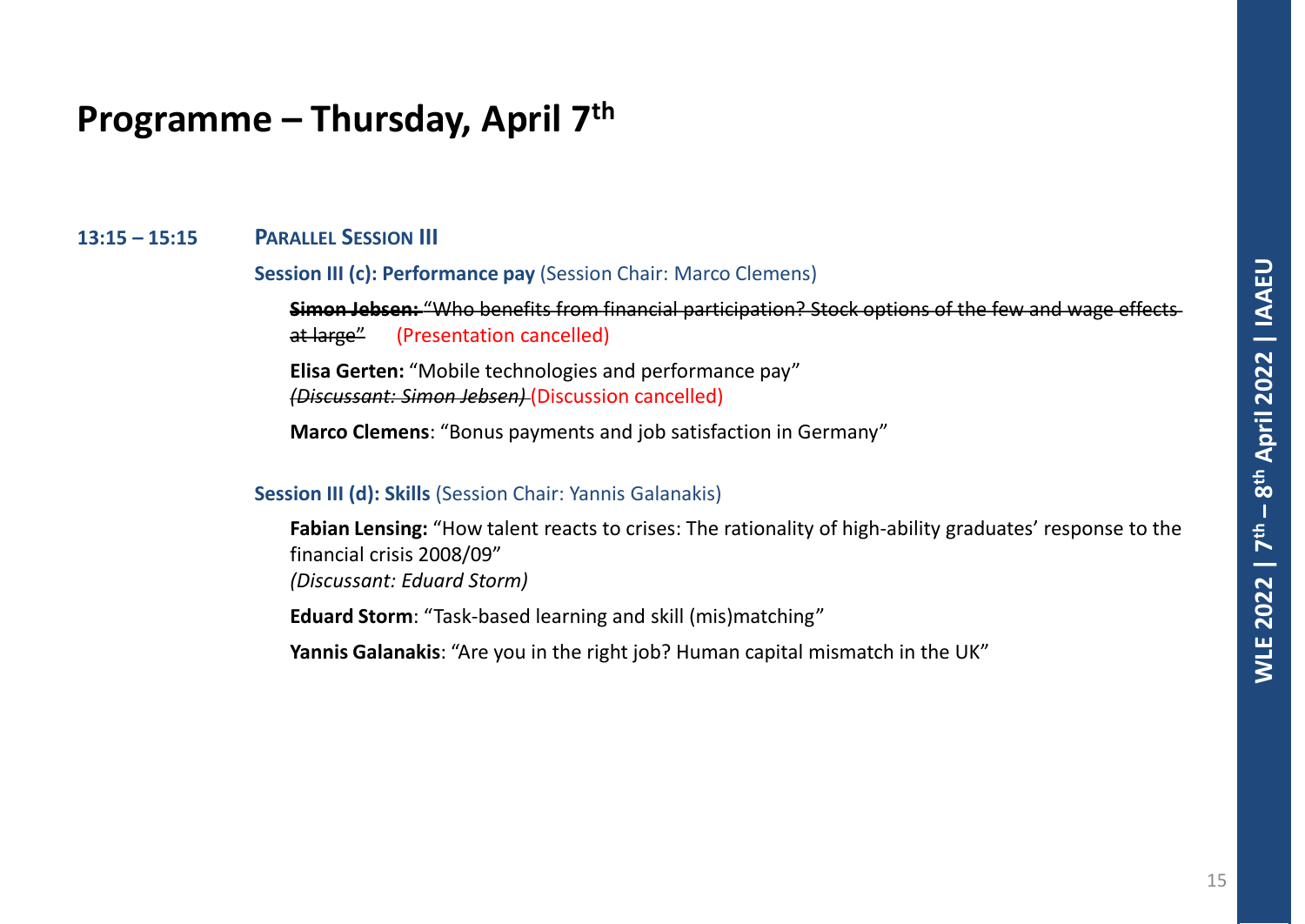### **15:30 – 17:30 PARALLEL SESSION IV**

**Session IV (a): Migration (4)** (Session Chair: Kevin Pineda-Hernández)

**Christopher Prömel:** "Belonging or estrangement – the European refugee crisis and its effects on immigrant identity" *(Discussant: Giorgio Brunello)*

**Lucas Guichard:** "Quantifying direct and diversion effects in a structural gravity model: The case of an asylum policy"

**Kevin Pineda-Hernández:** "Moving up the social ladder in Belgium? Wages of first- and second-generation immigrants from developing countries" *(Discussant: Mario Bossler)*

#### **Session IV (b): Agency model** (Session Chair: Alberto Palermo)

**Tom Rauber**: "Do Incentives work? Success and payoff reversals with rational agents" **Max Thon**: "Competition and risk-taking in tournaments" **Markus Krecik: "**A behavioral framework to assess employee well-being and effort"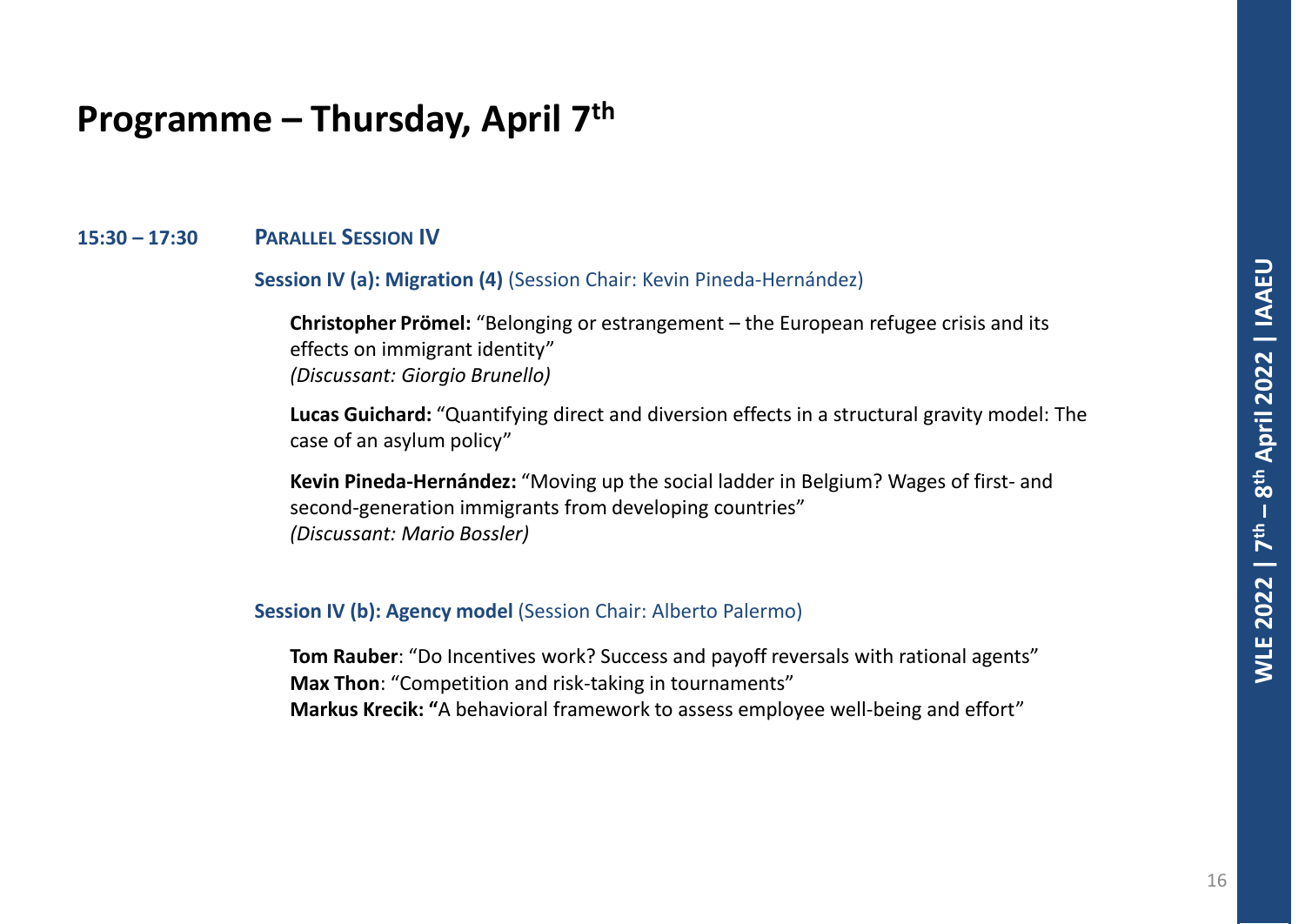#### **15:30 – 17:30 PARALLEL SESSION IV**

#### **Session IV (C): Well-being** (Session Chair: Veronica Rattini)

**Peihua Deng**: "Subjective well-being of internal migrants in China: The role of absolute and relative income"

(Discussant: Juliane Hennecke)

**Juliane Hennecke**: "Do you really want to share everything? The wellbeing of work-linked couples"

**Veronica Rattini:** "Job satisfaction among healthcare workers in the aftermath of the COVID-19 pandemic"

#### **Session IV (d): Returns to education** *(Session Chair: Kamila Cygan-Rehm)*

**Daniela Sonedda:** "To whom it may concern: The value of auditing grade assessment on educational and labour market outcomes"

**Kamila Cygan-Rehm** : "Lifetime consequences of lost instructional time in the classroom: Evidence from shortened school years"

**Gaspard Tissandler**: "Heterogeneous effects of dropout on labor market outcomes: The French higher education case" *(Discussant: Daniela Sonedda)*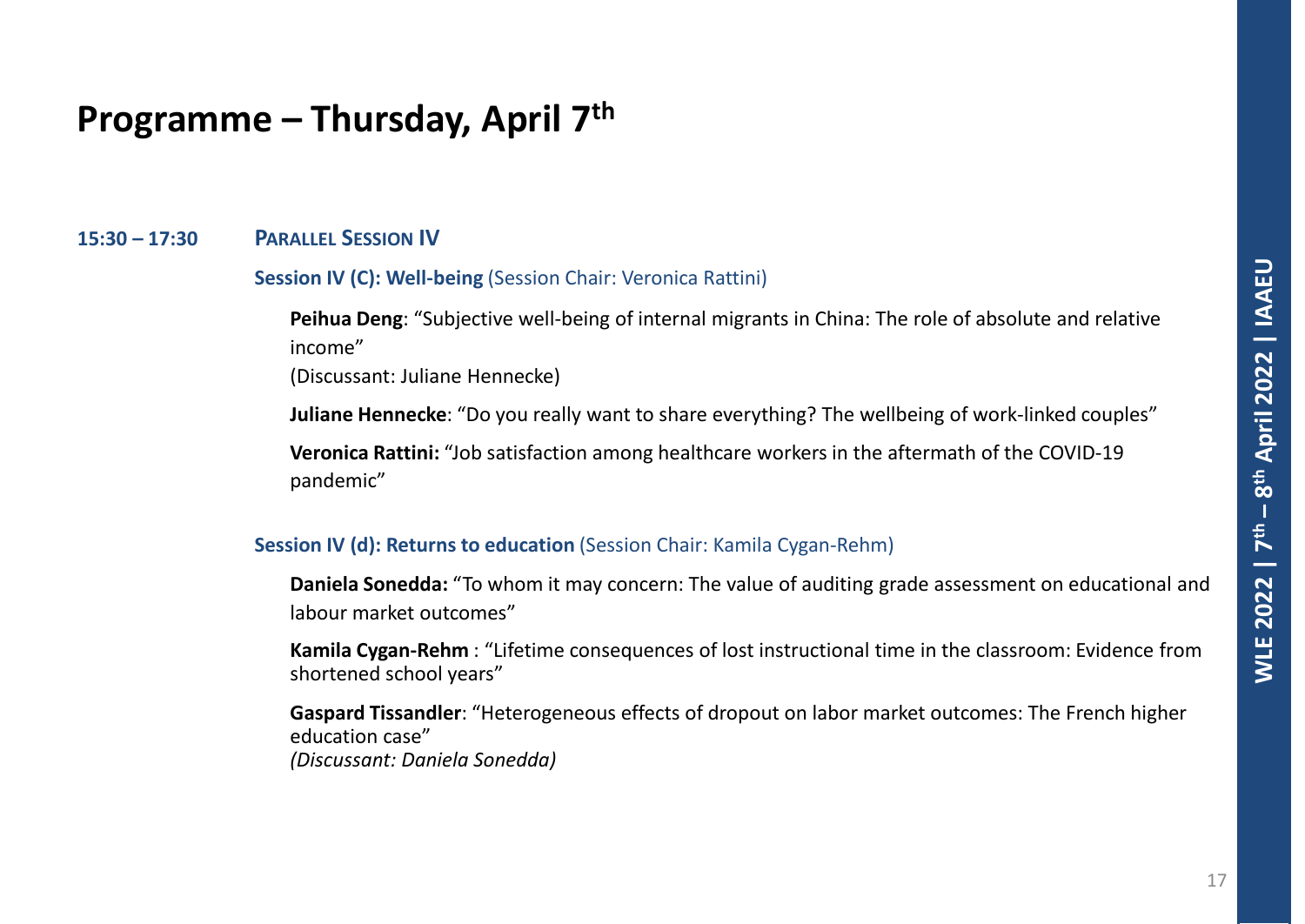# **Friday, April 8th 2022**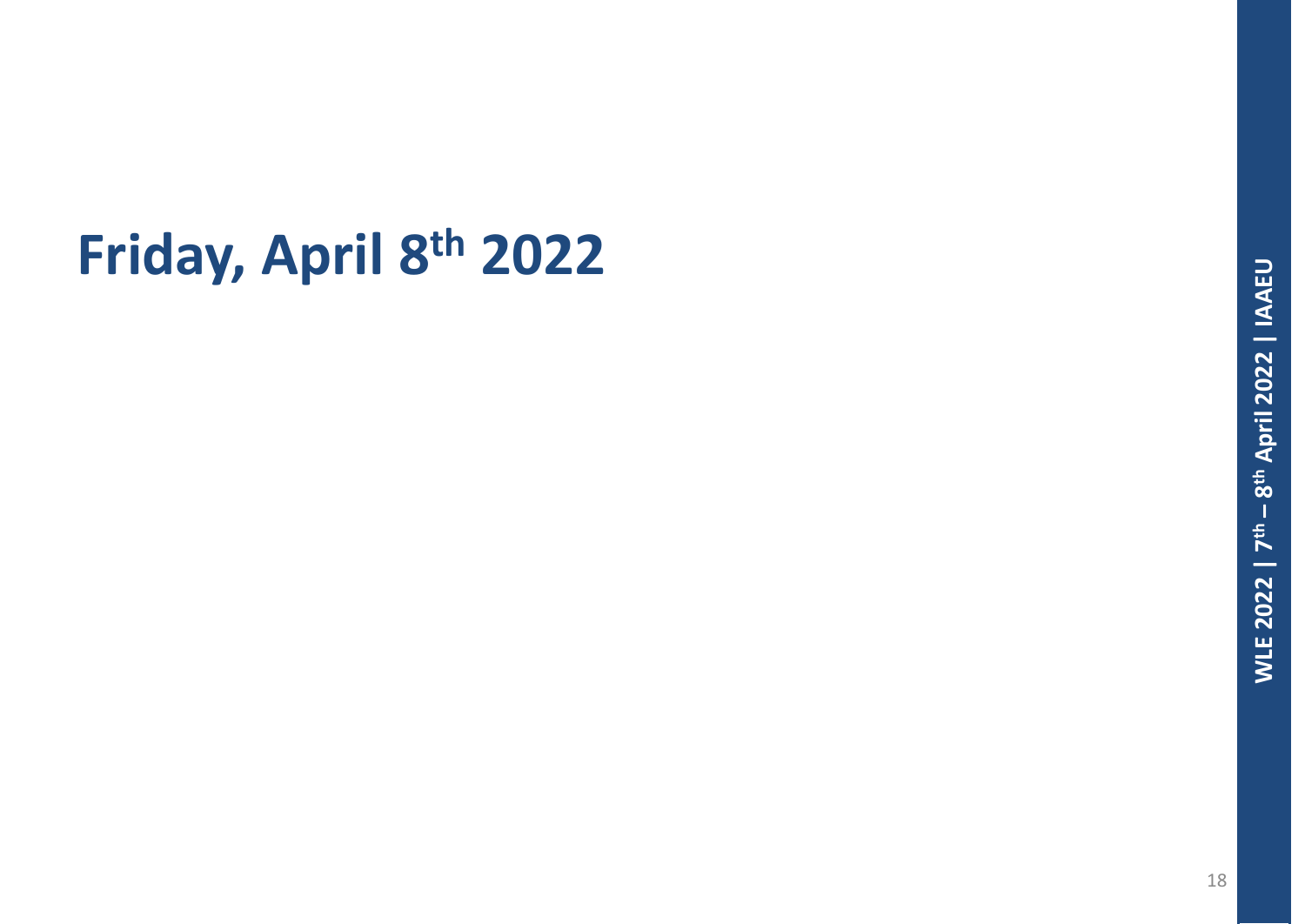#### **09:15 – 10:35 PARALLEL SESSION V**

#### **Session V (a): Migration (5)** (Session Chair: Britta Rude)

**Joop Adema**: "Mobile internet access and the desire to emigrate" **Britta Rude**: "Robots, AI and immigration - A race for talent or of displaced workers" *(Discussant: Andreas Hauptmann)*

#### **Session V (b): Unions** (Session Chair: Björn Becker)

**Patrick Nüß**: "Management opposition, strikes and union threat" *(Discussant: Laszlo Goerke)*

**Björn Becker**: "Trade unions and life satisfaction in Germany"

#### **Session V (c): COVID-19 pandemic (1)** (Session Chair: Bruno Pessoa Carvalho)

**Alemayehu Taye** "Predictors of self-protecting behaviour during the early wave of the COVID-19 pandemic: A machine learning approach"

*(Discussant: Bruno Pessoa Carvalho)*

**Bruno Pessoa Carvalho**: "Failing young and temporary workers: The impact of a disruptive crisis on a dual labour market"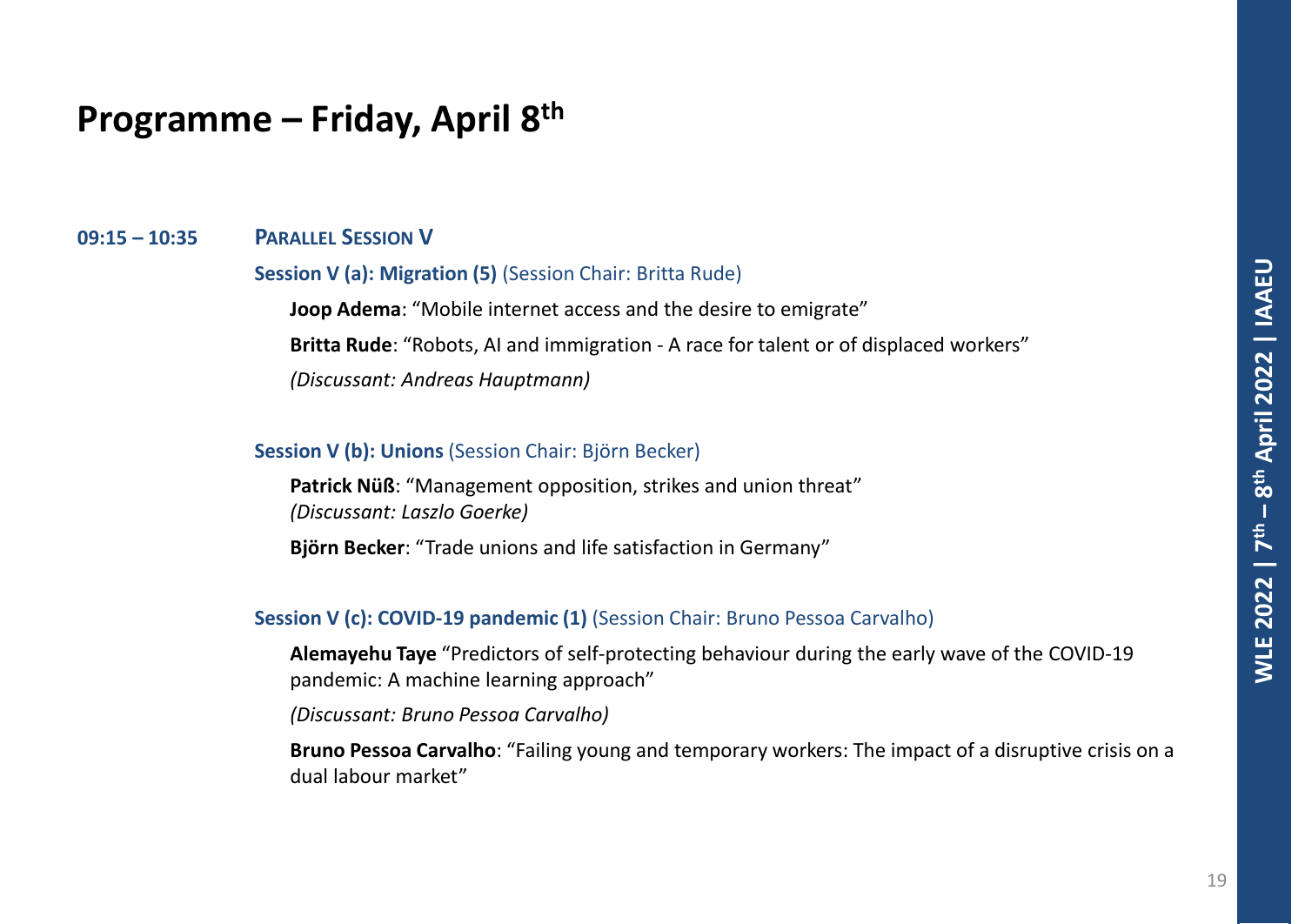**09:15 – 10:35 PARALLEL SESSION V**

**Session V (d): Beauty** (Session Chair: Linh Vi)

**David Ong:** "The college admissions contribution to the labor market beauty premium"

**Linh Vi**: "Gender differences in return to beauty" *(Discussant: David Ong)*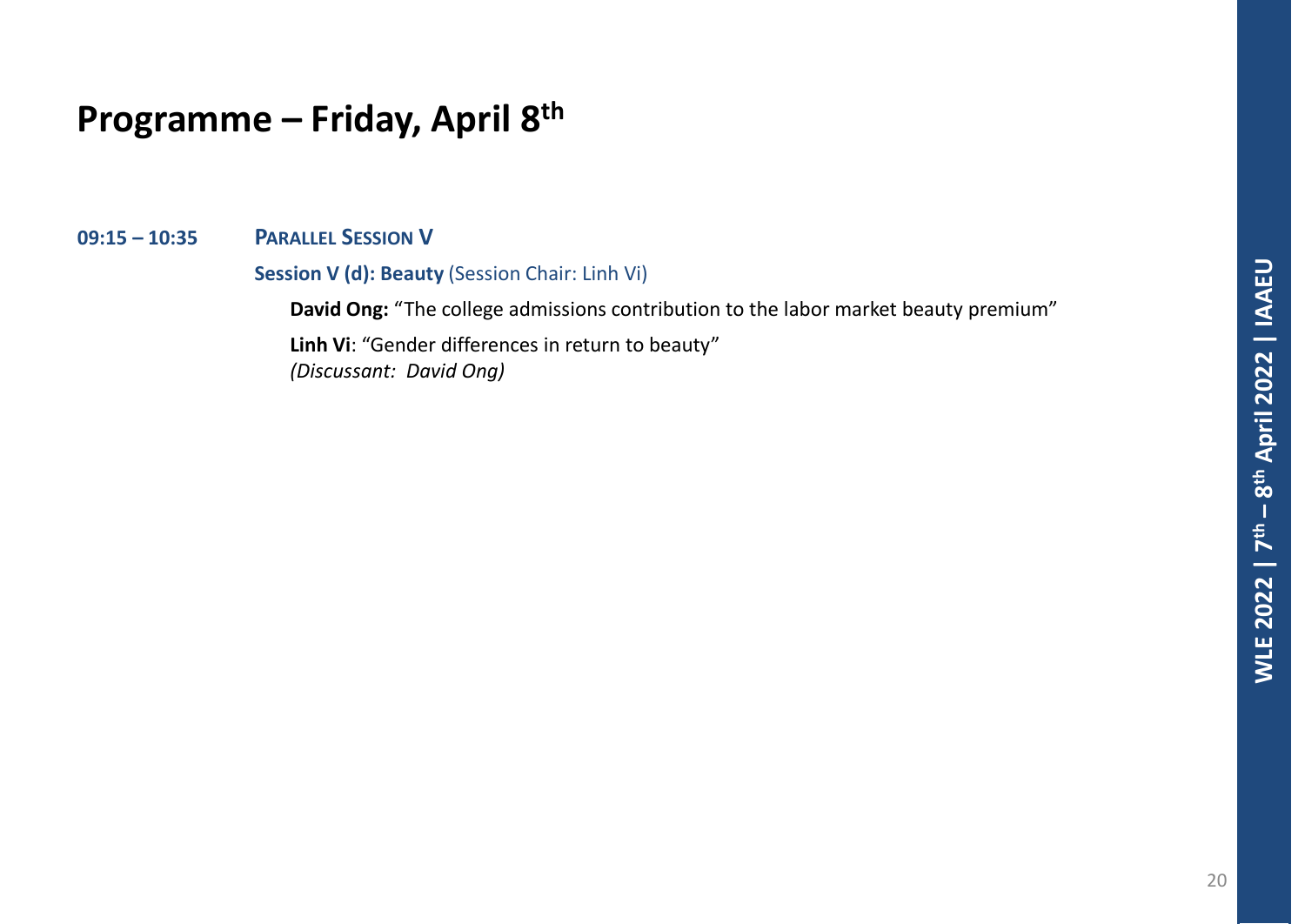#### **10:50 – 12:10 PARALLEL SESSION VI**

#### **Session VI (a): Migration (6)** (Session Chair: Salvatore Carrozzo)

**Ekaterina Sprenger:** "What makes us move, what makes us stay: The role of culture in intra-EU mobility" *(Discussant: Salvatore Carrozzo)*

**Salvatore Carrozzo**: "The labor market effects of an unexpected amnesty forundocumented workers" *(Discussant: Ekaterina Sprenger)*

#### **Session VI (b): Employment** (Session Chair: Andreas Hauptmann)

**Mario Bossler**: "Labor demand on a tight leash"

**Andreas Hauptmann**: "Plant-level responses to the China shock at different employment margins"

#### **Session VI (c): COVID-19 pandemic (2)** (Session Chair: Yue Huang)

**Sotiris Blanas:** "Covid-induced economic uncertainty, tasks, and occupational demand"

**Yue Huang:** "Home sweet home: Working from home and employee performance during the COVID-19 pandemic in the UK"

#### **Session VI (d): Gender (2)** (Session Chair: Sascha Satlukal)

**Hannah Illing**: "The gender wage gap revisited: Evidence from worker deaths"

**Sascha Satlukal**: "Gender differences in reservation wages: New evidence for Germany" *(Discussant: Hannah Illing)*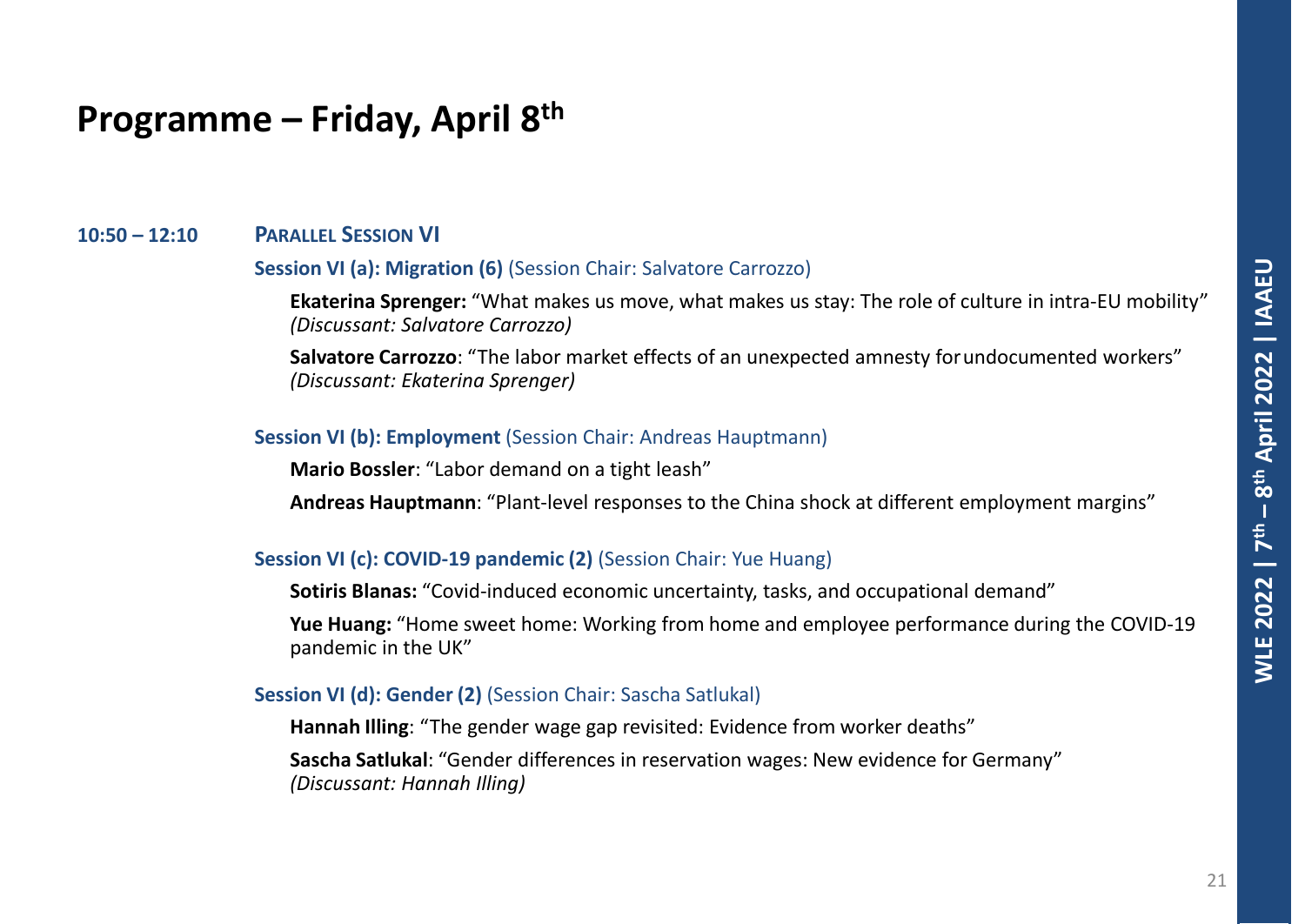**12:10 – 13:15 Lunch Break**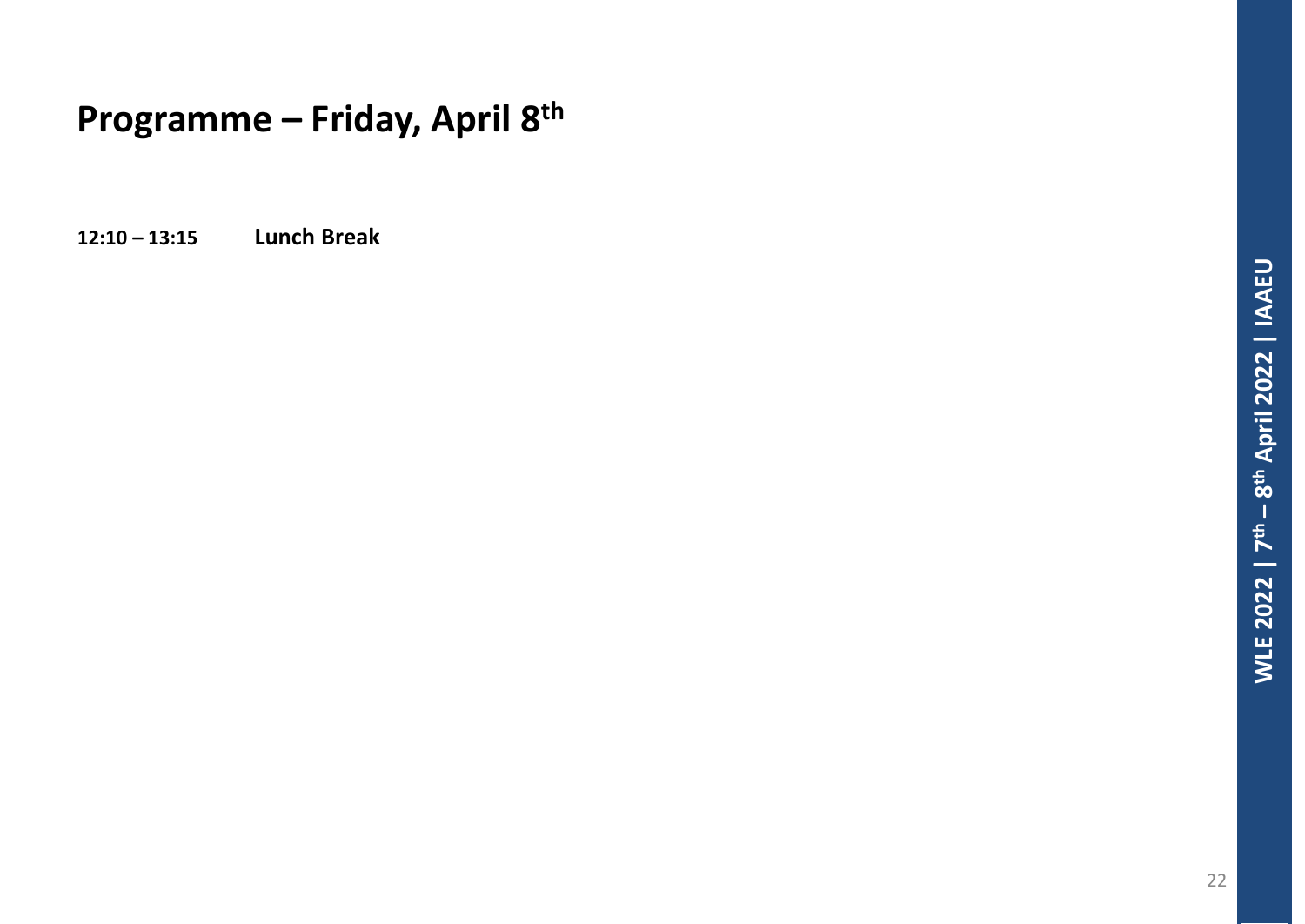#### **13:15 – 14:35 PARALLEL SESSION VII**

#### **Session VII (a): Human Capital** (Session Chair: Alberto Marcato)

**Narcisse Cha'ngom:** "Brain drain, development and global inequality: A generalized approach"

**Alberto Marcato:** "Lights and shadows of employer concentration: On-the-job training and wages" *(Discussant: Lucas van der Velde)*

#### **Session VII (b): Wages (2)** (Session Chair: Theresa Markefke)

**Bernhard Schmidpeter**: "Exposure to labor market news and expectations about job search & earnings"

**Theresa Markefke:** "The career costs of part-time: Human capital, signalling, and dynamic self-selection" *(Discussant: Bernhard Schmidpeter)*

#### **Session VII (c): Health (1)** (Session Chair: Lisa Pütz)

**Chiara Ardito**: "Increasing inequalities in mortality by socioeconomic position in Italy"

**Lisa Pütz**: "Workplace conflicts and sickness absence: Evidence from the German Socio-Economic Panel"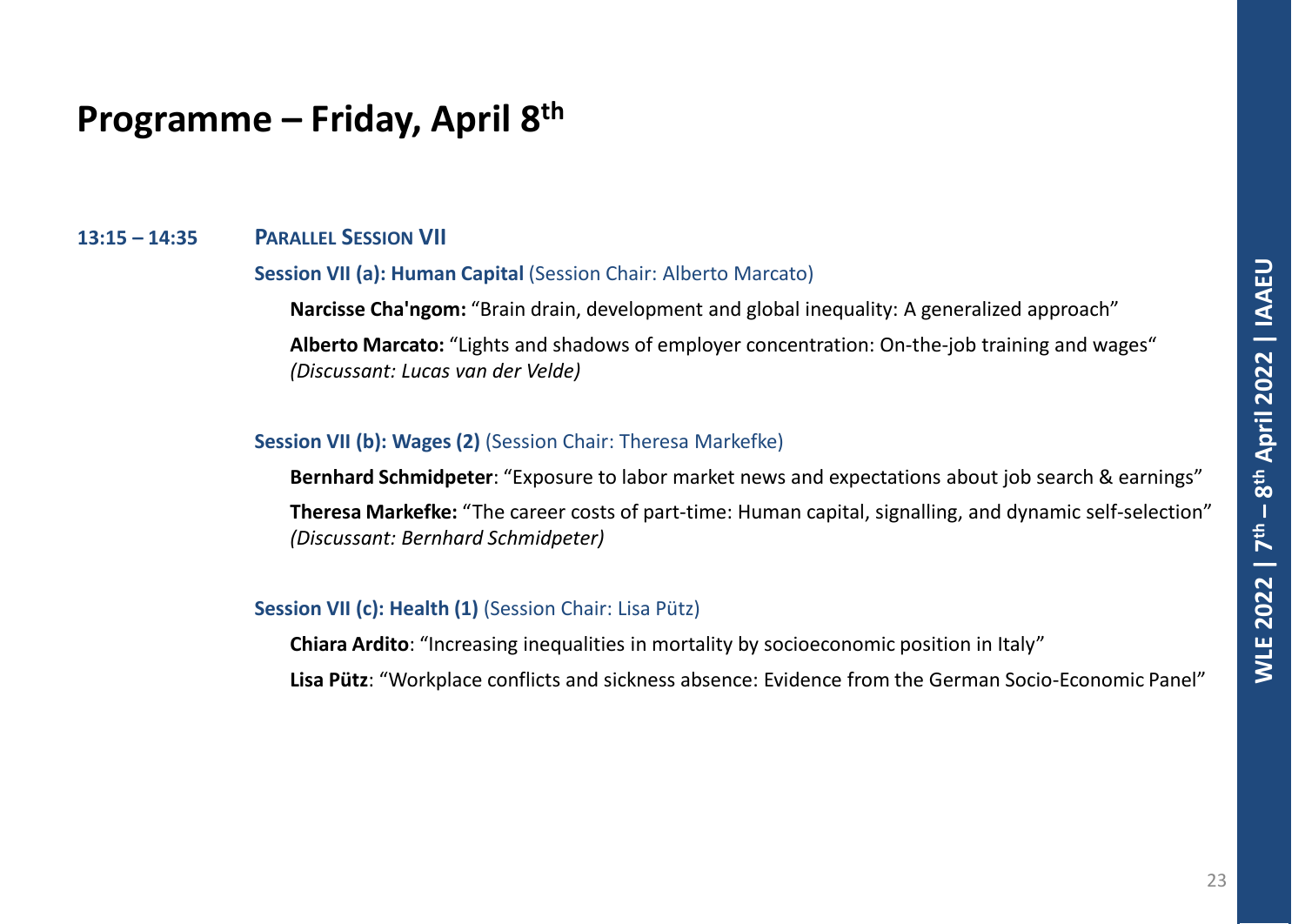#### **13:15 – 14:35 PARALLEL SESSION VII**

#### **Session VII (d): Gender (3)** (Session Chair: Paolo Santini)

**Rodrigo Ceni:** "Gender gaps and the role of female bosses: Evidence from matched employer-employee administrative data"

Paolo Santini: "Women of struggle: The role of women in the American labor movement" *(Discussant: Rodrigo Ceni)*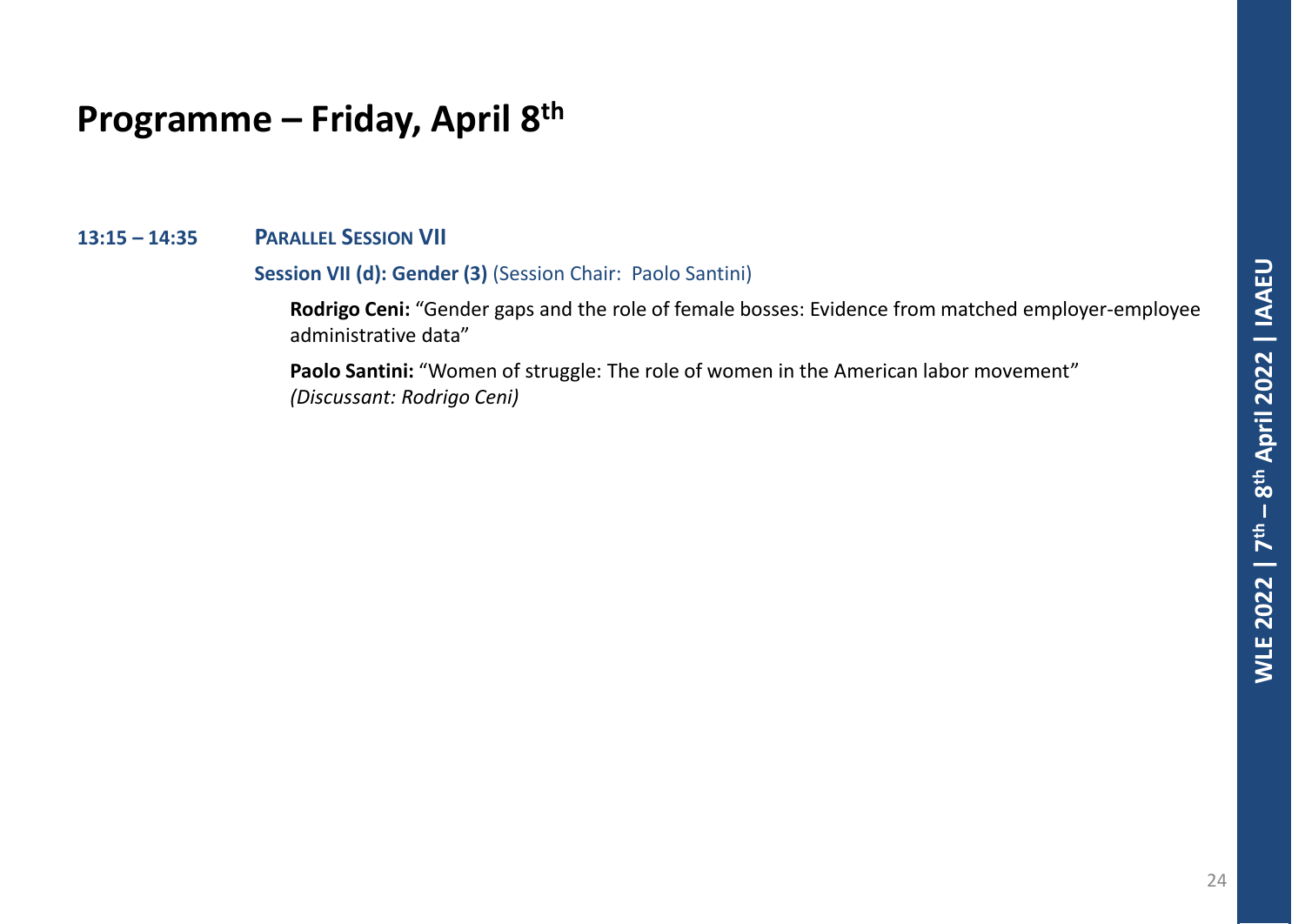#### **14:50 – 16:10 PARALLEL SESSION VIII**

#### **Session VII (a): Discrimination** (Session Chair: Johnson Kakeu)

**Lucas van der Velde:** "Statistical gender discrimination: Evidence from young workers across four decades and 56 countries"

**Johnson Kakeu:** "The forest behind the tree: Heterogeneity in how U.S. governor's party affects black workers"

#### **Session VII (b): Wages (3)** (Session Chair: Marcel Steffen Eckardt)

**Torben Dall Schmidt**: "Offshoring, reshoring and location effects: What are the effects of internationalization on wages in different locations?"

**Marcel Steffen Eckardt**: "Policy complementarities to curb market power and raise real wages"

#### **Session VII (c): Health (2)** (Session Chair: Elisabeth Wurm)

**Mattis Beckmannshagen**: "Out for good: Labor market effects of transitory and persistent health shocks" **Elisabeth Wurm**: "Health insurance and labor supply: Evidence from same-sex couples" *(Discussant: Ilya Espino)*

**16:10 – 16:20 Farewell**

25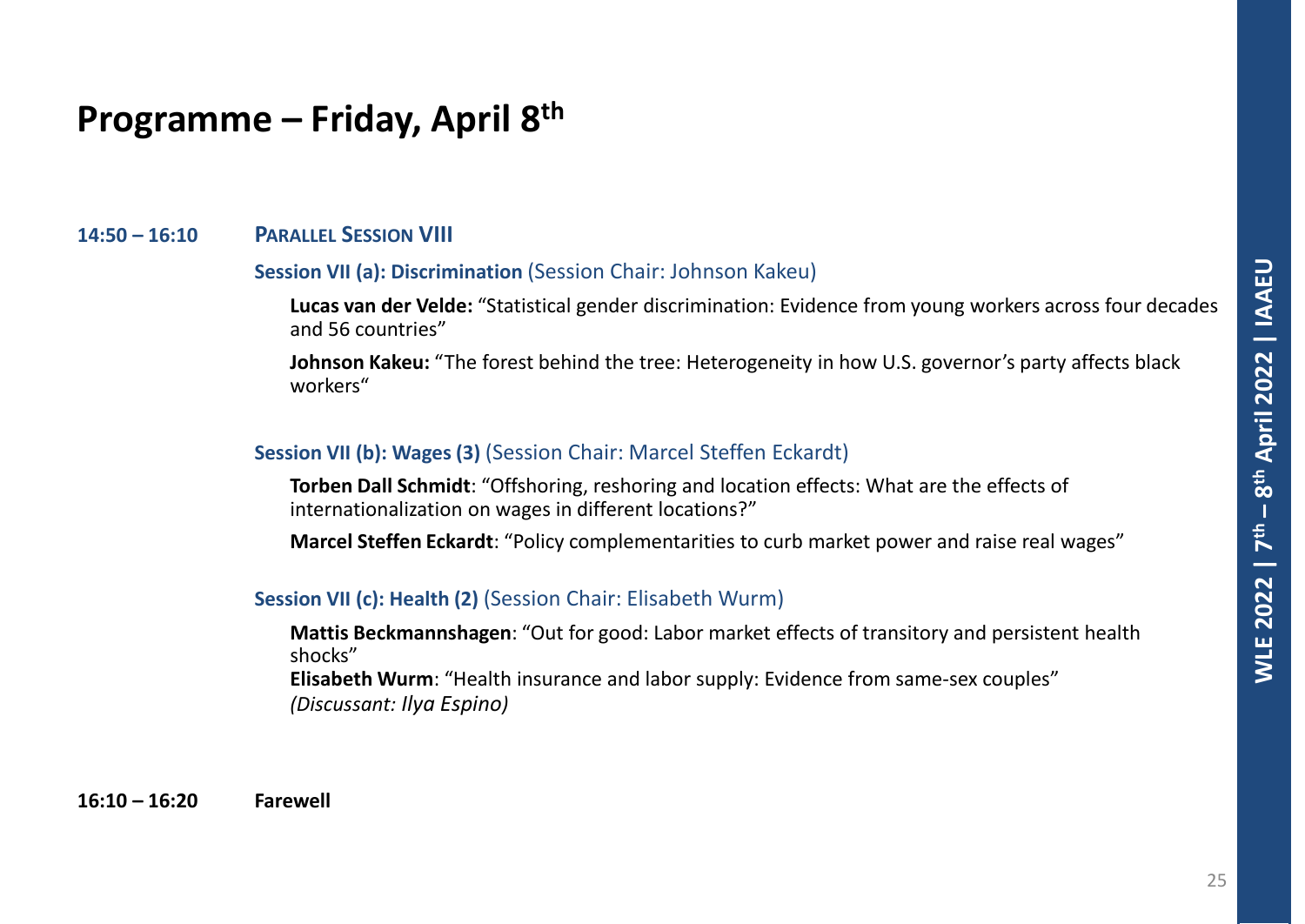### **Session I (a): Migration (1)**

*Fatma Selcen Palut,* **Sacha Kapoor and Dinand Webbink:** "Permanent guests: Self selection and economic returns for Turkish migration to Europe"

What are the economic returns of immigration for the migrants? Does immigration or internal migration increase the returns more for migrants from developing countries? Who chooses which type of migration? We investigate the second wave of Turkish migration to Europe from 1973 onwards that lead to at least 2 million new Turkish migrants in Europe in 2 decades mostly through family reunification. We show that immigration causes 25% increase in the long term income by comparing siblings who remain behind. Returns disappear when we compare internal migrants in Turkey to immigrants. We show that an important channel for this result is that while internal migration causes upward occupation mobility, international migration causes downward occupation mobility. Immigrants consistently hold more assets then any other subgroup which shows that they accumulate more wealth. We find no evidence of household selection or educational selection amongst the groups that are eligible for migration (low skilled rural population). Rank amongst the siblings and gender are the most important determinants of migration.

*Nazire Beğen,* **Murat Anıl Mercan and Hande Barlın:** "Immigration, job vacancies, and the beveridge curve: Evidence from Syrian refugees in Turkey "

This study investigates the impact of the massive and unexpected influx of Syrian refugees on the job vacancy rates (JVR) and job-finding rate (JFR) between the years 2009- 2015 and 2009-2018. We conducted the Instrumental Variable approach (IV) to address potential endogeneity issues. While we find no significant causal impact of the Syrian refugees on JVR, we identify a decrease in JFR between the years 2009-2018. A reduction in JFR indicates that the Beveridge curve shifted inwards, thereby raising matching efficiency and facilitating an improvement in labor market conditions. We also find differences in coefficients and significance in JVR and JFR across occupations. Plus, different effects were observed in the short- and long-term. The results demonstrate that the rapid and unexpected influx of Syrian refugees alleviated JVR and JFR in most of the occupation groups.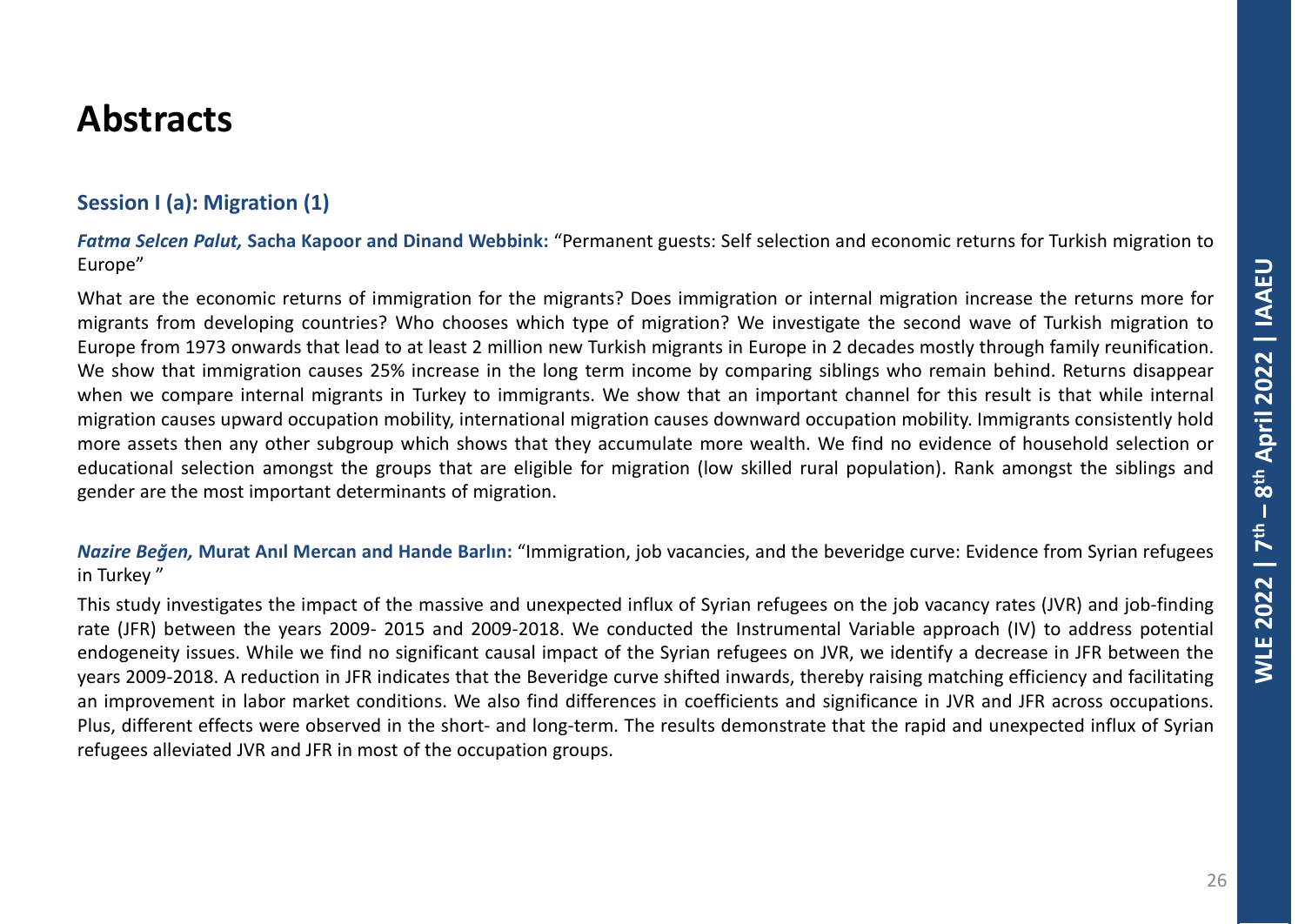### **Session I (b): Wages (1)**

*Nicolas Gavoille* **and Anna Zasova:** "What we pay in the shadow: Labor tax evasion, minimum wage hike and employment"

The interactions between minimum wage policy and tax evasion remain largely unknown. We study firm-level employment effects of a large and biting minimum wage increase in Latvia conditional on labor tax compliance. The Latvian labor market is characterized by the prevalence of envelope wages, i.e., unreported cash-in-hand complements to the official wage. We apply machine learning to classify firms between compliant and tax-evading using a unique combination of administrative and survey data. We then show that firms engaged in labor tax evasion are insensitive to the minimum wage shock. Our results suggest that these firms use wage underreporting as an adjustment margin, converting (part of ) the envelope into legal wage. Increasing minimum wage contributes to tax rule enforcement, but this comes at the cost of negative employment consequences for compliant firms.

#### *Gökay Demir***:** "Labor market frictions and spillover effects from publicly announced sectoral minimum wages"

Labor market frictions can explain the coexistence of good (high-wage) and bad (low-wage) jobs. Yet, little is known on what can disrupt that coexistence to equalize the wages of good and bad jobs and which mechanisms are important in this context. In this paper, I analyze the wage spillover and reallocation effects of publicly announced sectoral minimum wages in Germany. By exploiting variation in exposure to the sectoral minimum wages across workers and industries outside the minimum wage sectors, I identify the wage spillover and reallocation effects. I find that sectoral minimum wages lead to an increase in wages of sub-minimum wage workers outside the minimum wage sector and induce them to break up their current employment relationship to find a higher paid job. Horizontal fairness concerns and the reduction of information frictions seem to be the main drivers of these effects.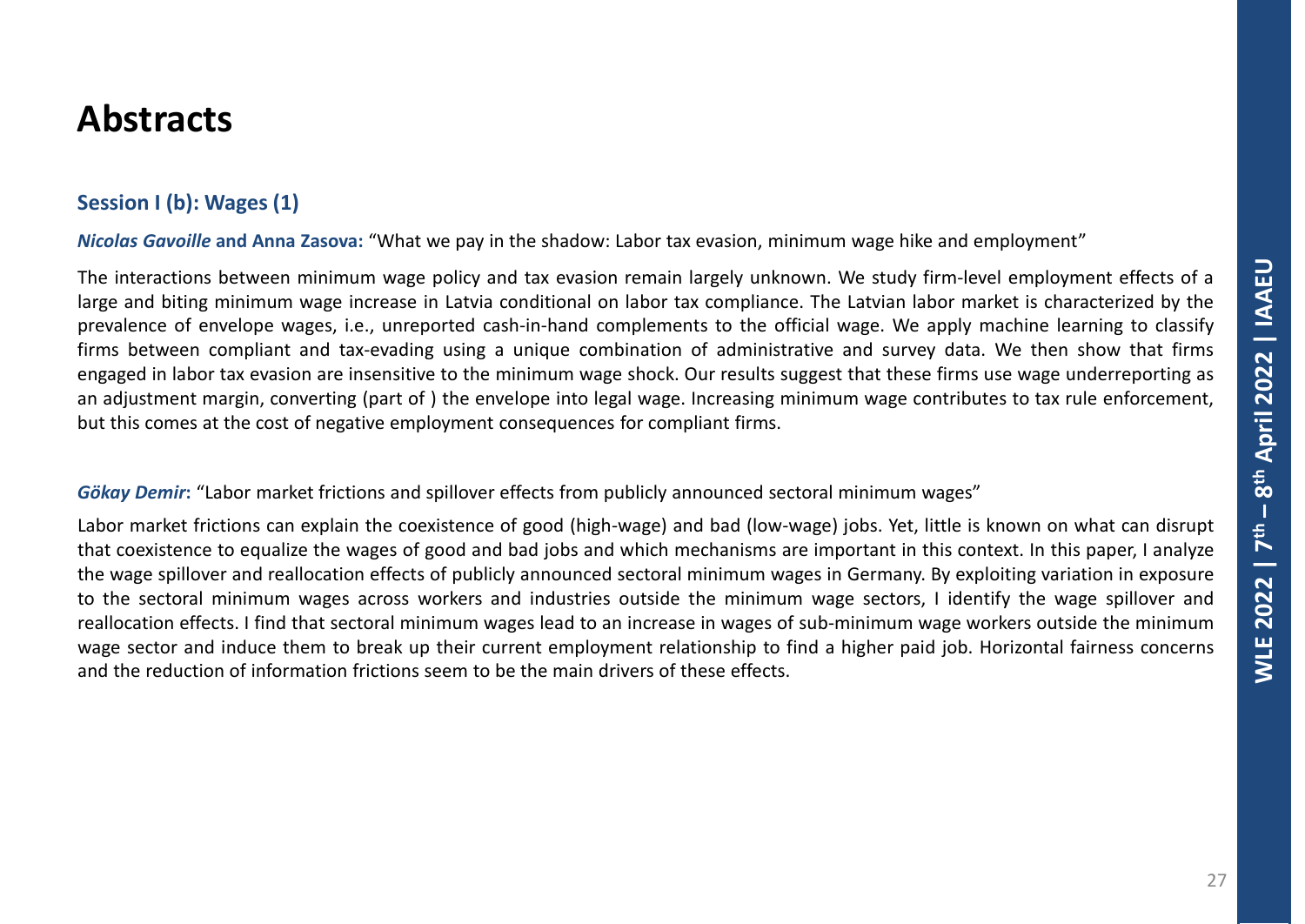### **Session I (c): Job loss**

*Sofía Fernández Guerrico***:** "Flexible wages and the costs of job displacement"

This paper investigates whether flexible pay increases the wage costs of job displacement. We use quasi-exogenous variation in the timing of job loss due to mass layoffs spanning over an institutional reform that restricted single-employer bargaining, the Belgian Wage Norm in 1996. We find that average earnings losses over a ten-year period after displacement are 10 percentage points larger under flexible pay. Workers displaced from jobs with higher employer-specific wage premiums—service sector and white-collar—benefit the most from restricted single-employer bargaining as their earnings fully converge to non-displaced workers' earnings within three years. We show that the differences in earnings losses across wage-setting systems are not driven by fluctuations in the business cycle. Finally, the wage-setting reform had similar effects on female workers, though it did not narrow the gender gap in pre-layoff wages. Our results suggest that reduced pay flexibility may help displaced workers catch up faster to non-displaced workers' pay premium ladder conditional on reemployment.

#### *Michael Simmons***:** "Pre-layoff search"

How do workers mitigate unemployment risk? Can they foresee job loss? If so, how many and how far in advance? For the UK, I provide evidence that workers can foresee impending layoff by tracking changes in the incidence and rationale for search prior to job loss. Equipped with this information, I build a search model of the labour market with stochastic human capital, where workers may receive information of job insecurity, and are able to respond by picking their search effort and savings. I show that the dynamics of "pre-layoff search" pins down key parameters governing the changes in the average worker's information set prior to job loss. The model estimates reveal that, two-fifths and three-fifths of low and high skill workers, respectively, "know of" impending job loss on average about three months before becoming unemployed. As well as fitting the dynamics of pre-layoff search, the model is also able to replicate the level of involuntary job switching, and the costs of job loss for workers who immediately find new employment and for workers who do not, ascribing an integral role for the job ladder and human capital dynamics. Counterfactual analysis shows that the associated welfare gains from anticipating job loss are large: 1.6% in consumption equivalent variation, or an extra at least £1 billion in unemployment benefit expenditure. Endogenous changes in search, as opposed to endogenous changes in savings, drives almost all these gains.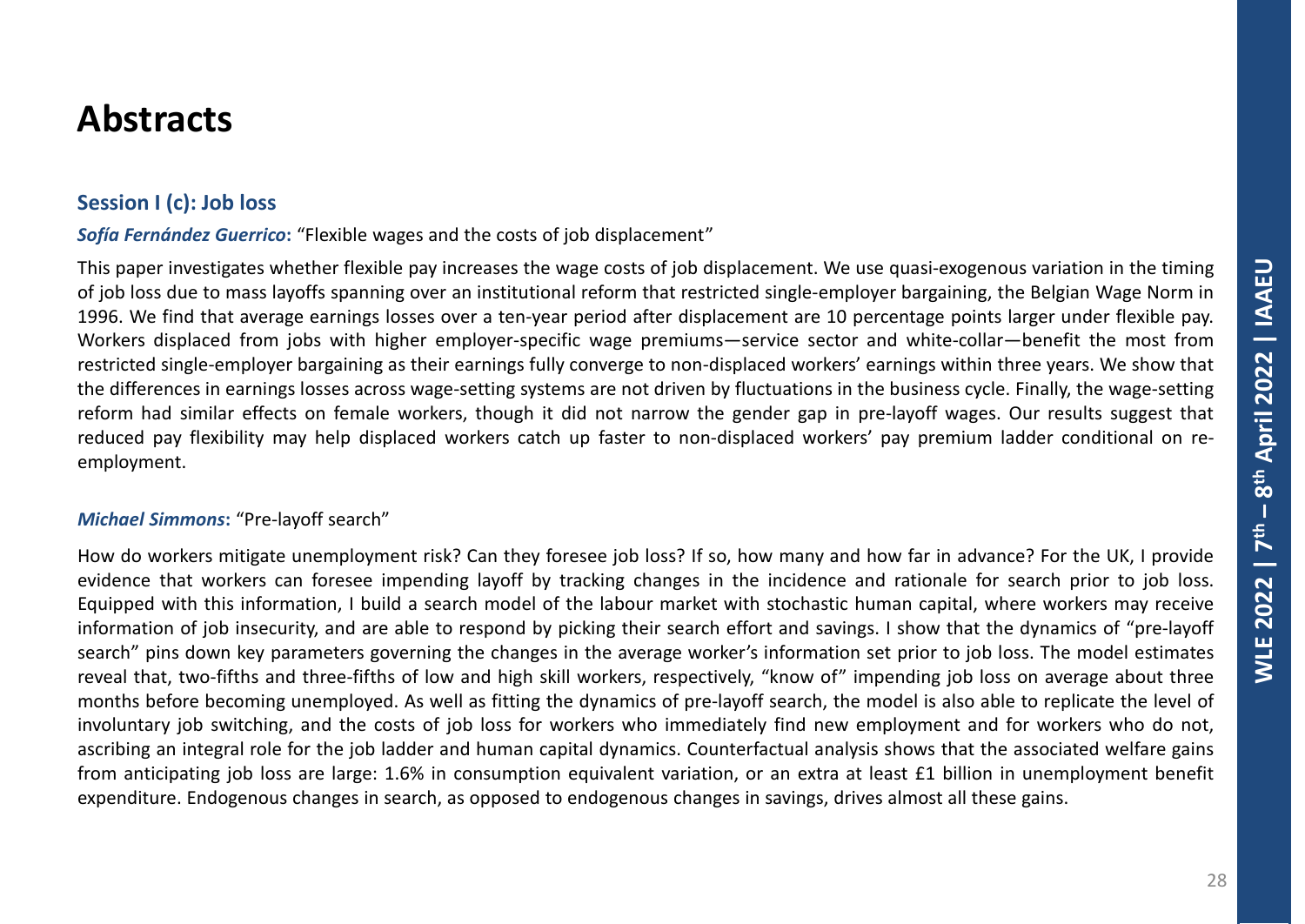### **Session I (d): Firms (1)**

*Di Lu,* **Guanchun Liu and Jinyu Yang:** "Innovation for promotion: The Effect of executive involvement on inventors' innovation choice"

The dual-identity of executives participating in patenting activities (executive involvement) as both Agent and Principle complicates its impact on corporate innovation. Linking a large patent dataset to personal information of executives in Chinese listed firms, we find that the executive involvement increases the exploitative but not the explorative innovation output of the connected inventors. Moreover, the exploitative innovation out-put matters only for the connected inventors' promotion, suggesting that their changes in innovation choice are driven by executives' rent-seeking incentives. Finally, the executive involvement is detrimental to corporate innovation quality and performance, further indicating a manifestation of agency problem.

*Maximilian Mayer***:** "The right director in the right firm: Director heterogeneity, sorting and firm performance"

This paper studies the role of the matching between firms and directors appointed to their boards in determining firm outcomes. I apply a finite-mixture random-effects model to estimate the contribution of unobserved firm and director heterogeneity while explicitly allowing for an interaction between the two to estimate the quality of the match between board members and firms. Results reveal that positive complementarities drive positive sorting between firms and their directors. Using hand-collected data and textual analysis to build a large dataset on directors' skills and qualifications, I find in particular directors with specialized skill sets to be associated with higher complementarities. In contrast, consistent with the idea of knowledge hierarchies in the firm, CEOs and CFOs tend to be generalists relying on directors' advice. Finally, I exploit unexpected deaths of directors to establish that boards, where productivity is concentrated to a few highly complementary directors, have a positive causal effect on firm value and firm performance. The paper thereby offers new evidence on the organizational structure within the firm and its impact on firm performance.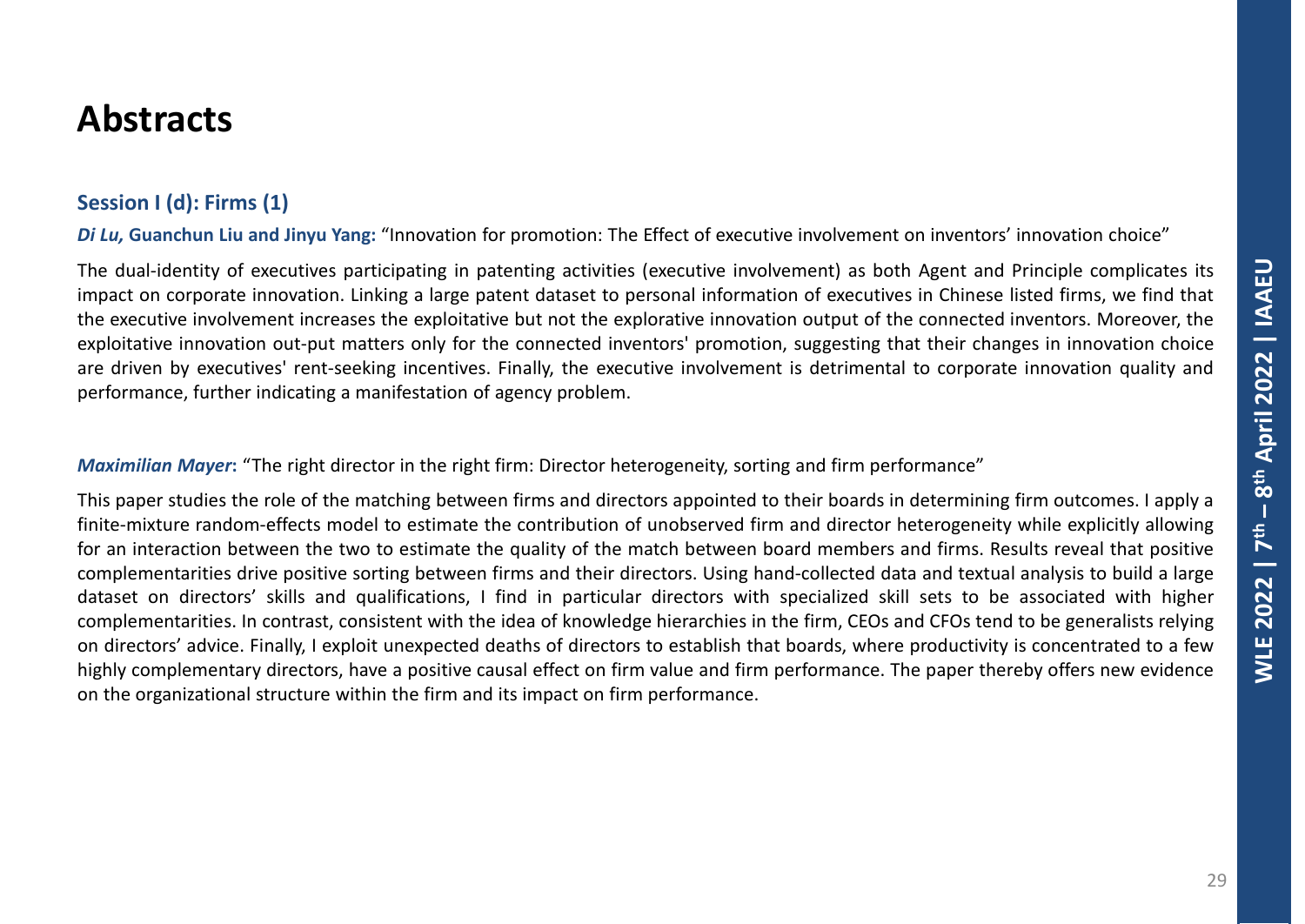### **Session II (a): Migration (2)**

*Seonho Shin***:** "Subsidized refugees' selection into work: Local language proficiency and skill discount"

Despite increasing interest in topics related to refugees, economic literature has remained mostly silent on how refugees make labor supply decisions in their initial resettlement period, during which their host government provides various care and financial assistance. This paper fills that void by applying the copula-based selection model, which is free from the restrictive joint normality assumption, to a unique, high-dimensional data set of refugees who resettled in the United States. Its selection parameter estimates suggest that subsidized refugees negatively select themselves into employment in terms of unobserved wage potential, which, according to the theoretical model, should be attributed primarily to the fact that (i) their reservation wages are rigid due to host-provided, non-labor income and (ii) host country employers discount refugees' unobserved human capital components substantially. As a result, employed refugees' wages, all observable factors held constant, are lower than the counterfactual wages of non-employed refugees, which contradicts what is usual in conventional labor markets. Heterogeneity analyses reveal several noteworthy aspects, and the most important one resides in the finding that negative selection into work is much more pronounced for those whose local language (i.e., English) proficiency is low. This hints that skill discount is magnified when a refugee's human capital components cannot be properly recognized by a host country employer - due to communication problems. As a result, selection on total productivity (i.e., stemming from both observables and unobservables) is estimated negative only for those with low levels of English. This finding is in line with economic intuition because it is only through proper communication that many skill components become usable and turn into productivity in local labor markets. Further discussions are made based on a simple theoretical model in the context of the U.S. refugee resettlement system.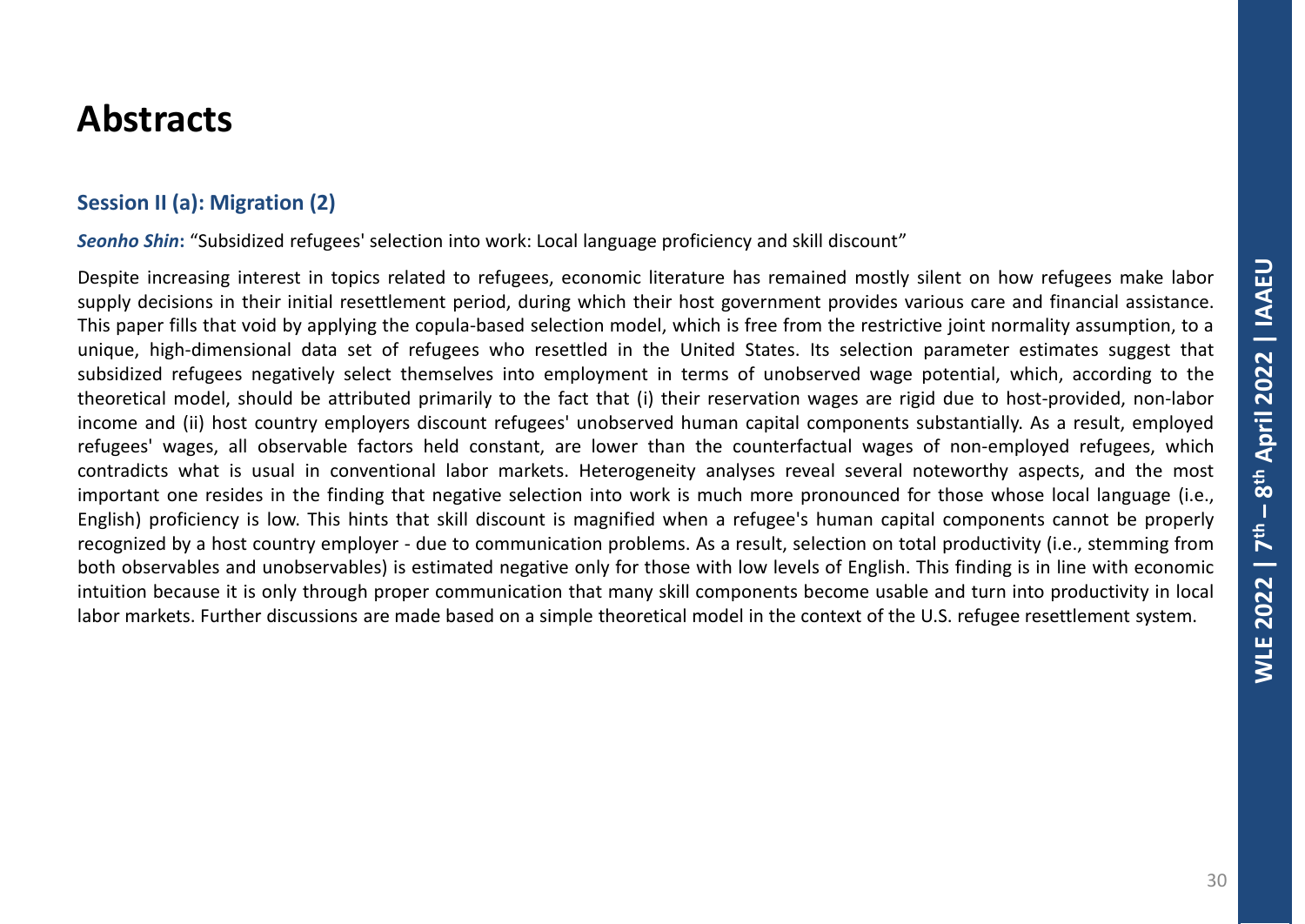### **Session II (a): Migration (2)**

*Bernat Mallén* **and Antonia Di Pablo**: "Language skills formation in a bilingual metropolitan area: The role of exposure to language training centers. Does accessibility to local language learning centers matter in a bilingual city?"

In this paper we investigate the effect of geographical accessibility to local language training centres on local language skills formation and labour market outcomes. We exploit a language policy that provided publicly subsidized language training for adults, residing in the bilingual urban labour market of the Metropolitan Area of Barcelona. Our results indicate that exposure to language learning opportunities matters for language skills, since individuals residing in neighbourhoods surrounded by a higher number of language centres are more likely to be able to speak and write in Catalan, the local language. The effects are stable to several robustness checks, and are strongly heterogeneous in favour of native-born, younger and low-educated individuals. The evidence regarding labour market outcomes is inconclusive, possibly due to the fact that the effect induced on language skills by geographical exposure are too small in size to translate into any clear improvement in labour market outcomes in the local labour market.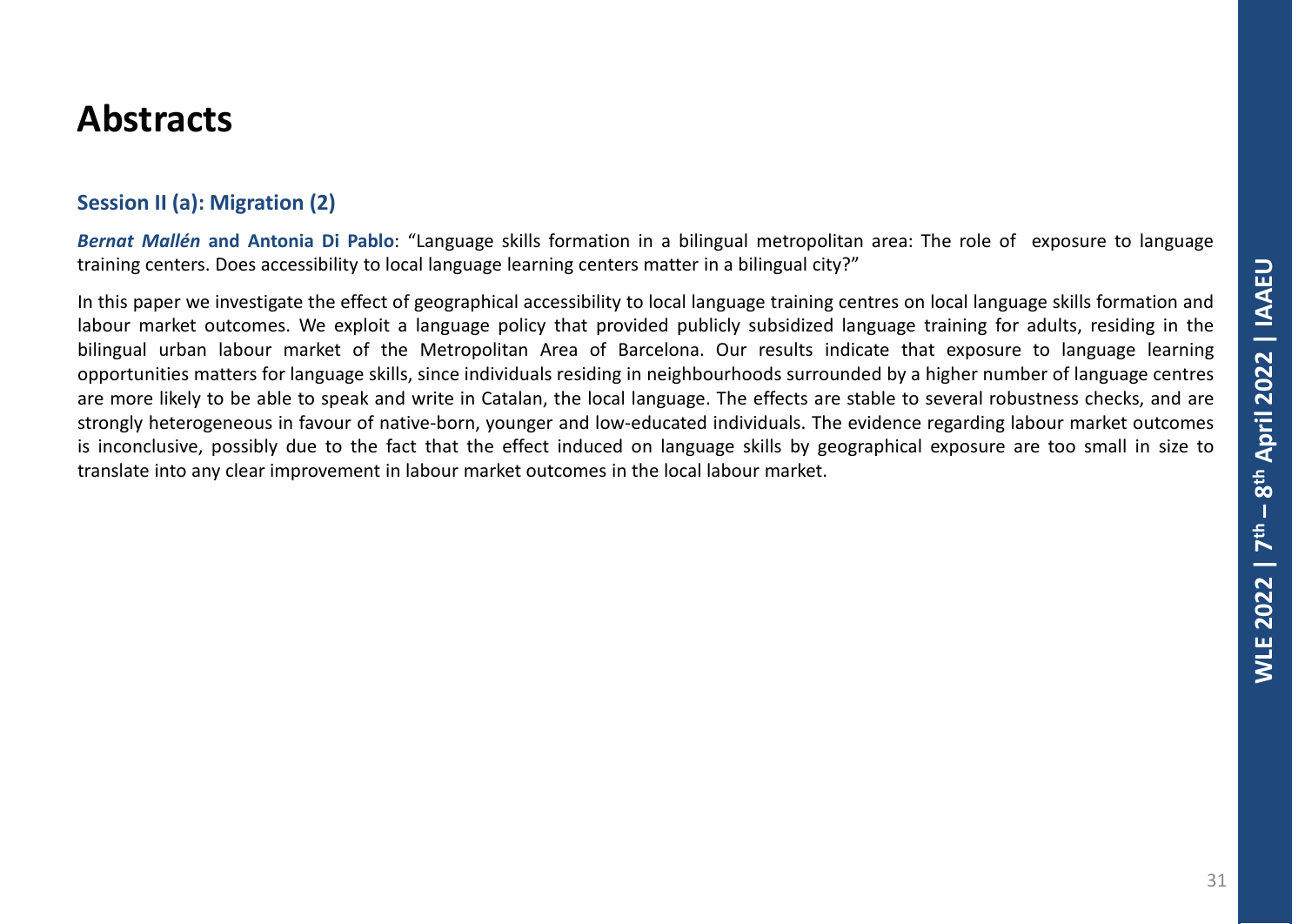### **Session II (b): Automation**

*Giorgio Brunello,* **Désirée Rückert , Christoph T. Weiss and Patricia Wruuck:** "The Impact of training and advanced digital and automation technologies on productivity and wages: International evidence using firm-level data"

What is the payoff of introducing advanced digital technologies in terms of productivity, wages and employment, and how does this payoff compare with the one associated with training? The current paper addresses this question using firm data that cover 28 European countries (the EU member states and the UK) and the US. We find that both digital adoption / intensity and training positively affect productivity and wages. However, our estimates suggest that adopting at least one digital advanced technology is much more effective for productivity and wages than increasing average human capital per capita. We also find evidence of wage compression, as both digital adoption / intensity and training increase productivity more than wages. Due to wage compression, employment is also positively affected by these investments.

#### *Gabriel Burdin,* **Filippo Belloc and Fabio Landini***:* Robots, digitalization, and worker voice

The interplay between labor institutions and the adoption of emerging technologies such as robots and other advanced digital tools at the workplace remains poorly understood. Using a cross-sectional sample of more than 20000 European establishments, this paper documents a positive association between the presence of employee representation (ER) and the use of these advanced technologies. We extensively dig into the potential mechanisms driving this correlation by exploiting rich information on the de facto role played by ER bodies in relation to well-defined decision areas of management, such as work organization, dismissals, training and working time. In addition, we conduct a quantitative case study using a panel of Italian firms and exploiting size-contingent policy rules governing the operation of ER bodies in the context of a local-randomization regression discontinuity design. The analysis suggests a positive effect of ER on investments in advanced technologies around the firm size cutoff, although the results are sensitive to the type of technology and specification choices. We also document positive effects on training intensity and process innovation and no evidence of employment losses or changes in the composition of employment. Taken together, our findings cast doubts on the idea that ER discourages technology adoption. On the contrary, ER seems to influence work organization and certain workplace practices such as training and information sharing, in ways that may enhance the complementary between labor and new advanced technologies.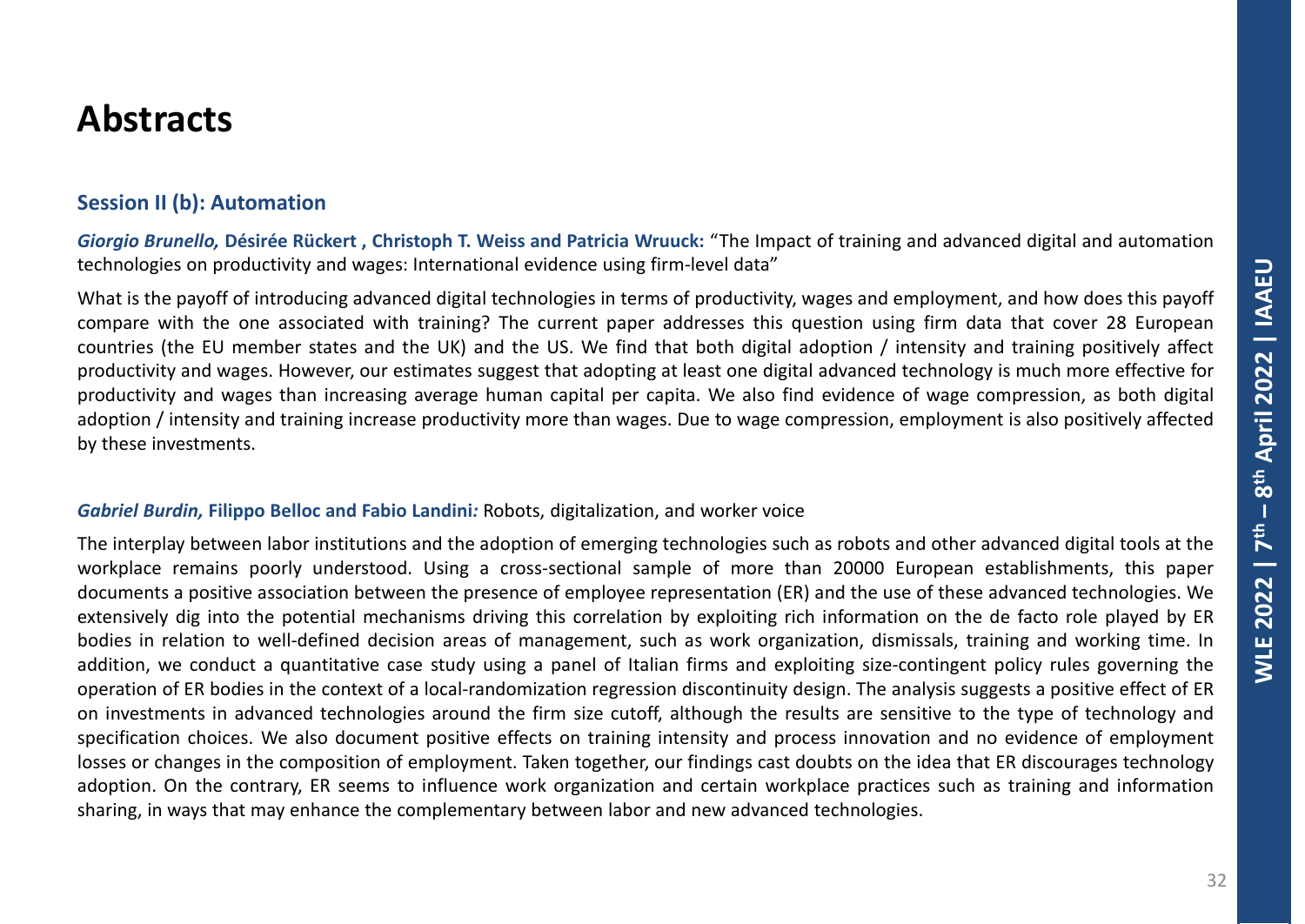### **Session II (c): Job insecurity**

*Eloïse Menestrier:* "Early-stage career in a dual labour market and homeownership"

In France and many European countries, there are rising concerns about the growth of temporary employment. Temporary work represents 16.4% of total employment in France in 2019 (OECD, 2020) and the number of hires on fixed-term contracts of less than a month between 2000 and 2019 rose about 178%. This paper sheds light on the unequal access to the real estate market due to this growing labor market insecurity. From French administrative data on a representative sample of people born between 1975 and 1997, the estimation of a duration model provides evidence that having for the first time an open-ended contract has a stronger effect than having a temporary contract on the probability of becoming a homeowner. We provide evidence that this differentiated access is persistent over time.

#### *Anthony Lepinteur,* **Conchita D'Ambrosio and Andrew E. Clark***:* "Job insecurity, savings and consumption: An Italian experiment"

Job insecurity has consequences outside of the labour market. Using the 2012 Fornero reform as a natural experiment, a difference-indifferences framework based on a firm-size discontinuity and individual data coming from the Italian Survey on Household Income and Wealth, our results suggest that greater job insecurity reduces consumption and increases savings. We also show that the changes in consumption and savings are a function of the family structure and of the rank in the household income distribution. Last, greater job insecurity reduces all types of consumption except food expenditures and the extra-savings are either invested in safe assets or kept on savings account.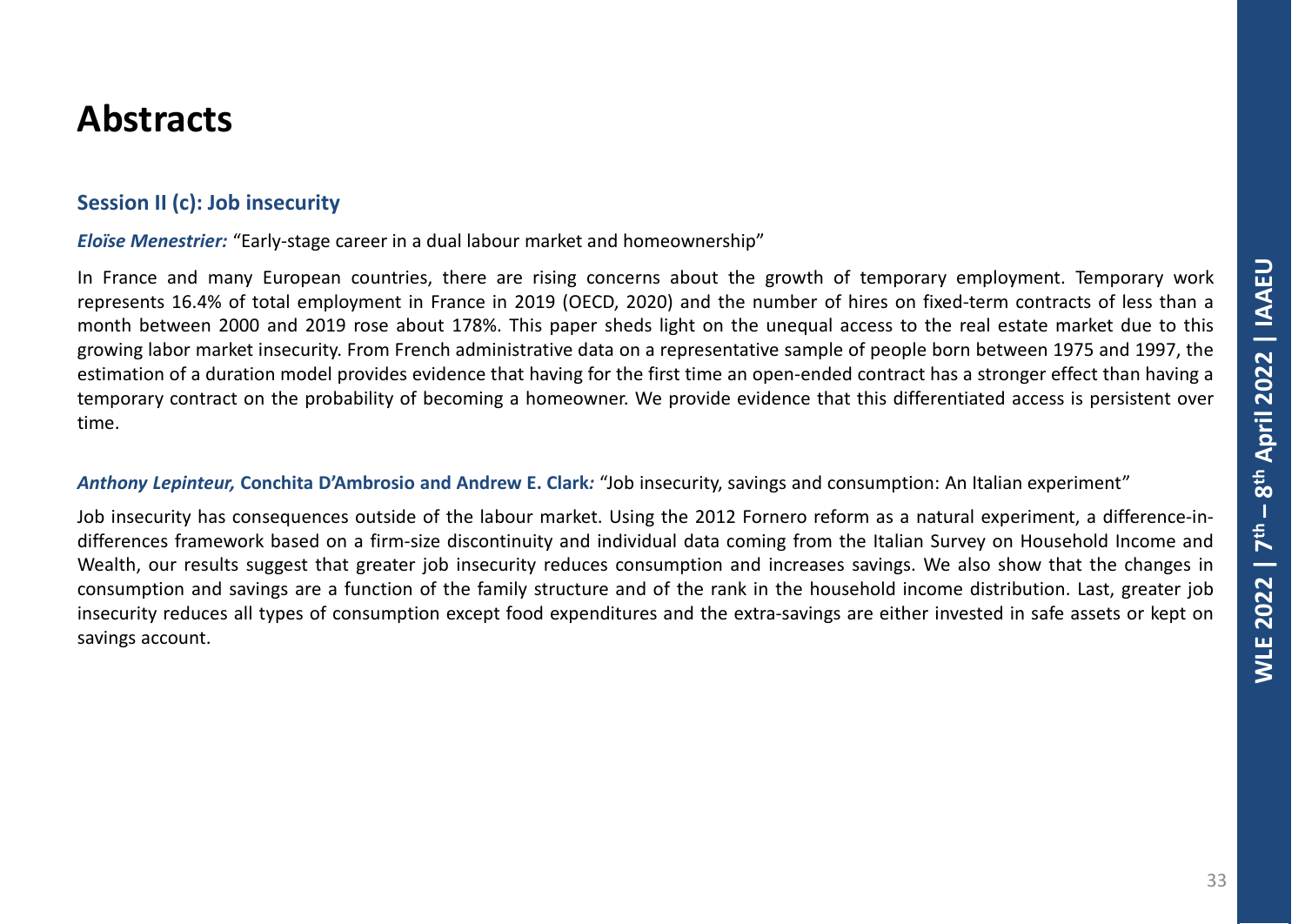### **Session II (d): Firms (2)**

*Karolin Hiesinger:* "To include or not to include? Firms' employment decisions with respect to the German employment quota for workers with disabilites"

This paper analyzes whether financial disincentives affect firms' demand for workers with disabilities. In Germany, firms have to pay a noncompliance fee if they do not meet the quota for workers with disabilities. I exploit a threshold regulation of the employment quota: Firms with less than 40 employees have to employ one worker with disabilities, whereas firms with 40 and more employees have to employ two workers with disabilities. Using administrative firm data, my results suggest that firms respond to the threshold regulation and employ on average 0.388 more workers with disabilities when they are located just above the threshold. The effect is upward biased by bunching firms which purposely stay below the threshold to avoid the fee. Taking this bunching into account, I estimate a lower bound of the effect which is still positive albeit considerably smaller.

#### *Filippo Passerini,* **Chiara Ardito, Fabio Berton and Lia Pacelli***:* "Employment protection, workforce mix and firm performance"

We measure the impact of employment protection reduction in an uncertain framework on firms' hires and performance, exploiting the Italian 2015 Jobs Act. Results indicate that firms (1) stabilize workforce mainly through contract transformations of low-tenure and lowhuman-capital incumbent workers performing high-physical and low-intellectual tasks; (2) apply a cost-saving strategy that increases profits and decreases value added per-head. Effects are stronger among non-exporting and non-innovative firms. Our evidence casts doubts on the effectiveness of employment protection reductions in enhancing productivity in the long run.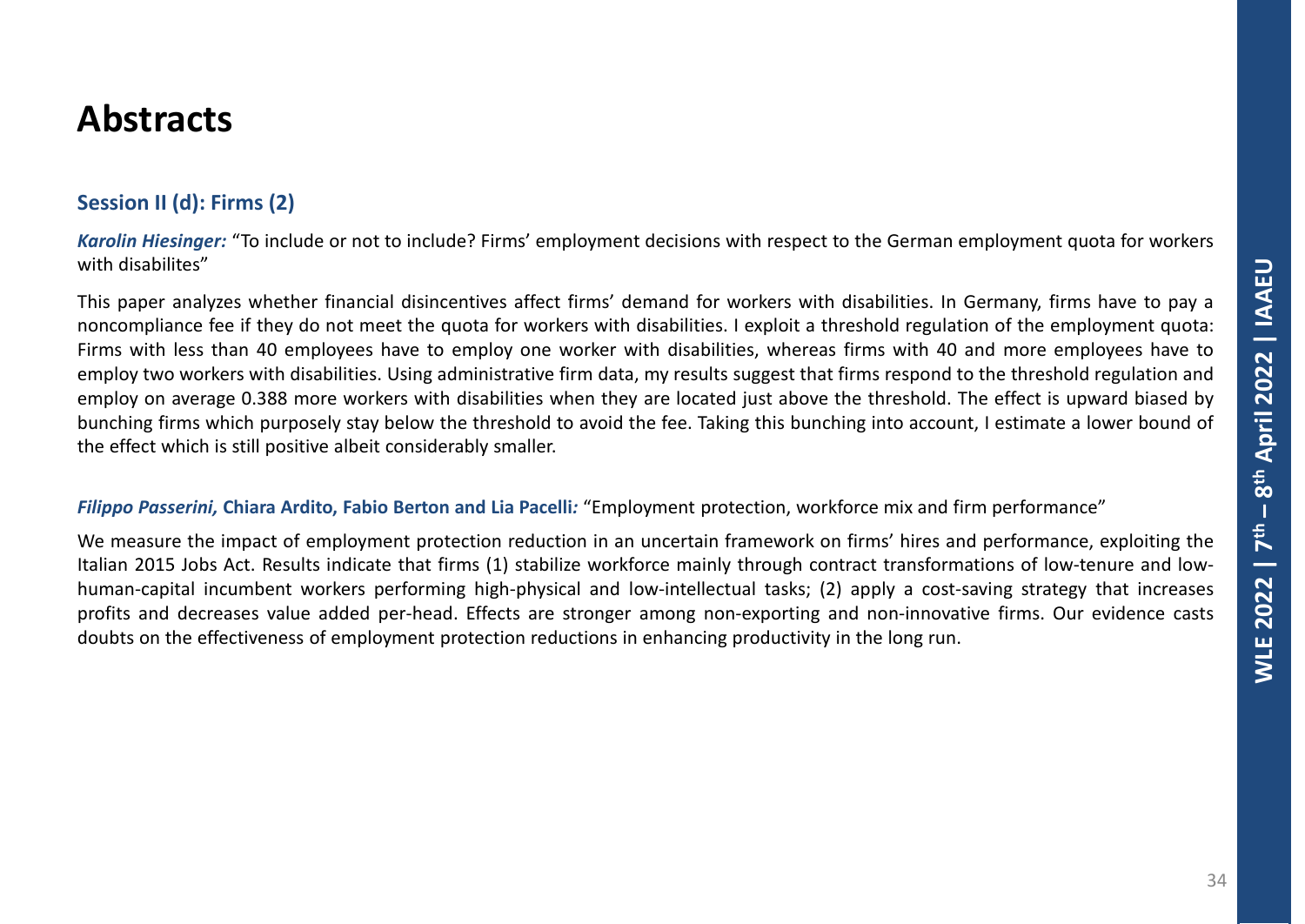### **Session III (a): Migration (3)**

*Jakub Lonsky,* **Rania Gihleb and Osea Gituntella***:* "Dreaming of leaving the nest? Immigration status and the living arrangements of DACAmented"

This study investigates the effects of the Deferred Action for Childhood Arrivals (DACA) on the living arrangements and housing behavior of undocumented immigrants in the U.S. Using an event-study approach and difference-in-differences (DID) estimates, we compare immigrants above and below eligibility cutoffs and demonstrate that after the adoption of the policy in June 2012, DACA-eligible immigrants were less likely to live with their parents or in multigenerational households (-11%) and more likely to live independently (+15.5%). We also reveal that DACA-eligible immigrants were less likely to live in the same house (+2%) and more likely to move out of ethnic enclaves (-3%). Lower rental costs (-4.5%) may have facilitated this transition into adulthood and the observed trends in living arrangements. DACA also led to a decline in marriage rates among DACA-eligible individuals, while we found no evidence of significant effects on cohabitation, divorce, and intermarriage. We also found no evidence of a clear impact on fertility.

#### *Pamela Qendrai* **and Lennart Kraft***:* "Work permit regulations and migrants' labor market outcomes"

This paper studies how the introduction of a novel residence permit for working purposes, the so-called Blue Card introduced in August 2012, has affected entry level wages of non-EU migrants in Germany. The Blue Card was targeted to non-EU university graduates with degrees received or recognized in Germany. It provided immediate residence to students with a working contract that pays above clearly announced and regularly updated wage thresholds. We leverage a difference-in-difference approach and unique data on national and international graduates in Germany between 2011-2014. We find that the introduction of the Blue Card increases entry level wages of non-EU graduates relative to the control group by approximately 2 percent of the pre-treatment entry level wages. We provide suggestive evidence that these results are not driven by more or better quality non-EU graduates staying in Germany but rather because the Blue Card wage threshold acts as a reference point.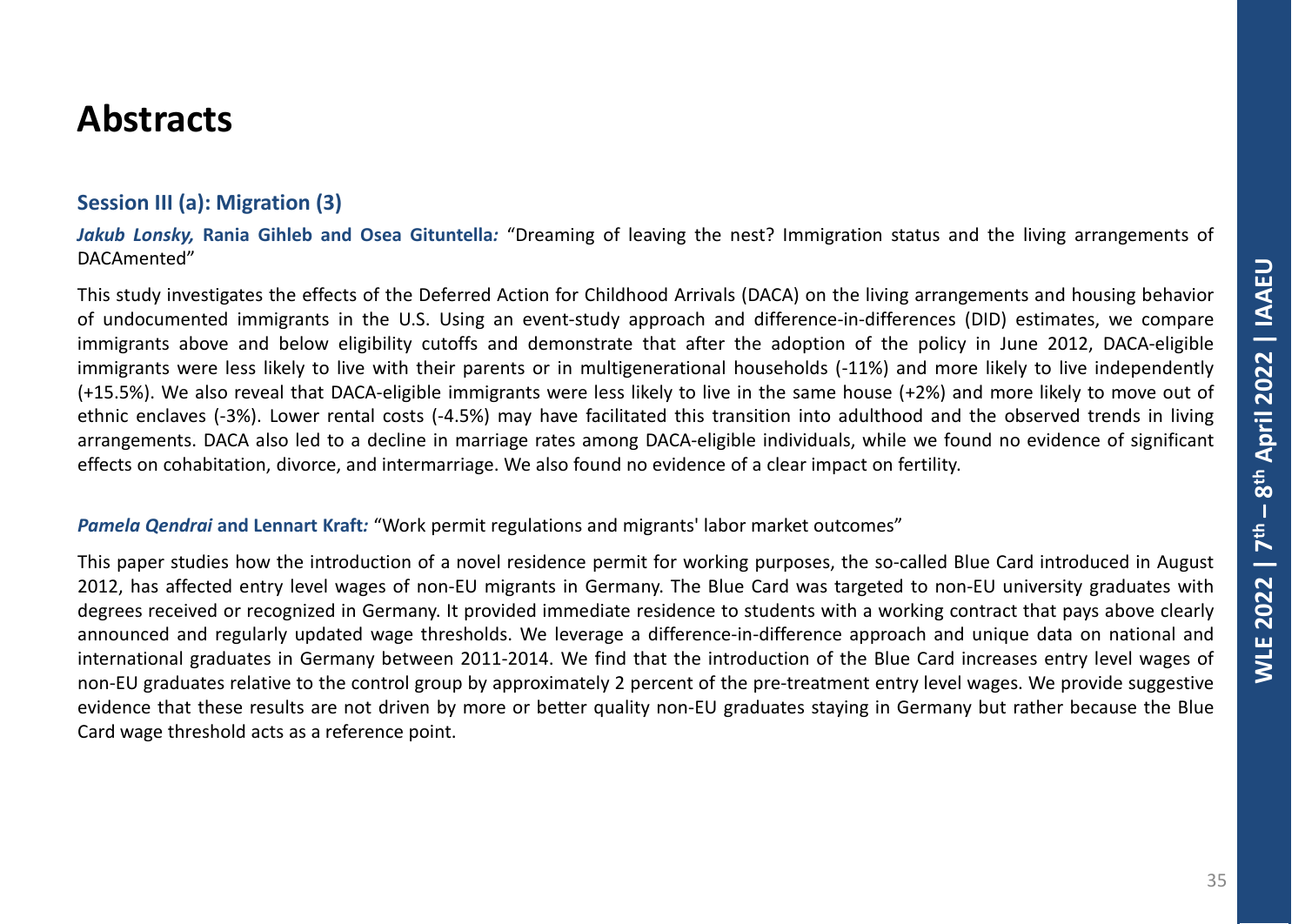### **Session III (a): Migration (3)**

*Ramona Schmid:* "Migration and wage inequality: A detailed analysis for German regions over time"

This study presents new evidence on immigrant-native wage differentials estimated in consideration of regional differences regarding the presence of Non-German population in metropolitan and non-metropolitan areas between 2000 and 2019 in Germany. Using linked employer-employee-data, unconditional quantile regression models are estimated in order to assess the degree of labor market integration of foreign workers. Applying an extended version of the Oaxaca Blinder decomposition method, the results provide evidence on driving factors behind wage gaps along the entire wage distribution. There are not only changes in the relative importance of explanatory factors over time, but also the sources of possible wage differentials of foreign workers shift between different points of the wage distribution. Differentiating between various areas in Germany, on average larger wage gaps are revealed in metropolitan areas with at the same time a higher presence of foreign population. Regarding the size of the overall estimated wage gaps, in particular after 2012 increasing tendencies around median wages are identified.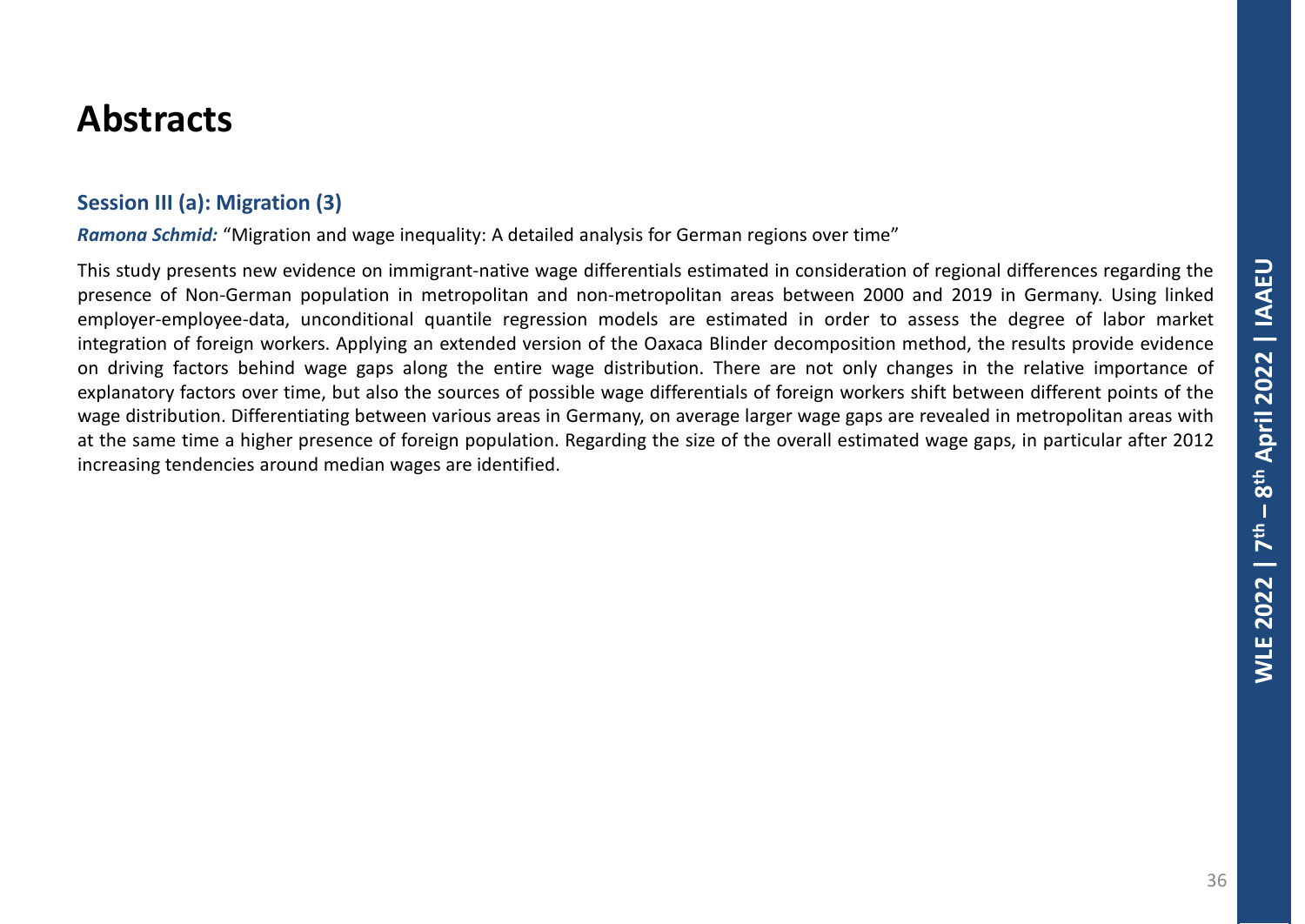### **Session III (b): Gender (1)**

*Ilya Espino,* **Ana Hermeto and Luciana Luz***:* "Gender occupational intensity and wages in the northern triangle of Central America"

This paper aims to explore the relationship between gender occupational intensity and wages in the Northern Triangle of Central America using national surveys carried out in 2014. A harmonized occupational classification at the 2-digit-level is built with the objective of analyzing the occupational distribution across countries. Quantile regressions are estimated to explore in detail which factors are affecting the wages of both females and males; in particular, this paper pays special attention to female occupational intensity (the share of females within each occupation). The comparative analysis shows that women are overrepresented in certain occupations, and they are much more likely to be working in part-time jobs than men in all countries. Findings also reveal wage penalties for working in female-dominated occupations along the distribution across countries. However, the effect of this variable is higher at the lower quantile of the distribution for women, especially in El Salvador and Honduras.

*Kenza Elass:* "The multiple dimensions of selection into employment"

A vast literature on gender wage gaps has examined the importance of selection into employment. However, most analyses have focused only on female labour force participation and gaps at the median. The Great Recession questions this approach both because of the major shift in male employment that it implied but also because women's decision to participate seems to have been different along the distribution, particularly due to an "added worker effect". This paper uses the methodology proposed by Arellano and Bonhomme (2017) to estimate a quantile selection model over the period 2007-2018. Using a tax and benefit microsimulation model, I compute an instrument capturing the male selection induced by the crisis as well as female decisions: the potential out-of-work income. Since my instrument is crucially determined by the welfare state, I consider three countries with notably different benefit systems – the UK, France and Finland. My results imply different selection patterns across countries and a sizeable male selection in France and the UK. Correction for selection bias lower the gender wage gap and, in most recent years, reveals an increasing shape of the gender gap distribution with a substantial glass ceiling for the three countries.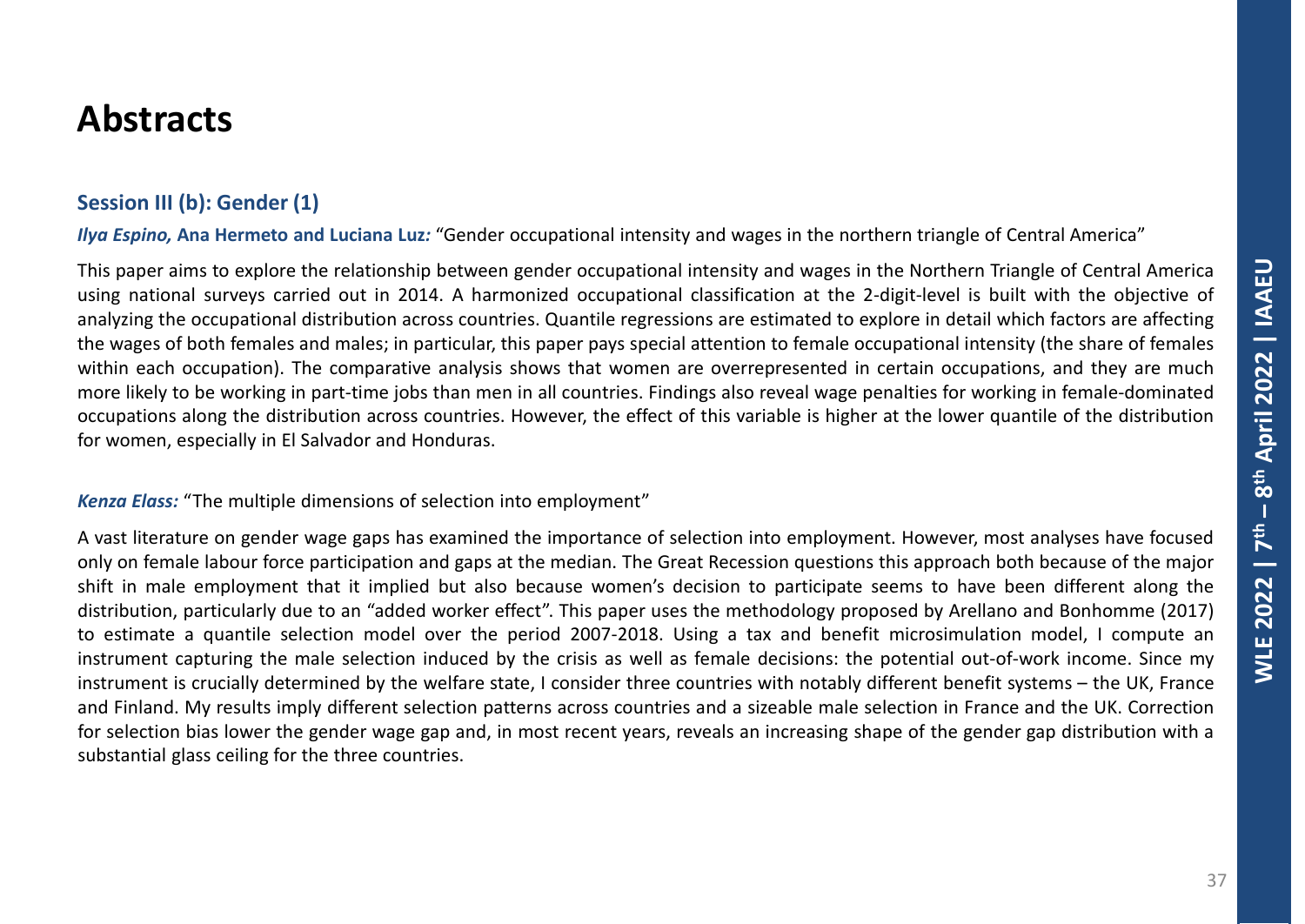#### **Session III (b): Gender (1)**

*Fenet Bedaso:* "Occupational segregation and gender pay gap: Evidence from Ethiopia"

This paper investigates the role of occupational segregation on the gender pay gap in Ethiopia using the 2013 Labor Force Survey. Empirical evidence suggests that occupational segregation is crucial in explaining the wage gap between men and women. However, this topic is far from an investigation in the context of countries in Africa. To this end, I test the crowding hypothesis and glass ceiling effects; hence, quantile regression and Machado and Mata decomposition method implemented to measure and quantify the extent of the gender pay inequality over the wage distribution. I find a negative association between occupational segregation and wages of that occupations, and this negative correlation is most pronounced among female workers. Moreover, the wage gap between men and women is partially explained due to gender occupational segregation. Furthermore, I show evidence of glass ceiling effects in Ethiopia. The gender pay gap is higher at the upper part of the wage distribution than at the bottom, and the adverse effects of occupational segregation are particularly high in the highest-paid jobs. This is the first empirical evidence on female occupational segregation and the gender wage gap in Ethiopia, to the best of my knowledge.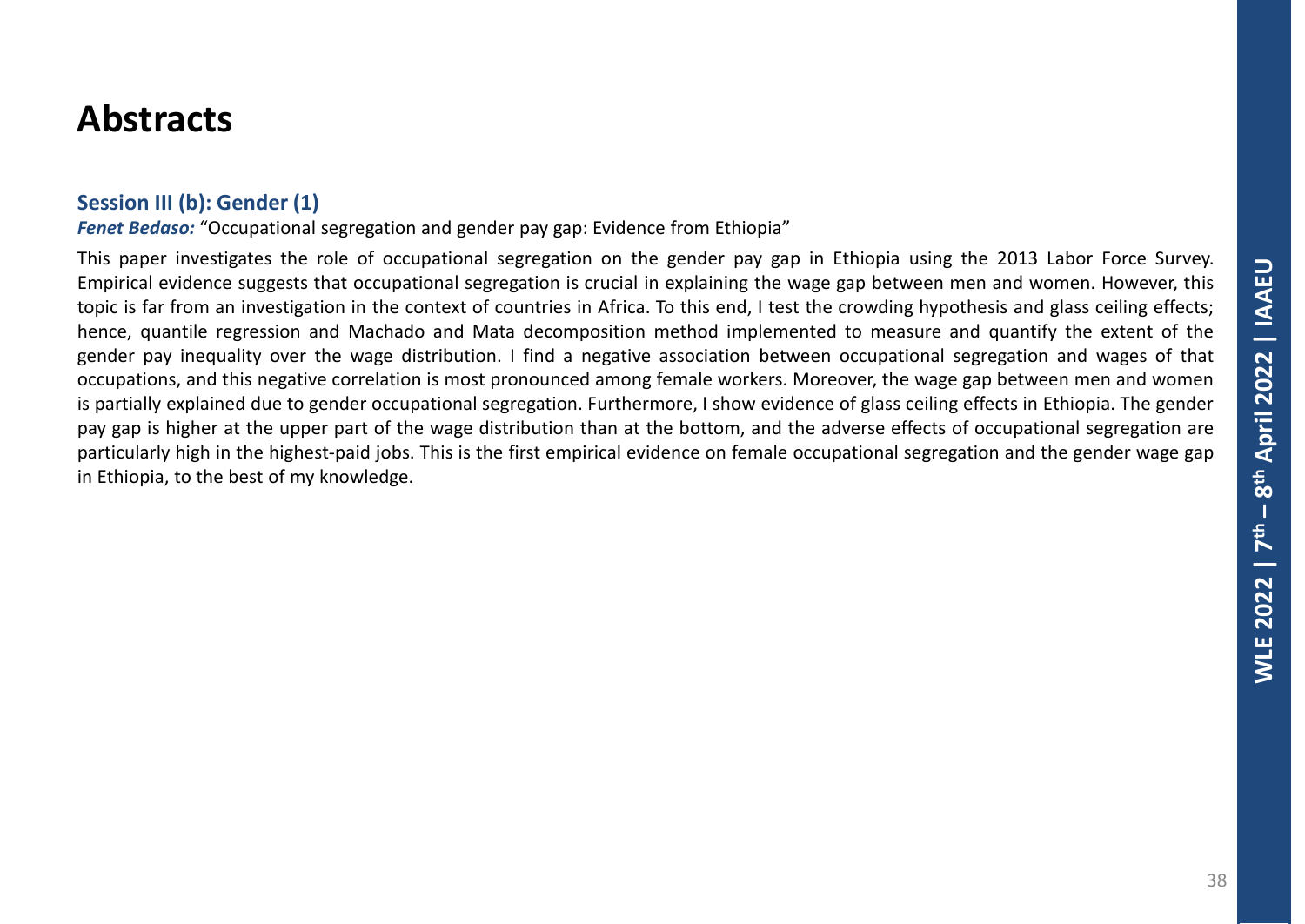#### **Session III (c): Performance pay**

*Simon Jebsen* **and Torben Dall Schmidt***:* "Who benefits from financial participation? Stock options of the few and wage effects at large"

Performance pay and financial participation has been considered in rich literature. We focus on externalities and spill overs in using stock options as human resource management. Specifically, we ask if individuals that are not offered wage packages with stock options have higher or lower wages in firms that provide stock options to a sub-set of employees compared to firms that do not offer stock options to their employees. Results show that stock options in this sense increase wages by 2.1 percent. Secondly, we ask if providing wage packages with stock options to a higher share of employees in a firm increases the wages more for those that do not receive wage packages with stock options than those that do. These results may be interpreted in the context of coalitions/"club" behaviour in firms, as a higher share benefit employee with wage packages comprising stock options. On the other hand, results show that employees who do not receive stock options benefit (i.e., higher hourly wage) when management and high-knowledge employees receive stock options. We, therefore, find evidence suggesting the importance of externalities, spill overs, and club behaviour in the effects of stock options on wage structures.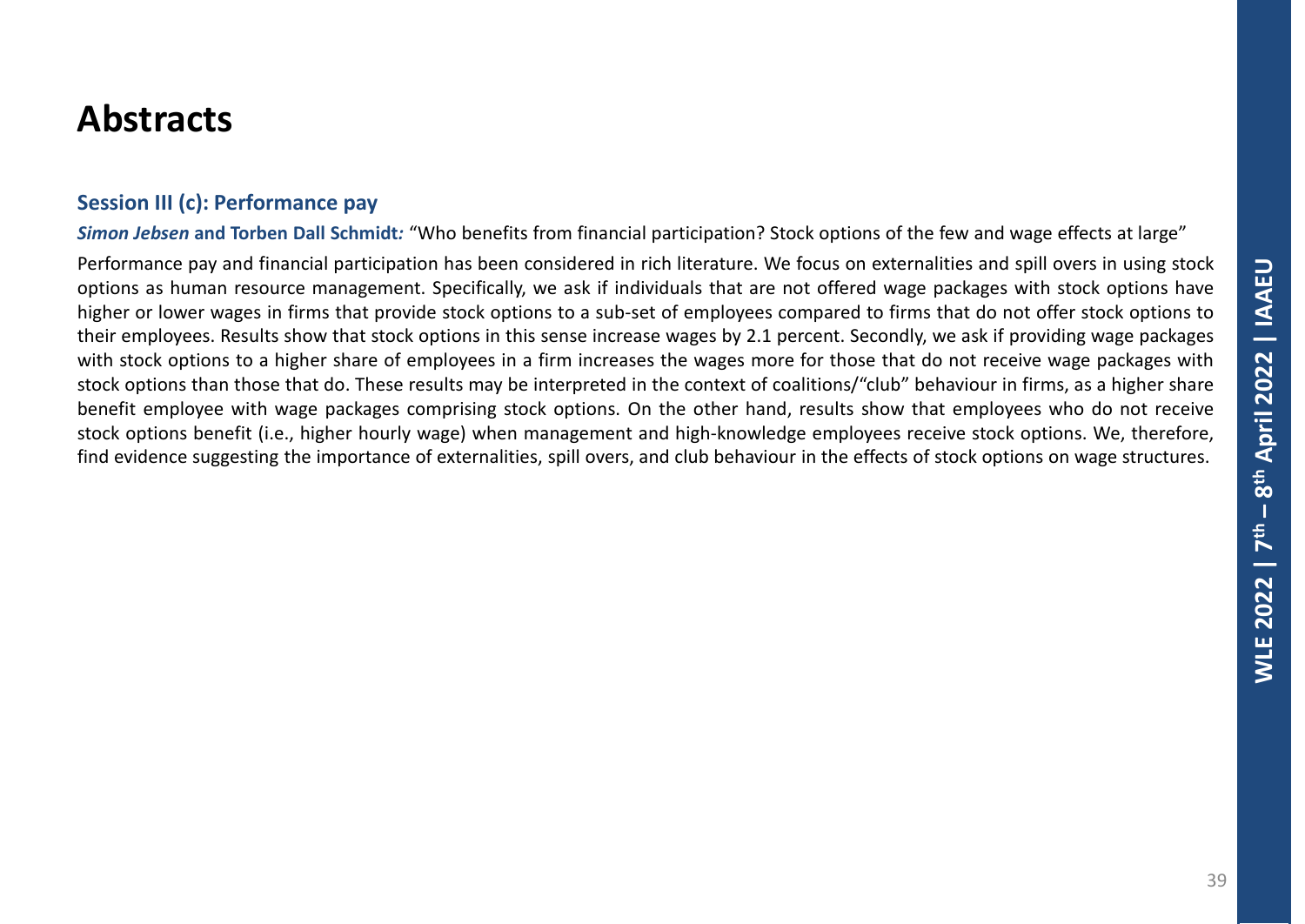#### **Session III (c): Performance pay**

*Elisa Gerten:* "Mobile technologies and performance pay"

In organizational economics, some studies suggest that incentive pay needs to be adjusted for complex jobs. In complex working processes, it is a group-based performance pay that increases worker productivity. Other studies argue that individual performance pay is needed to control worker productivity, especially when there is a lack of worker motivation. So far, there is no literature analyzing changes in the compensation scheme that may originate in the spread of modern technologies in the workplace. This paper aims to close this research gap. From a theoretical perspective, I argue that a routine-biased-technological change fosters the complexity of tasks and thus the need for more cooperation among workers. As a consequence, firms might adjust their compensation scheme towards a more collective performance pay. Following the incentive intensity principle, however, modern technologies improve the measurement accuracy of performance indicators, and firms might adjust their compensation scheme towards a more individual performance pay. Moreover, I argue that the incentive to change the compensation scheme due to the spread of technologies depends on the hierarchical status of the worker who receives the performance pay. I distinguish hereby between executive and non-executive workers. Using unique panel data on management practices in German firms from the years 2014 to 2018 and applying the bracketing-property approach introduced by Angrist and Pischke (2009), I show that equipping non-executive workers with information and communication technologies (ICT) increases collective performance pay, while ICT-equipped executive workers do not face a change in the composition of performance pay. The estimation results can be interpreted in terms of causal inference, since fixed effects estimates and lagged dependent variable estimates bound the causal effect of interest.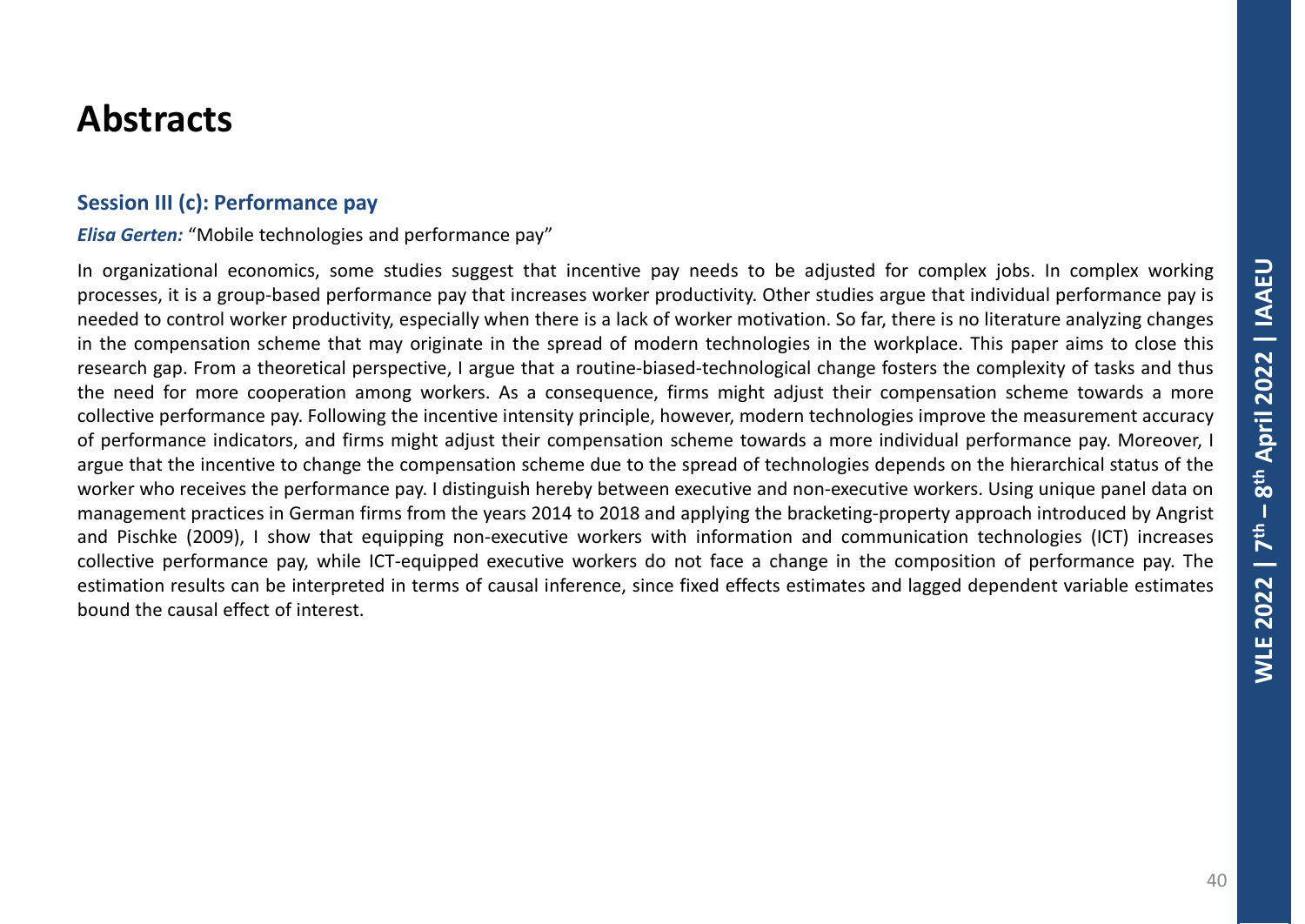#### **Session III (c): Performance pay**

*Marco Clemens: "*Bonus payments and job satisfaction in Germany"

Standard agency theory predicts that variable financial incentives (or bonus payments) have two opposing effects. First, income per-se should increase utility. Second, income should reduce utility if it is obtained only through increased effort. However, bonus payments are not always tied to workers effort. Therefore, besides assessing profit-sharing bonuses and in addition to the existing work on performance pay, this study examines the relationship between bonus payments, which are not directly related to performance, and job satisfaction in Germany. To do so, I use data from the Socio-Economic Panel (SOEP) from 1985 to 2019. The results show that the (relative) bonus size is positively associated with job satisfaction. Surprisingly, even after controlling for bonus size, the number of bonuses paid during a specific calendar year has a positive correlation with job satisfaction. The results give credibility to the behavioral economics idea that the response to a series of small incentives is stronger than the response to a single large payment. Finally, the results seem to apply only to the private sector, and income satisfaction constitutes a valid channel on job satisfaction for bonus intensity but not for the number of bonuses paid.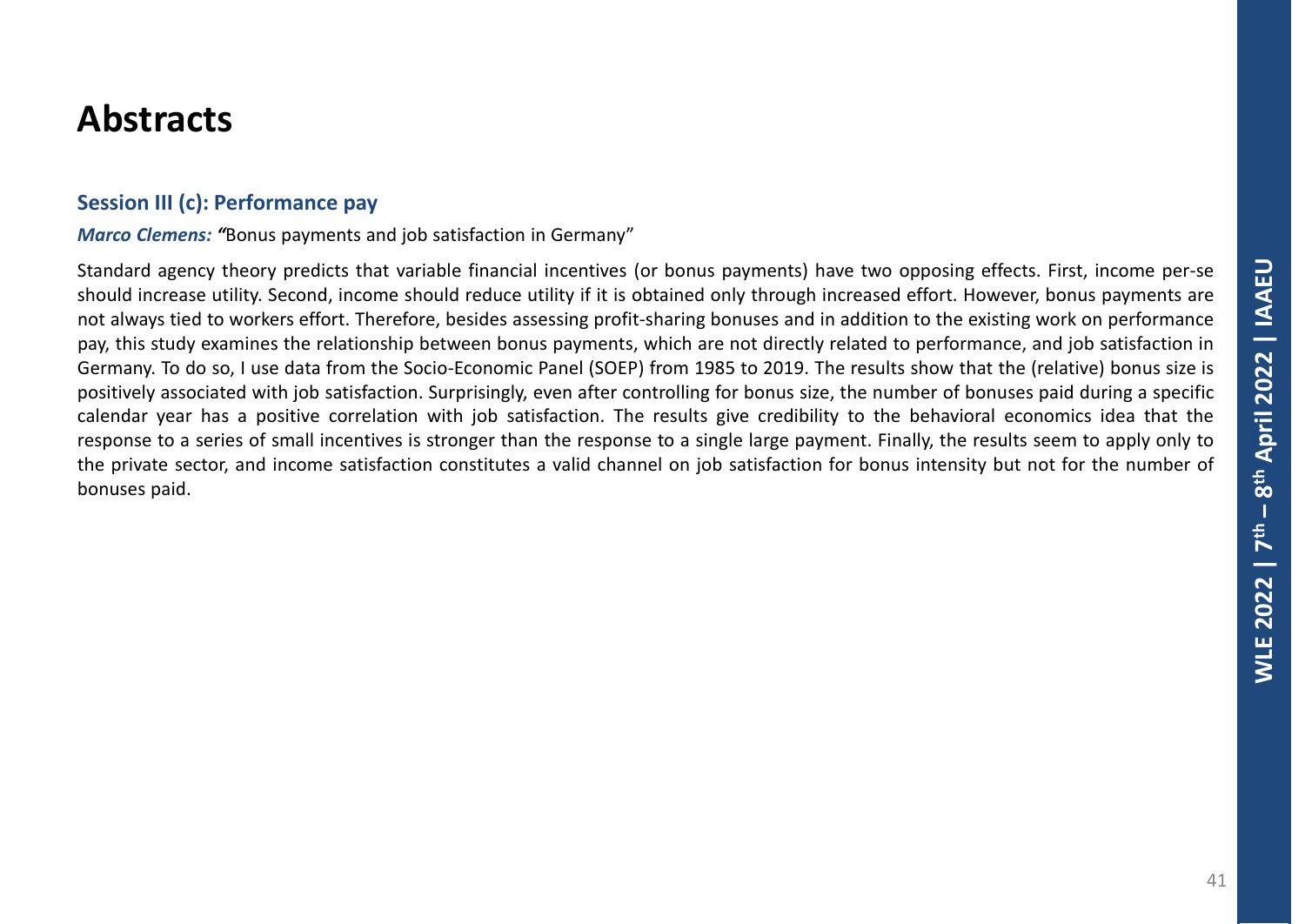### **Session III (d): Skills**

*Fabian Lensing* **and Bernd Frick***:* "How talent reacts to crises: The rationality of high-ability graduates' response to the financial crisis 2008/09"

The 2008/09 financial crisis had a severe impact on the World's economies and societies. In order to prevent large-scale layoffs, many governments implemented specifically designed labor market policies. However, students graduating during the crisis faced particularly poor labor market conditions as the majority of these policies addressed already existing jobs. Given these circumstances, rational choice theory suggests that individuals adapt their behavior accordingly. Using a unique dataset with detailed information on 27,813 German high-ability students, we find – in line with rational choice theory – a massive increase in the percentage of graduates pursuing a Ph.D. during the crisis. The choice of other potential reactions (to defer graduation, to take a short-term/part-time job or to take a full-time job below one's aspirations) remains unaffected by the crisis. Controlling for socio-demographic factors, we find that the likelihood to pursue a Ph.D. increases by 18-21% points when graduating during the crisis. In the first year after the crisis, the share of students pursing a Ph.D. decreases again – a consistent pattern across the three majors we consider in our analysis (business & economics, engineering, and law). Data reflecting the changes in behavior of the overall German student population confirm this pattern, but effect sizes appear to be much smaller. Thus, we see rational choice theory confirmed when looking at the behavior of German high-ability students graduating during the financial crisis 2008/09.

#### *Eduard Storm:* "Task-based learning and skill (mis)matching"

This paper studies wage effects and job mobility as a result of skill mismatch in worker occupation pairs. I develop a Roy model in which learning on the job induces workers to shift more time towards job-specific activities. Using a short task panel containing data on worker's time allocation of job tasks, I test the model's implications and present three main findings. First, workers who are overqualified in their initial occupation in regards to abstract tasks are more likely to switch to another job by up to 19 pp. Second, task-based learning only pays off with respect to acquisition of abstract skills and is associated with a return of up to 2-3% with each year of experience. Third, gains from task-based learning are heterogenous and benefit primarily workers in abstract-intensive occupations. Combined, my findings highlight the persistent effects of investments in job-specific skills on wage growth and job mobility.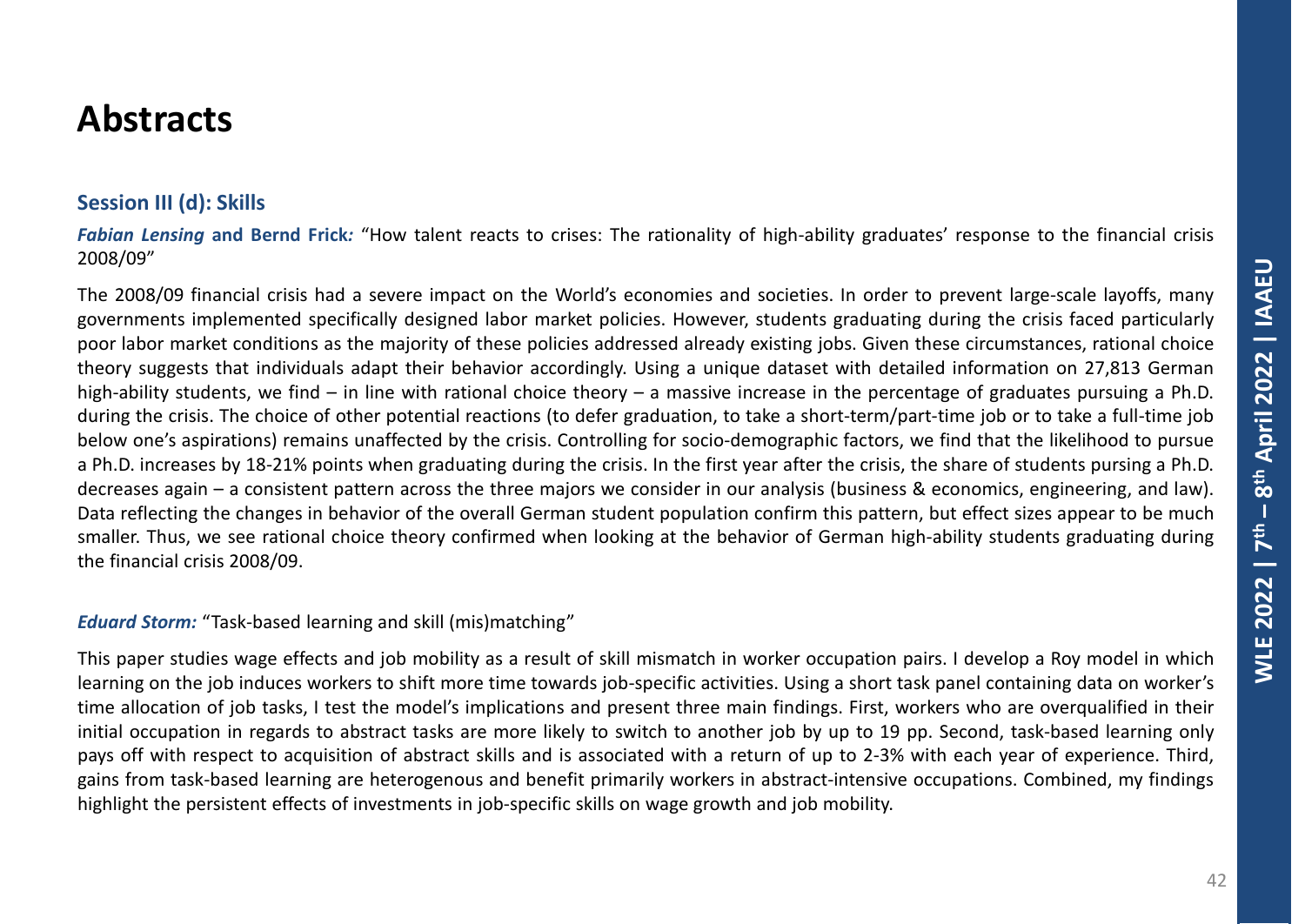### **Session III (d): Skills**

*Yannis Galanakis:* "'Are you in the right job? Human capital mismatch in the UK"

This paper examines a problem of worker misallocation into jobs. A theoretical model, allowing for heterogeneous workers and firms, shows that job search frictions generate mismatch between employees and employers. In the empirical analysis, the British Household Panel Survey (BHPS), the UK household Longitudinal Study (UKHLS) and British Cohort Study 1970 (BCS70) data are used to measure the incidence of mismatch, how it changes over time and whether it can be explained by unobserved ability. Results show that (i) the incidence of mismatch increases after the Great Recession. (ii) Individual transitions to/from matching take place due to workers' occupational mobility and over-time skills development. (iii) Employees can find better jobs or their mobility occurs earlier than the aggregate change of skills. (iv) Controlling for individual heterogeneity, measured by cognitive and non-cognitive skill test scores throughout childhood, does not decrease the incidence of mismatch. This suggests that unobserved productivity does not generate mismatch in the labour market.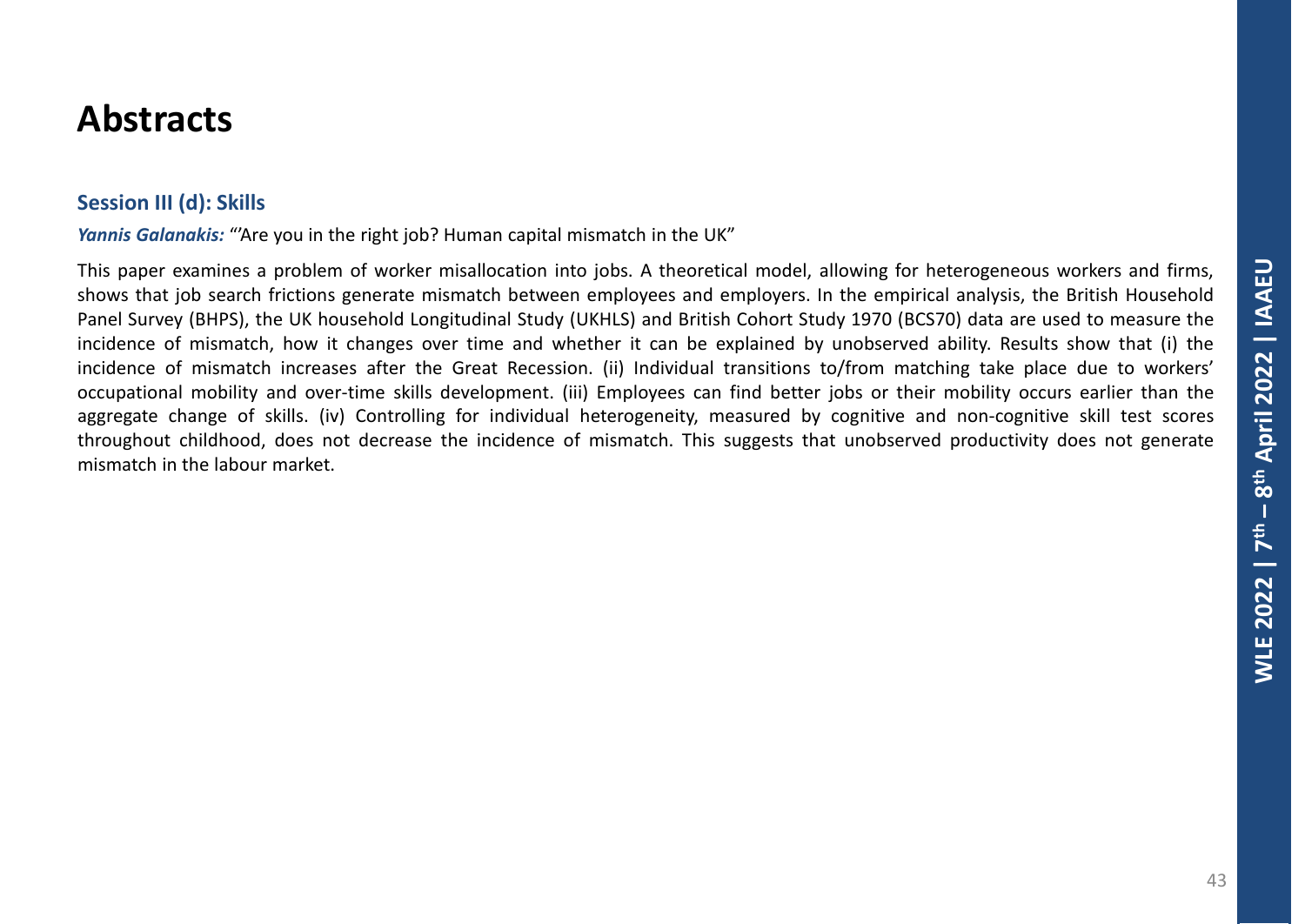### **Session IV (a): Migration (4)**

*Christopher Prömel:* "Belonging or estrangement – the European refugee crisis and its effects on immigrant identity"

This study deals with the impact of the 2015 European Refugee Crisis on the ethnic identity of resident migrants in Germany. To derive plausibly causal estimates, I exploit the quasi-experimental setting in Germany, by which refugees are allocated to different counties by state authorities without being able to choose their locations themselves. This study finds that higher shares of refugees in a county increased migrants' attachment to their home countries, while not affecting their perceived belonging to Germany. Further analyses uncover strong heterogeneities with respect to country of origin and immigrant characteristics and suggest that the observed effects may be primarily driven by experiences of discrimination and the consumption of foreign media. Lastly, I find that changes in ethnic identity coincide with the political polarization of migrants. These results have various policy implications in terms of the dispersal of asylum seekers, the modes of communication with different migrant groups and the importance of anti-discrimination measure.

*Lucas Guichard* **and Joël Machado***:* "Quantifying direct and diversion effects in a structural gravity model: The case of an asylum policy"

Does the adoption of a list of safe countries of origin influence the asylum applications lodged in OECD member states? We draw on a structural gravity model to derive an empirical migration equation that is brought to the data to estimate the direct effect of the list on the bilateral number of asylum claims. This, in turn, allows us to solve the structural model to quantify the externalities arising from counterfactual experiments about the safe country policy. The empirical analysis reveals that the introduction of a list of safe source countries leads to a decrease of around 30% in the bilateral volume of asylum applications. The simulation exercises under hypothetical changes of the asylum policy suggest the presence of diversion effects on the sheer scale of asylum claims across both origin and destination countries.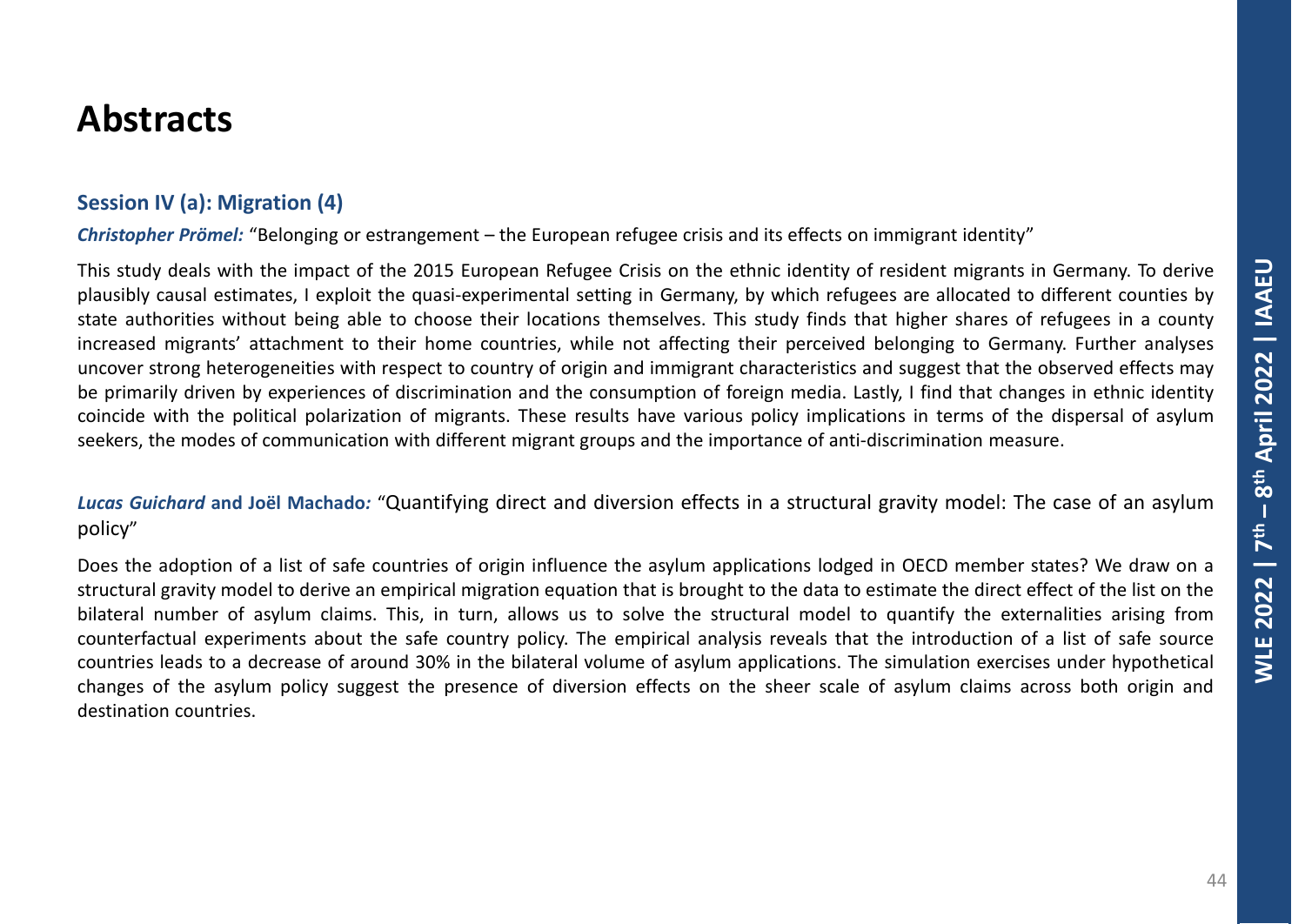#### **Session IV (a): Migration (4)**

*Kevin Pineda-Hernández:* "Moving up the social ladder in Belgium? Wages of first- and second-generation immigrants from developing countries"

As second-generation immigrants from developing countries represent a sizeable share of the working-age population in developed countries, their labour market integration requires careful attention. Using a matched employer-employee database of 1.3 million observations for the Belgian private labour market between 1999 and 2016, our weighted multilevel log-linear regressions and reweighted, recentered influence function Oaxaca-Blinder (RIF-OB) decompositions indicate that second-generation female and male workers from developing countries earn more than their first-generation peers. Nonetheless, for each gender group, the overall wage gaps between workers born in developed countries, including Belgian natives, and workers from developing countries remain substantial across two generations to an increasing extent across the wage distribution. After accounting for a wide range of covariates (inter alia, demographics, human capital, occupations, sector and firm fixed effects), we find that, unlike the first generation, there is no clear-cut evidence of an adjusted wage gap for the second generation. Finally, reweighted RIF-OB decompositions suggest that whilst the overall wage gaps for the first generation are explained by unfavourable human capital, employment and sector characteristics, those for the second generation are mainly driven by their lower levels of age and tenure.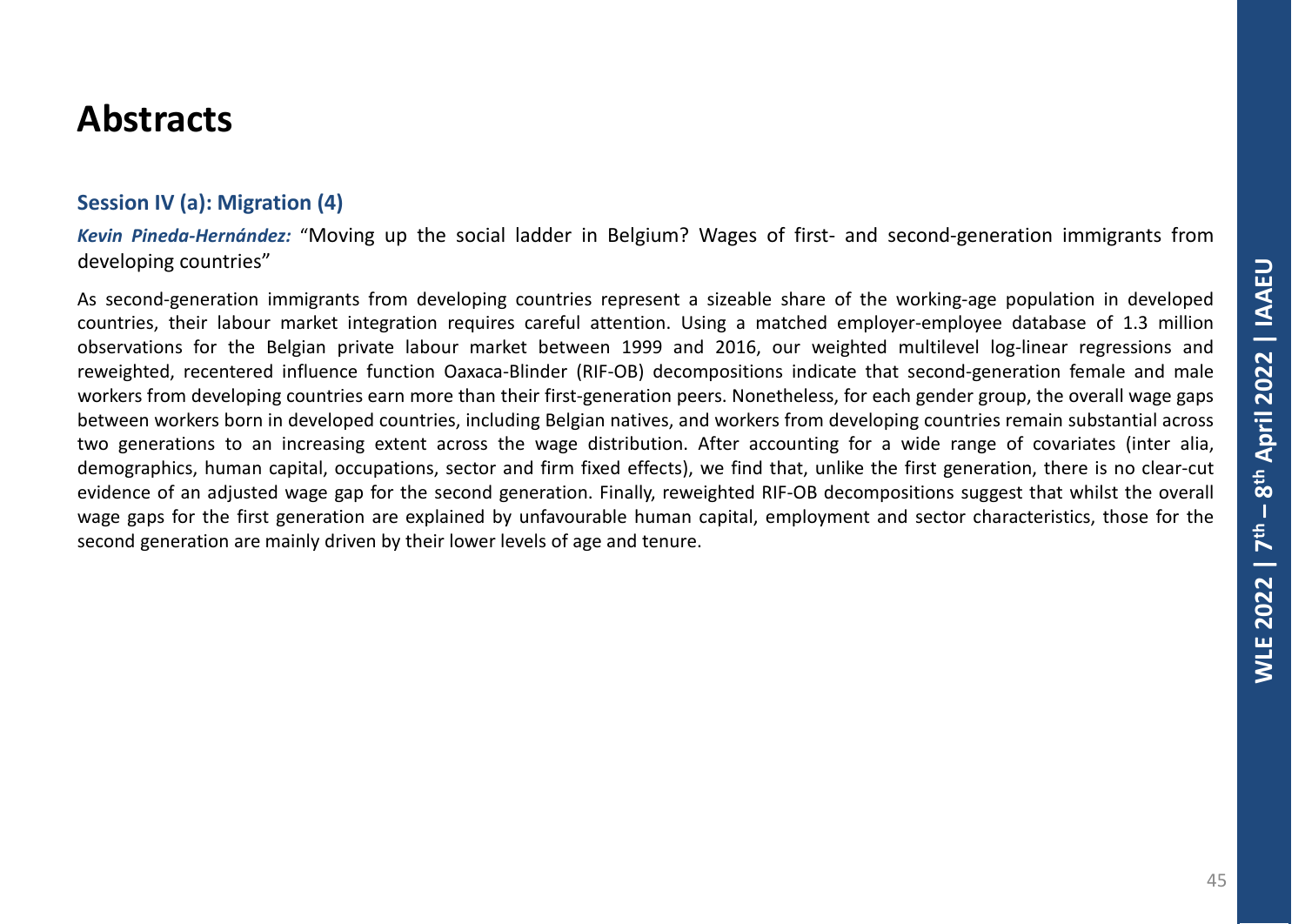#### **Session IV (b): Agency model**

*Tom Rauber* **and Philipp Weinschenk:** "Do incentives work? Success and payoff reversals with rational agents"

We examine the effects of incentives in a simple model, where a set of rational agents works on a joint task. In the static model, we show that higher incentives (i.e., higher rewards for success) positively affect the success rate and the agents' payoffs. This is in contrast to the dynamic model, where higher incentives can lower the success rate and may also reduce the agents' payoffs in the case of two or more agents. These success reversals and payoff reversals can occur together, but also independently of each other.

#### *Max Thon,* **Oliver Gürtler and Lennart Struth:** "Competition and risk-taking in tournaments"

In this paper we theoretically and empirically analyze the effect of competition among employees on risk-taking behavior in tournaments. In the theoretical part, we develop a model with heterogeneous employees who compete for a single prize. We find that more intense competition, measured by the number of evenly matched competitors as well as the relative standings at intermediate points in the tournament, induces higher individual risk taking. We continue to use a rich panel data set on professional biathlon competitions to confirm the model predictions. Finally, our results yield numerous managerial implications on influencing employees' risk-taking behavior.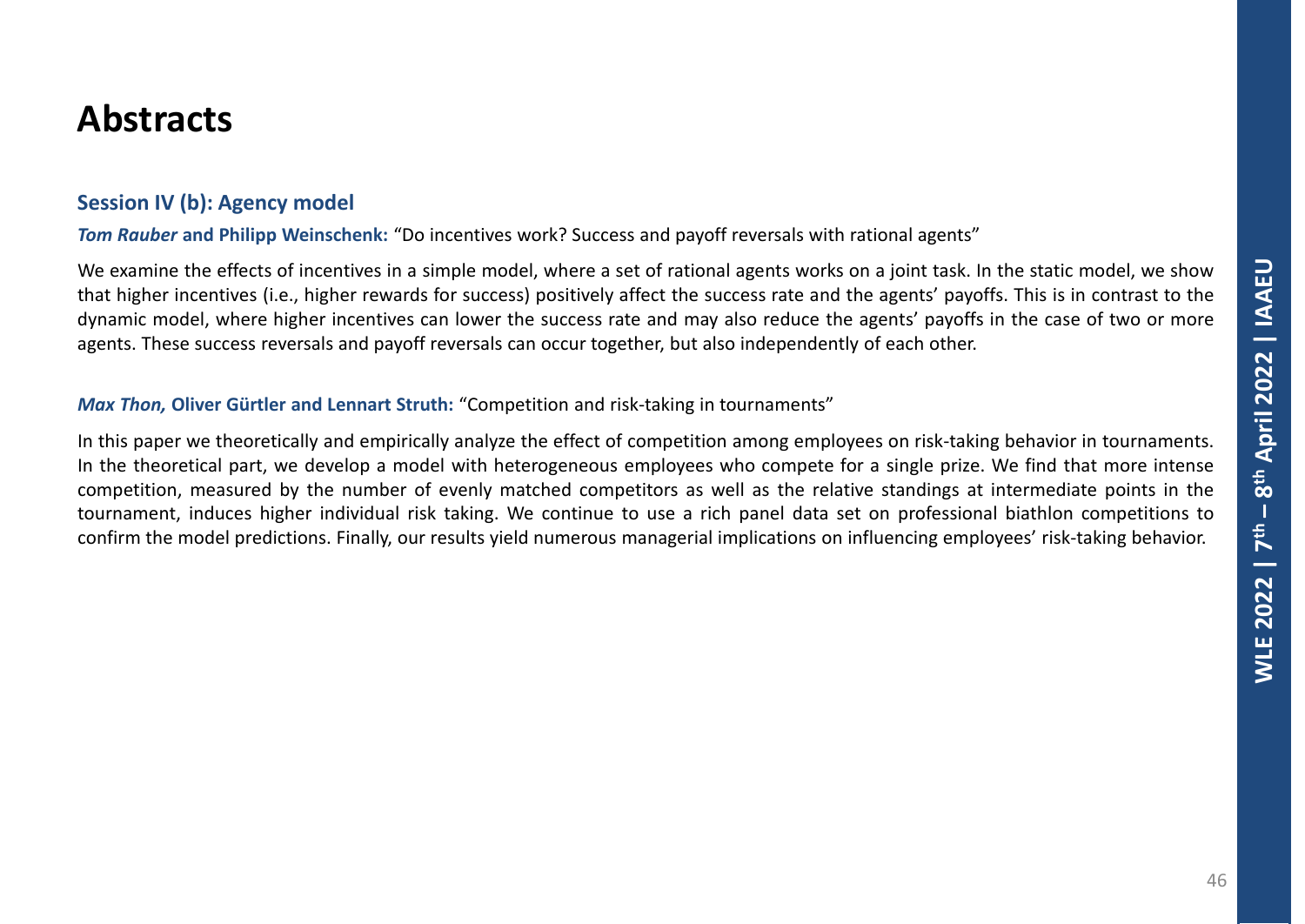#### **Session IV (b): Agency model**

*Markus Krecik***:** "A behavioral framework to assess employee well-being and effort"

What determines employee well-being and effort? The neoclassical labor-leisure model assesses utility through consumption/income and the opportunity cost of labor time, i.e. leisure time. The conditions of the workplace itself do not enter the model (or only as an ad-hoc disutility). Advances through the concept of compensating wage differentials allowed the estimation of job risks and amenities in the aggregate, like workplace safety, but cannot resolve idiosyncratic determinants of well-being. The advent of behavioral economics enriched the debate through psychological concepts like job satisfaction and job characteristics. Following the tradition, in this theoretical work a behavioral framework for assessing employee well-being and motivation is developed. As a novelty, this research does not use utility theory as a departure point, but is developed directly from a psychological theory and behavioral needs theories. Utility theory is subsequently identified as being embedded in this generalized framework. The framework is built upon the psychological theory of Self-Determination theory, which posits that humans have three basic psychological needs for autonomy, competence and relatedness. As long as they are satisfied, individuals experience greater well-being and motivation. Behavioral needs theories on the other hand model motivation as an action to reduce a felt need deprivation. Combining both theories, the ensuing framework states that employee preferences can be categorized mainly into the mentioned three basic psychological needs, as well as the needs for economic security, physical and mental safety, and rest. Thus, employees have the same abstract preferences, which are however expressed in idiosyncratic ways. By this categorization, interventions in the workplace can be systematically assessed ex-ante from a theoretical standpoint additional to the ex-post evaluation from an empirical point of view. Possible failures of rationality as well as adaptive preferences of employees can be analyzed in this framework. This also allows the identification of normative standards and thus enables the development of justified workplace interventions. Eventually, testable hypotheses are generated from this framework.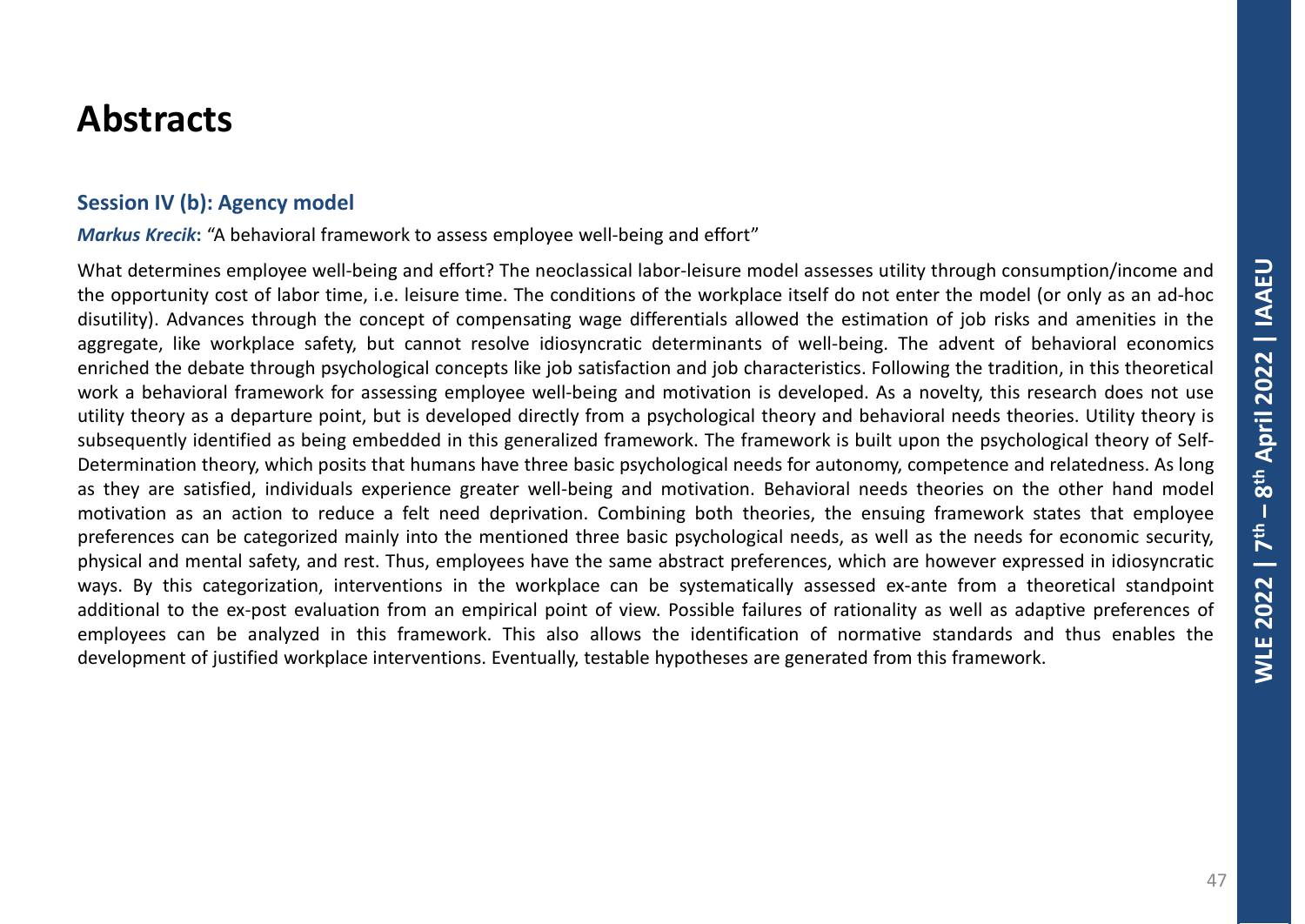### **Session IV (c): Well-being**

*Peihua Deng:* "Subjective well-being of internal migrants in China: The role of absolute and relative income"

Employing a novel dataset, the China Migrants Dynamic Survey (CMDS), this paper examines the association between income and subjective well-being among Chinese internal migrants. By revisiting the dispute over the link between individuals' absolute income and their wellbeing, the results indicate that there is no satiation point for Chinese migrants; those with the highest income are still found to be positively and significantly influenced. Additionally, linking administrative data and survey data of CMDS, considerable differences between migrants' objective and subjective measures of relative income status are found. More importantly, the results suggest that migrants' self-perceived relative income status has a more significant effect on their well-being than objective relative income status. This helps explain why migrants stay in urban areas relatively long. Most of the misestimated migrants are overestimating their relative income positions when compared to their reference group in the host city, making them ignore their disadvantaged situation, the reality cannot hurt them if they do not realize it.

#### *Juliane Hennecke* **and Clemens Hetschko:** "Do you really want to share everything? The wellbeing of work-linked couples"

Work as well as family life are crucial sources of human wellbeing, which however often interfere. This is especially so if partners work in the same occupation or industry. At the same time, being work-linked may benefit their career success. Still, surprisingly little is known about the wellbeing of work-linked couples. Our study fills this gap by examining the satisfaction differences between work-linked and non-work-linked partners. Using data from the German Socio-Economic Panel (SOEP, 2019), we estimate the effect of working in the same occupation and/or industry on life satisfaction as well as satisfaction with four areas of life: income, work, family and leisure. In the process, we employ pooled OLS estimations and instrumental variable strategies, for instance based on the gender disparity in industries and occupations. Our results suggest that being work-linked increases satisfaction with life as well as income and job satisfaction. These findings are consistent with positive assortative matching and mutual career support between work-linked partners. Our conclusions concern hiring couples as a means of recruiting exceptional talent.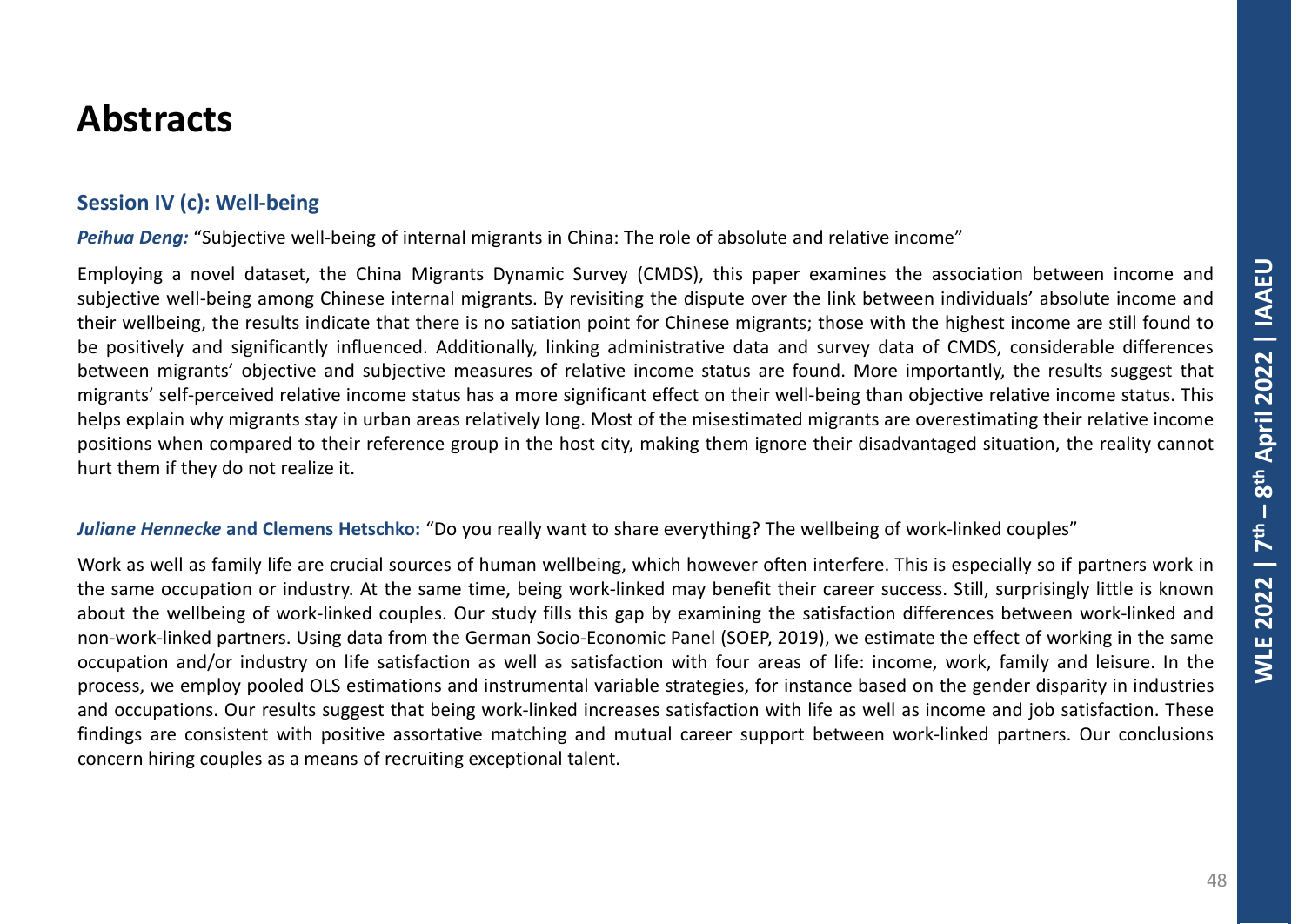### **Session IV (c): Well-being**

*Veronia Rattini,* **Emilia Barili, Paola Bertoli and Veronica Grembi:** "Job satisfaction among healthcare workers in the aftermath of the COVID-19 pandemic"

Using a unique survey of more than 7,000 respondents conducted immediately after the first wave of the COVID-19 pandemic in Italy, we investigate potential drivers of the job satisfaction of healthcare workers. Relying on a representative sample of Italian physicians and nurses, we show that, besides personal characteristics (e.g., age, gender, health status), contextual factors (i.e., working conditions) play the leading role in explaining variation in the level of satisfaction (58%). In particular, working in a high-quality facility increases worker satisfaction and willingness to remain in the profession, and in the current medical specialization, while working in a province with a perceived shortage of medical personnel brings the opposite result. Direct experience with COVID-19 (e.g., having tested positive) is not significantly correlated with the level of job satisfaction, which is instead significantly reduced by changes in the working conditions caused by the health emergency.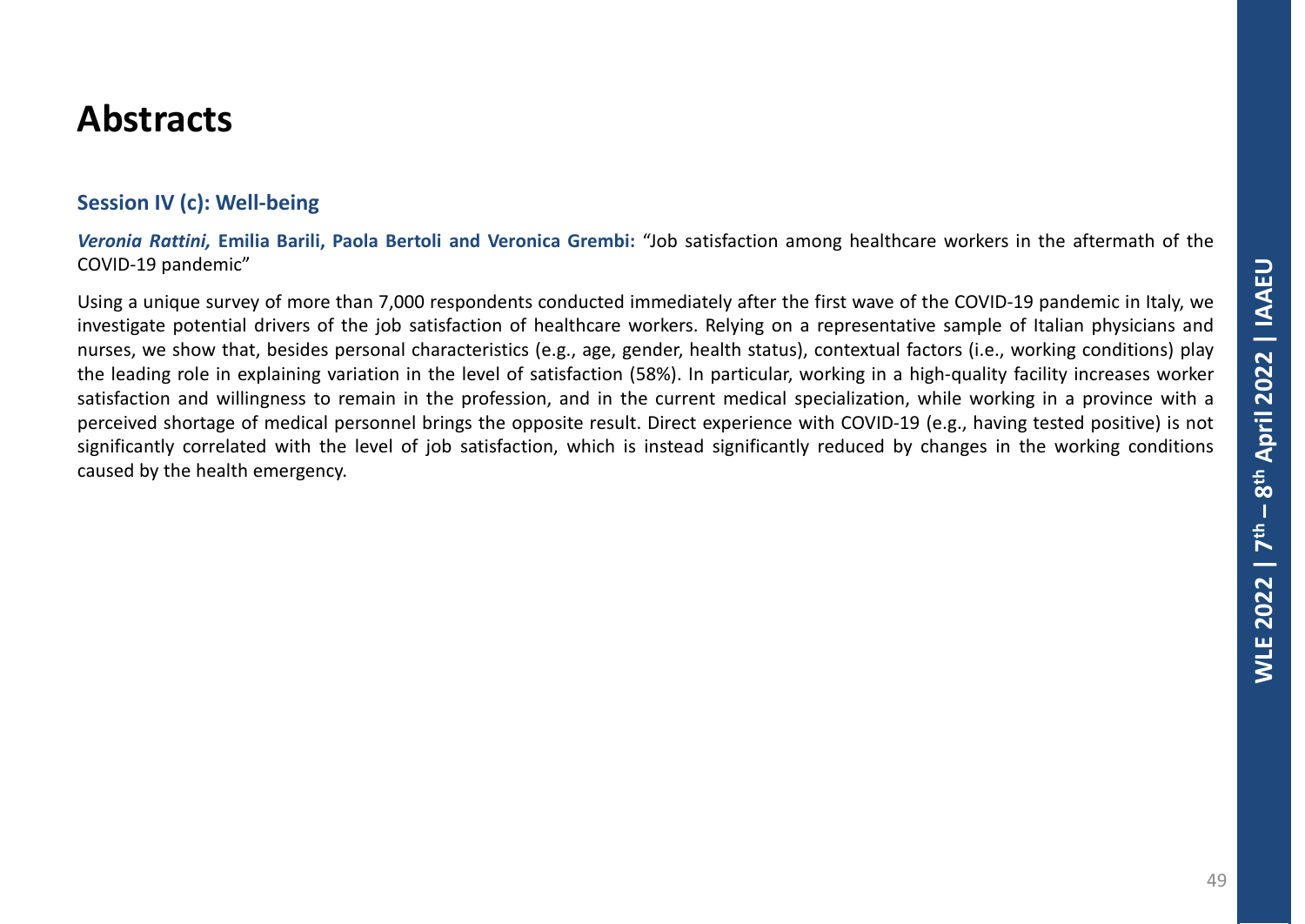#### **Session IV (d): Returns to education**

*Daniela Sonedda,* **Paolo Ghinetti and Giorgia Casalone:** "To whom it may concern: The value of auditing grade assessment on educational and labour market outcomes."

In this paper, we assess the value of auditing the final high school grades on educational and labour market outcomes. We leverage a 2007 reform in Italy that introduced the presence of external examiners on the board. We compare treated and untreated cohorts in a two-way fixed effects model to show that the reform increased the earnings of male, but not female, high school graduates. We carry out two way fixed effects and special regressor methods to prove that the reform raised the pupils' years of schooling. We extend the combined fixed effects approach (Altonji and Zhong 2021) to attest that treated cohorts' returns to graduation are about six percentage points as high as the untreated ones.

#### *Kamila Cygan-Rehm***:** "Lifetime consequences of lost instructional time in the classroom: Evidence from shortened school years"

This study estimates the lifetime effects of lost instructional time in the classroom on labor market outcomes. For identification, I use historical shifts in the starting date of the school year in Germany, which shortened the duration of the affected school years by approximately one-third with no adjustments in the core curriculum. The lost instructional time in the classroom was mainly substituted by additional homework and reduced emphasis on non-core subjects. I apply a difference-in-differences design to social security records, which allow me to follow the exposed individuals over the life cycle. Despite no significant effects on educational credentials, I find adverse effects of the policy on earnings and employment nearly over the entire occupational careers. Complementary analyses using survey data reveal long-lasting imprints on cognitive skills and personality traits, which seem plausible mechanisms behind the deteriorated labor market outcomes.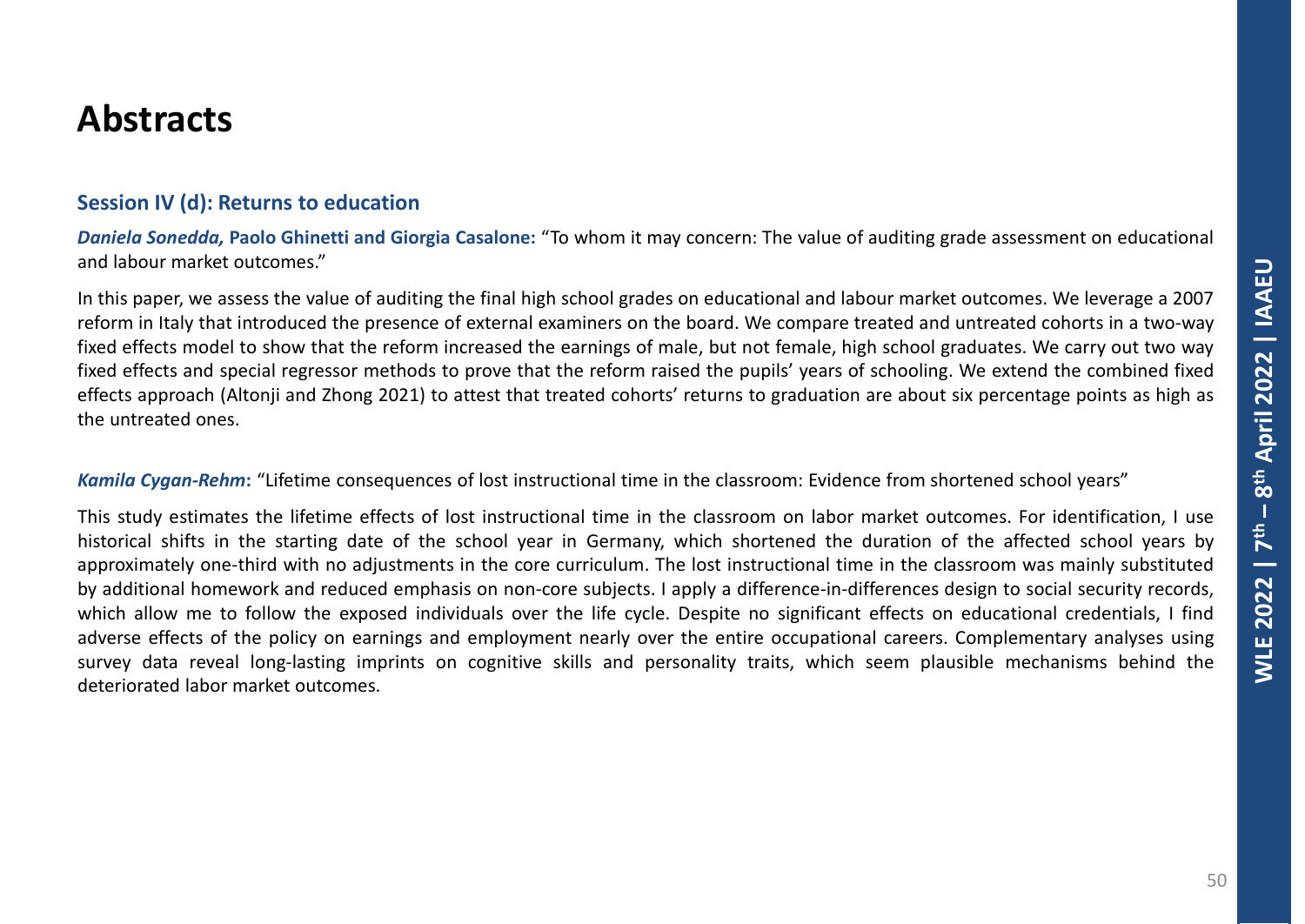#### **Session IV (d): Returns to education**

*Gaspard Tissandier***:** "Heterogeneous effects of dropout on labor market outcomes: The French higher education case"

In the sense of Spence (1973), education sends a signal to the labor market which helps to reveal the ability of former students. Dropout is usually perceived as a negative signal, leading to lower wages and employment rates. This paper tests for the presence of heterogeneous effects of dropout in french higher education (post-high school diploma) on labor market outcomes from 2010 to 2013. These effects are measured on the time in employment and average wages at an individual's entry into the labor market. I analyze if the heterogeneous structure of the effects is conditional on individual characteristics such as diploma, social origin, or gender. I use the Generalized Random Forest algorithm with the distance to the closest higher education institution at 6th grade as an instrument to estimate individual Conditional Average Treatment Effects. In line with the literature, I find a negative effect of dropping out on the time in employment. However, this effect is heterogeneous across individuals, ranging from -59% to -41% pp. I find two subgroups with a significant and negative effect of dropping out on the average wages, with effects ranging from -1300€ per month to a -600€ on average monthly wage. The gender, study field, study duration, and the social origin of parents, especially the mother's one, have an active role in shaping the heterogeneity of the dropout effect.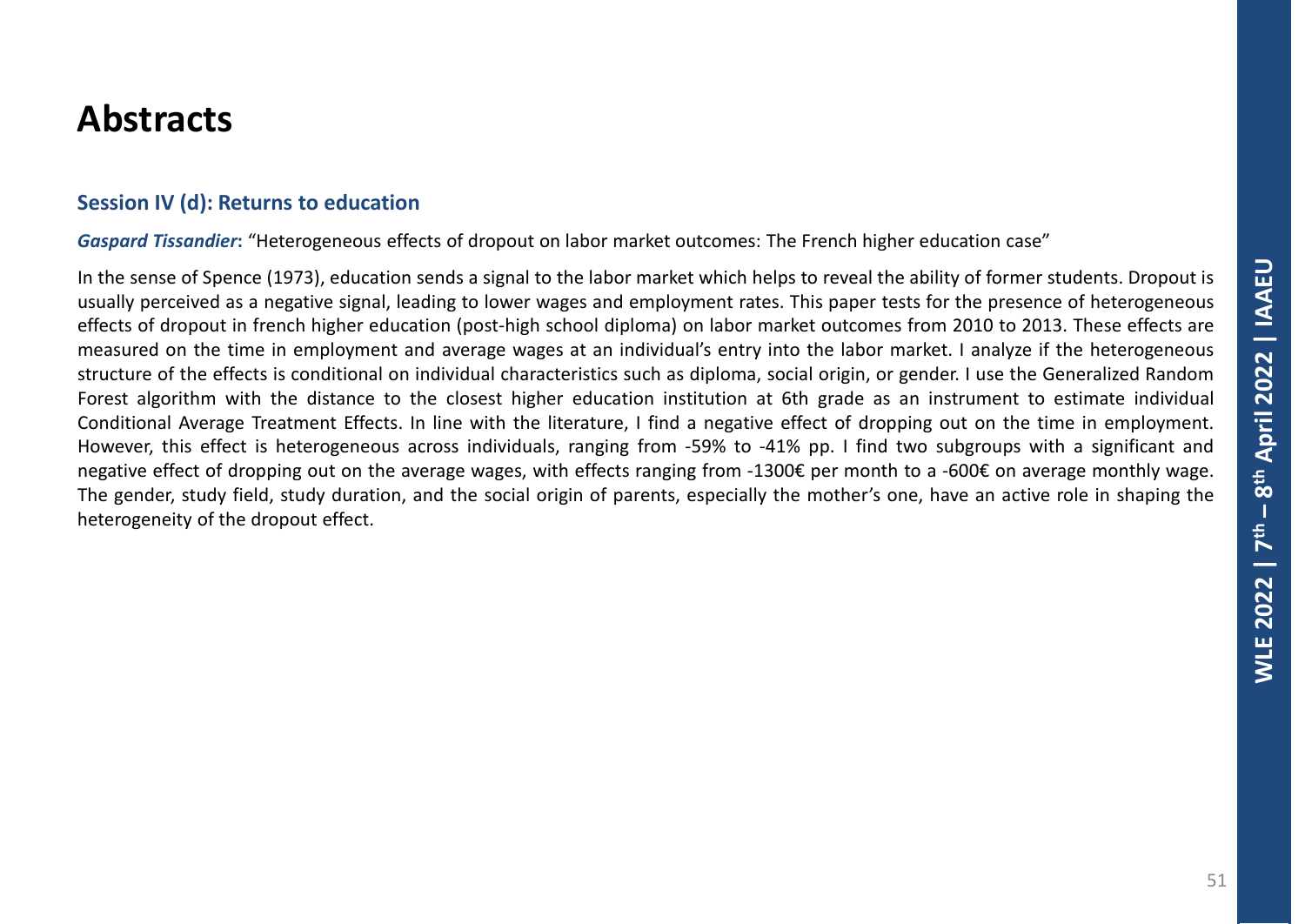### **Session V (a): Migration (5)**

*Joop Adema,* **Cevat Giray Aksoy and Panu Poutvaara:** "Mobile internet access and the desire to emigrate"

How does mobile internet access affect the desire to emigrate and migration plans? To answer this question, we combine survey data on more than 600,000 individuals from 110 countries with data on worldwide 3G mobile internet rollout. We show that an increase in mobile internet access increases desire to emigrate. This effect is particularly strong for higher-income individuals in low-income countries. We identify three potential mechanisms. Access to the mobile internet lowers the cost of acquiring information and leads to a drop in perceived material well-being and trust in government. Using municipal-level data from Spain, we also document that 3G rollout increased actual migration flows.

*Britta Rude* **and Yvonne Giesing:** "Robots, AI and Immigration - A Race for talent or of Displaced Workers"

We study the effect of technological change on immigration flows as well as the labor market outcomes of previous migrants versus natives. We look at two different automation technologies: Industrial robots and artificial intelligence. For this purpose, we harness data provided by the Industrial Federation of Robotics as well as online job vacancy data. Our research focuses on Germany, a highly automated economy and one of the main recipients of migrants among OECD countries. We apply an instrumental variable strategy and identify how robots decrease the wage of migrants across all skill groups, while neither having a significant impact on the native population nor immigration flows. In the case of AI, we determine an increase in the wage gap as well as the unemployment gap of migrant and native populations. In addition, AI leads to a significant inflow of immigrants. This applies to the low-, mediumand high-skilled and is indicative of migrants facing displacement effects, while natives might benefit from productivity and complementarity effects. Policymakers should devote special attention to the migration population when designing mitigation policies in response to technological change as so to avoid further increases in inequality between migrants and natives.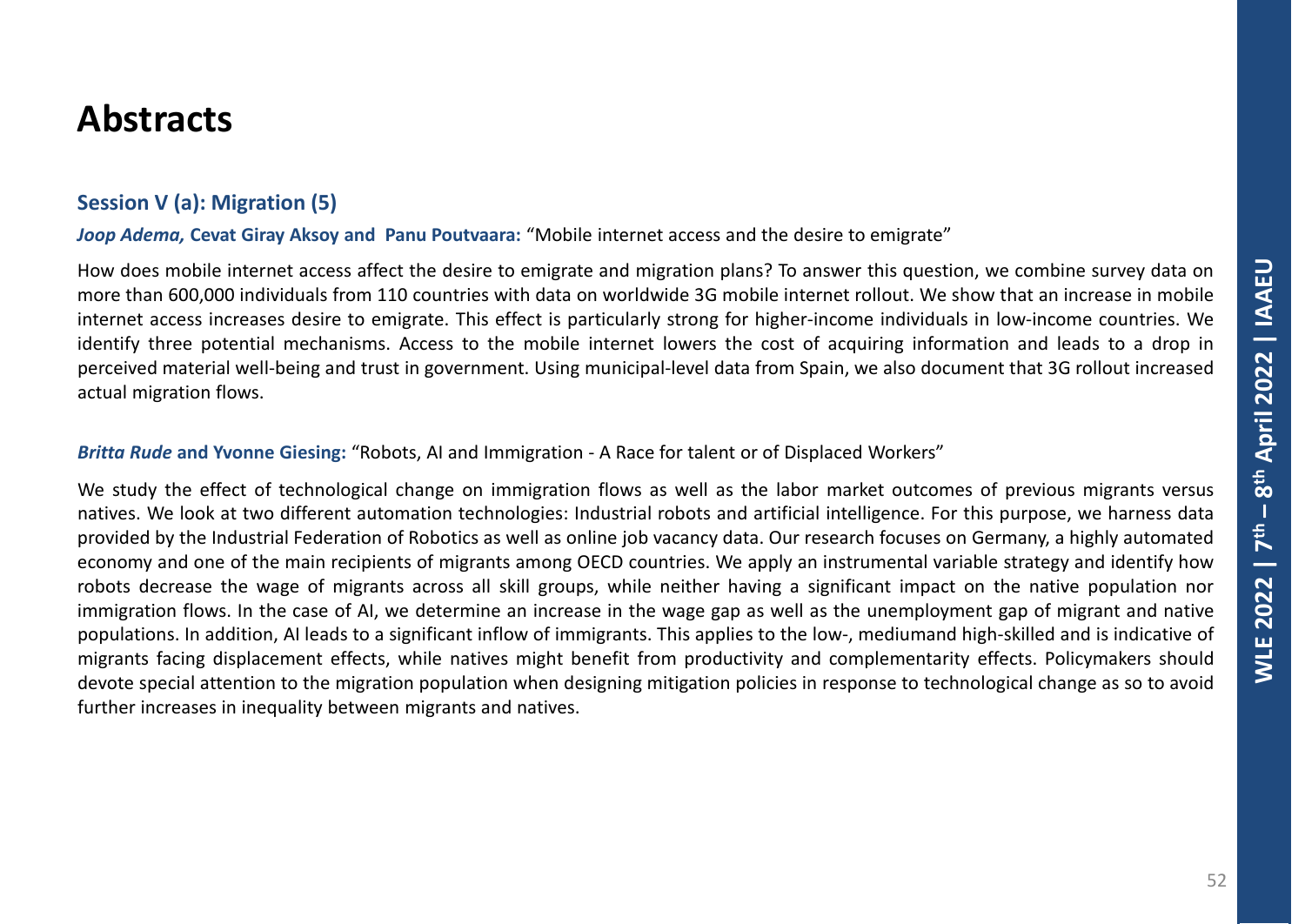### **Session V (b): Unions**

**Patrick Nüß:** "Management opposition, strikes and union threat"

I estimate management opposition against unions in terms of hiring discrimination with a large scale eld experiment in the German labor market. By sending 13000 ctitious job applications, revealing union membership in the CV and a pro-union sentiment via social media accounts, I provide robust evidence for hiring discrimination. The results show that callback rates for union members decrease signicantly in the presence of high sectoral union density and large rm size. I further explore how this eect varies with regional and sectoral labor dispute intensity and nd that management opposition is stronger when a sector is exposed to an intense labor dispute. There is evidence that hiring discrimination can be explained by sectoral union threat eects. Sectors with lower hiring discrimination have a lower coverage of collective agreements and in the absence of a collective agreement they are less likely to follow collective agreement wage setting. Furthermore, the collective agreement coverage is eroding mainly in sectors with little to no hiring discrimination.

#### *Björn Becker***, Laszlo Goerke and Yue Huang***:* "Trade unions and life satisfaction in Germany"

If individuals join a trade union, their utility should be expected to increase. Accordingly, if net benefits are positively associated with individuals' life satisfaction, union members should also exhibit higher life satisfaction than comparable non-members. However, empirical findings provide mixed evidence on the correlation between life satisfaction and union membership status. Our paper aims to further develop the understanding of the relationship between life satisfaction and trade union membership in Germany. Using the rich German Socio-Economic Panel dataset from 1985 to 2019, we find a negative relationship between life satisfaction and union membership in OLS and FE models. Our research aims to deliver possible explanations for such a negative relationship through a variety of channels.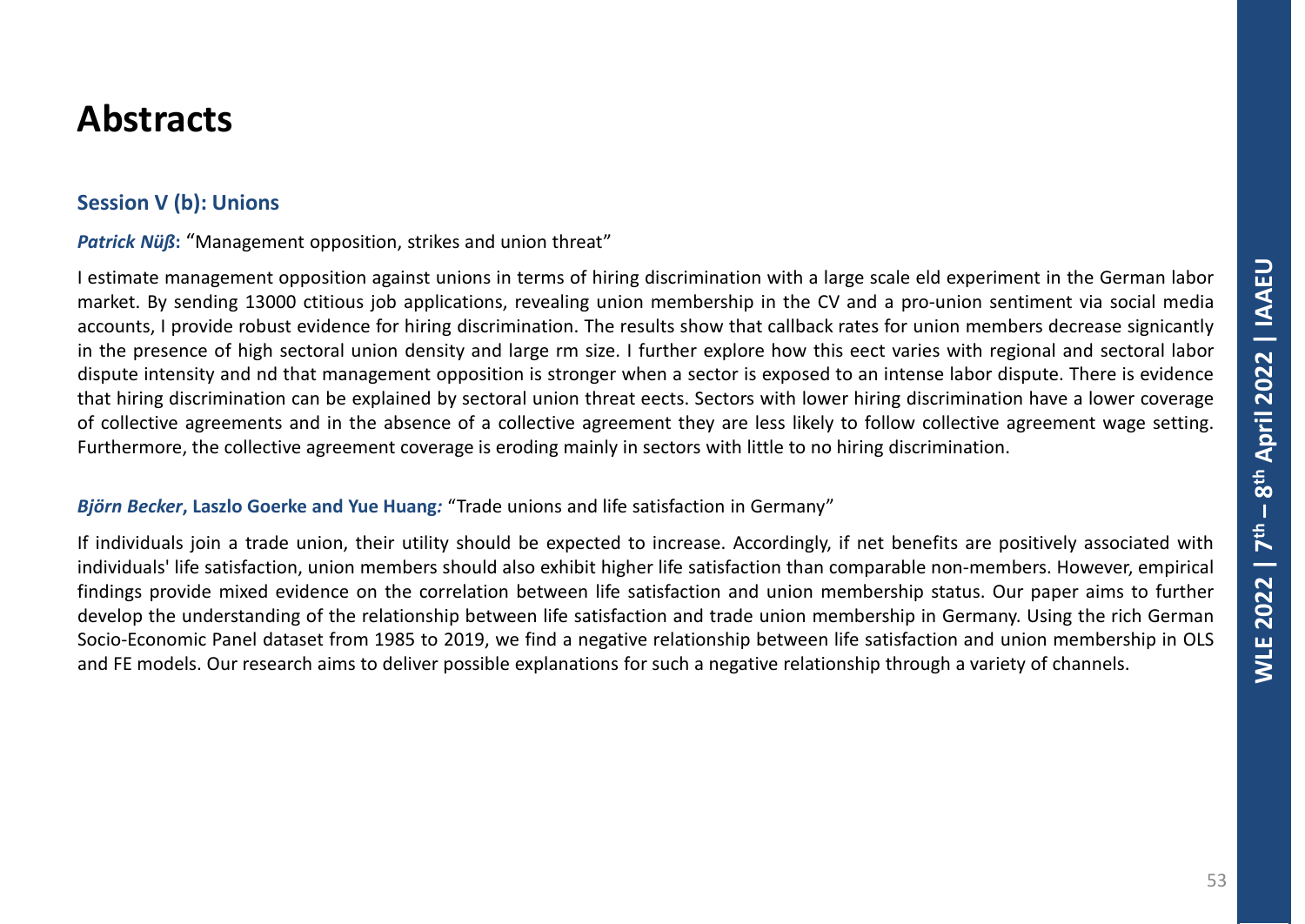#### **Session V (c): Covid-19 pandemic (1)**

*Alemayehu Taye,* **Liyousew G. Borga, Samuel Greif, Claus Vögele and Conchita D'Ambrosio:** "Predictors of self-protecting behaviour during the early wave of the COVID-19 pandemic: A machine learning approach"

Using a unique harmonised real-time data from the COME-HERE longitudinal survey covering five European countries (France, Germany, Italy, Spain, and Sweden) and applying a non-parametric machine learning model, this paper identifies the main individual and macro level predictors of self-protecting behavior against COVID-19 during the first wave of the pandemic. Exploiting the explainability of a Random Forest algorithm via Shapely values, we find that higher regional incidence of COVID-19 and the stringency of government policy response trigger higher level of self-protective behavior. We also identify a steep socioeconomic gradient where lower level of self-protective behavior is associated with lower income, poor housing conditions and lower level of knowledge about the disease.

*Bruno Pessoa Carvalho,* **Carolina Nunes, João Pereira dos Santos, Susana Peralta and Jos´e Tavares:** "Failing young and temporary workers: The impact of a disruptive crisis on a dual labour market"

This paper analyses the impact of the pandemic crisis in a dual labour market, using monthly data covering the universe of individuals registered as unemployed in 278 Portuguese municipalities, between March and August 2020. Our event studies document a large causal impact of the pandemic of up to 40 percentage points increases in year-on-year growth rates of the monthly stock of unemployed. We document the asymmetric impact of the crisis by employing triple difference-indifferences. Younger workers, below the age of 35, are between 20% and 25% more likely to be unemployed, vis-`a-vis the older than 55. Middle educated individuals are at least 15% more likely to be unemployed when compared to the highly educated ones. There are no differences across genders for transitions into unemployment, but women have lower job placements than men. Both the overall effect and these asymmetries are exacerbated by the duality of the municipal labour market. Temporary workers are hit by a combination of a sectorial and an occupation effect. On the one hand, the share of temporary contracts is higher in sectors that were more hit by the crisis. On the other hand, the occupations of these workers are less likely to be prone to remote work.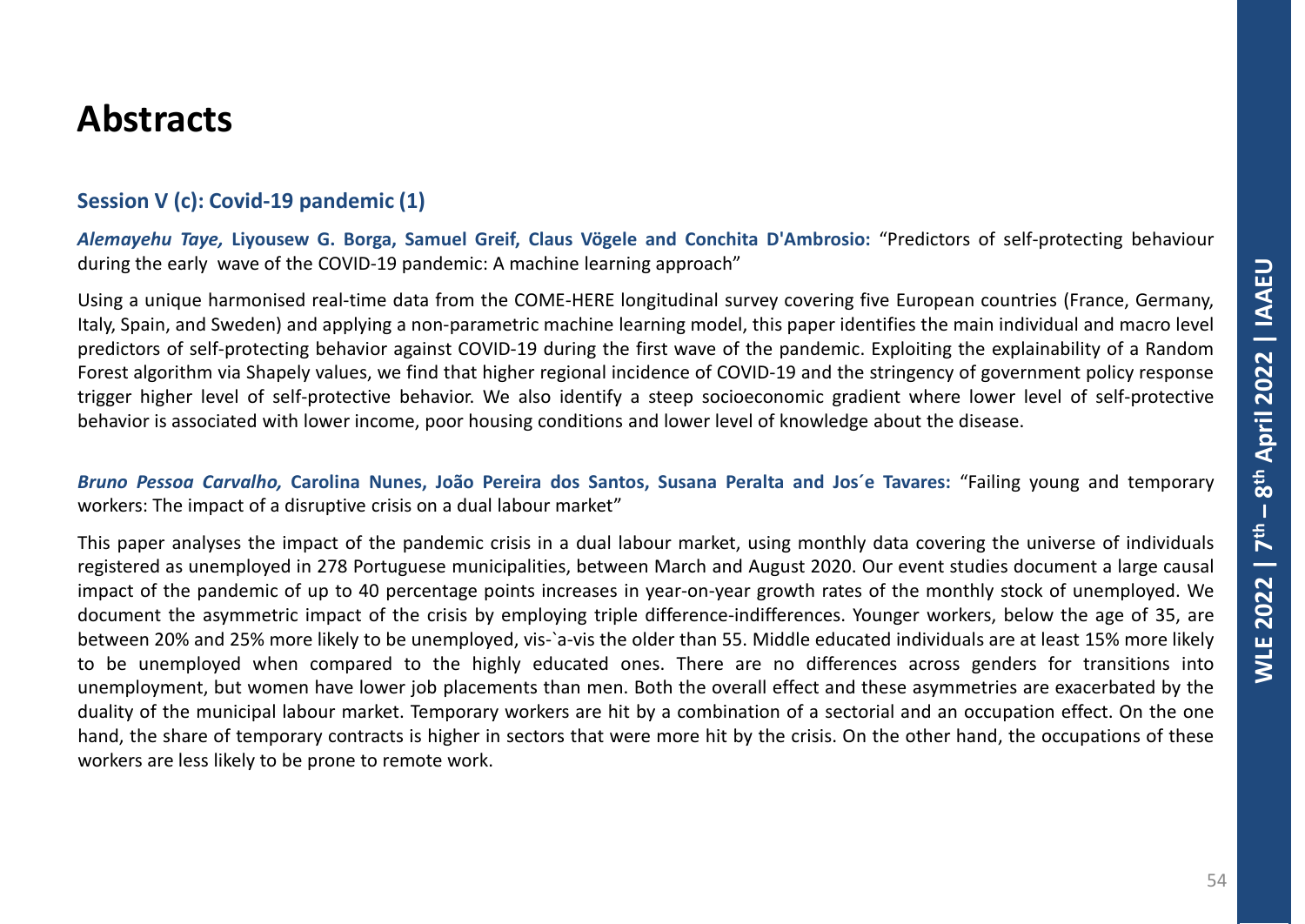### **Session V (d): Beauty**

*David Ong:* "The college admissions contribution to the labor market beauty premium"

Beautiful people earn more. Surprisingly, this premium is larger for men than for women and is independent of the degree of customer contact. Overlooked is the possibility that beauty can influence college admissions. We explore this potential academic contributor to the labor market beauty earnings premium by sampling 1,800 social media profiles of alumni from universities ranked from 1 to 200 in China and the US. Chinese universities use only standardized test scores for admissions. In contrast, US universities use also grades and extracurricular activities, which are not necessarily beauty-blind. Consistent with beauty-blind admissions, alumni's beauty is uncorrelated with the rank of the college attended in China. In the US, White men from high-ranked colleges are better-looking. As expected, the correlation is insignificant for White men who attended tech colleges and is highest for those who attended private colleges. We find that White women and minorities of either gender are not better-looking at high-ranked colleges. Our evidence suggests a college admissions contribution to the labor market beauty premium for US White men but not for alumni in China of either gender, White women, or minorities of either gender in the US, or for White men who attended a technical college. We discuss how the prevelant college admissions preference for athletes can explain our findings.

#### *Linh Vi:* "Gender differences in return to beauty"

Using a sample of 38,945 gender-targeted online job vacancies in Vietnam from February 2019 to July 2020, we explore gender differences in returns to physical attractiveness. Our paper contributes to the literature by introducing the beauty requirement mentioned in job ads obtained through text mining as a novel measure of beauty. We then employ advanced matching techniques (i.e., Propensity Score Matching and text matching) to investigate the earning effect of such beauty preference. Our results suggest that there is an overall wage premium of 3.3 to 5.2 percentage points for better-looking women, whereas no premium or even a wage penalty for their male counterparts. We also find that the return to look varies across different education, experience levels, job positions and geographical locations.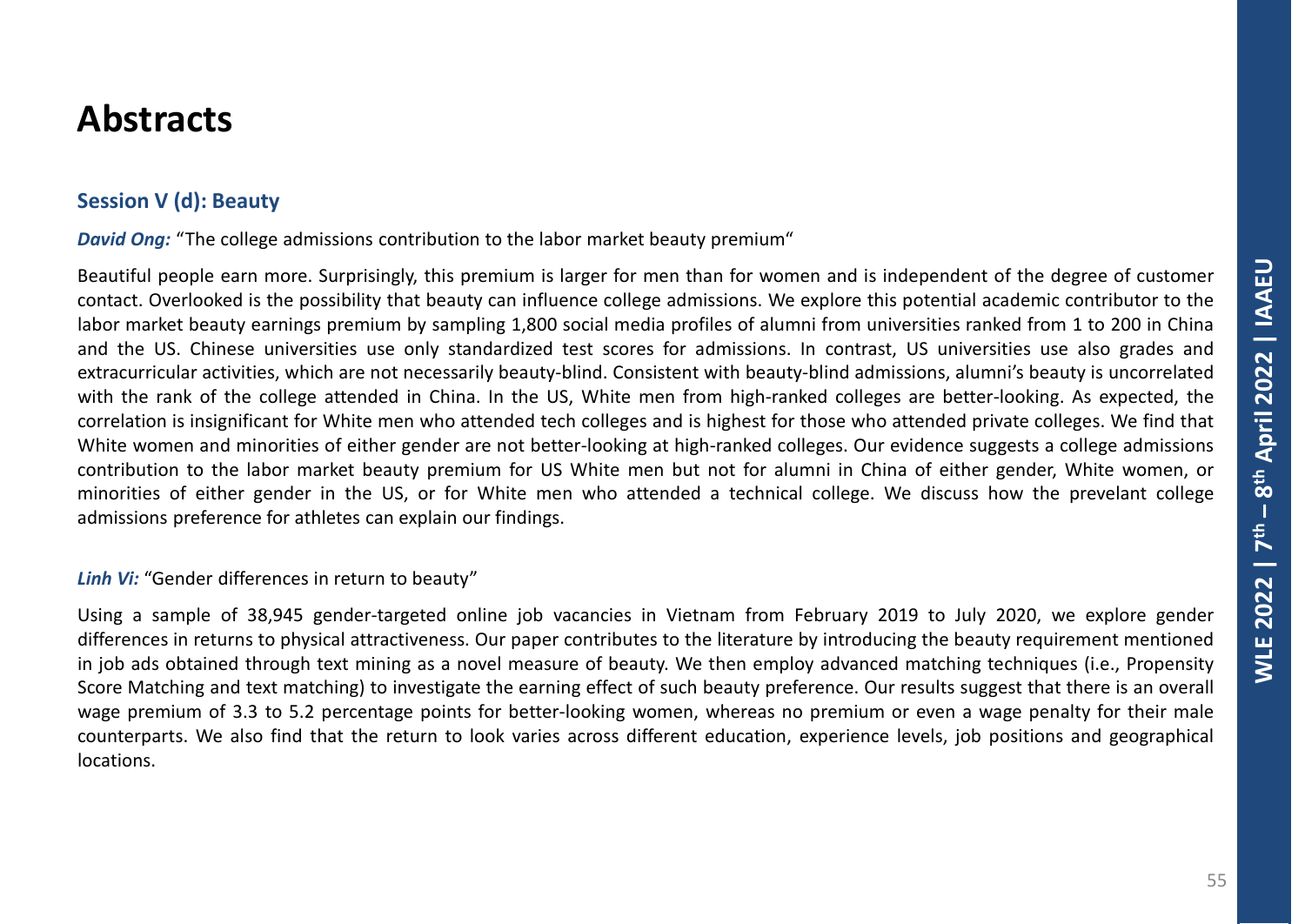### **Session VI (a): Migration (6)**

*Ekaterina Sprenger:* "What makes us move, what makes us stay: The role of culture in intra-EU mobility"

This article analyses the determinants of international migration flows within the European Union and specifically focuses on the role of cultural and linguistic differences in explaining the size of these flows. For that purpose, a set of indicators of cultural distance are controlled for along with economic, demographic, geographical, political and network variables using data from 28 member states of the European Union over the period 1998-2018. Economic factors play an important role in examining migration flows, but economic differentials alone may be insufficient to explain the uneven real-life migration pattern in the EU. The results suggest strong evidence of the importance of linguistic distance in explaining the direction of migration flows across the European Union.

*Salvatore Carrozzo***:** "The labor market effects of an unexpected amnesty for undocumented workers"

This paper investigates the labor market effects of the 2002 Italian amnesty for undocumented workers which allowed employers to declare their undocumented employees. The amnesty granted a residence permit to around 700,000 foreign workers. Exploiting the variation in the share of amnesty workers within each labor market, I find a negative effect on the probability of being employed in the formal sector. Furthermore, I show an increase in the average wage due to a composition effect since amnesty tends to crowd out the lowest productive native workers. Indeed, using individual data, the employment effect persists while the wage effect fades away. This effect is higher within regions with a high fraction of low-skilled workers. To explain such mechanism, I develop a model showing firms' hiring decision in the formal market.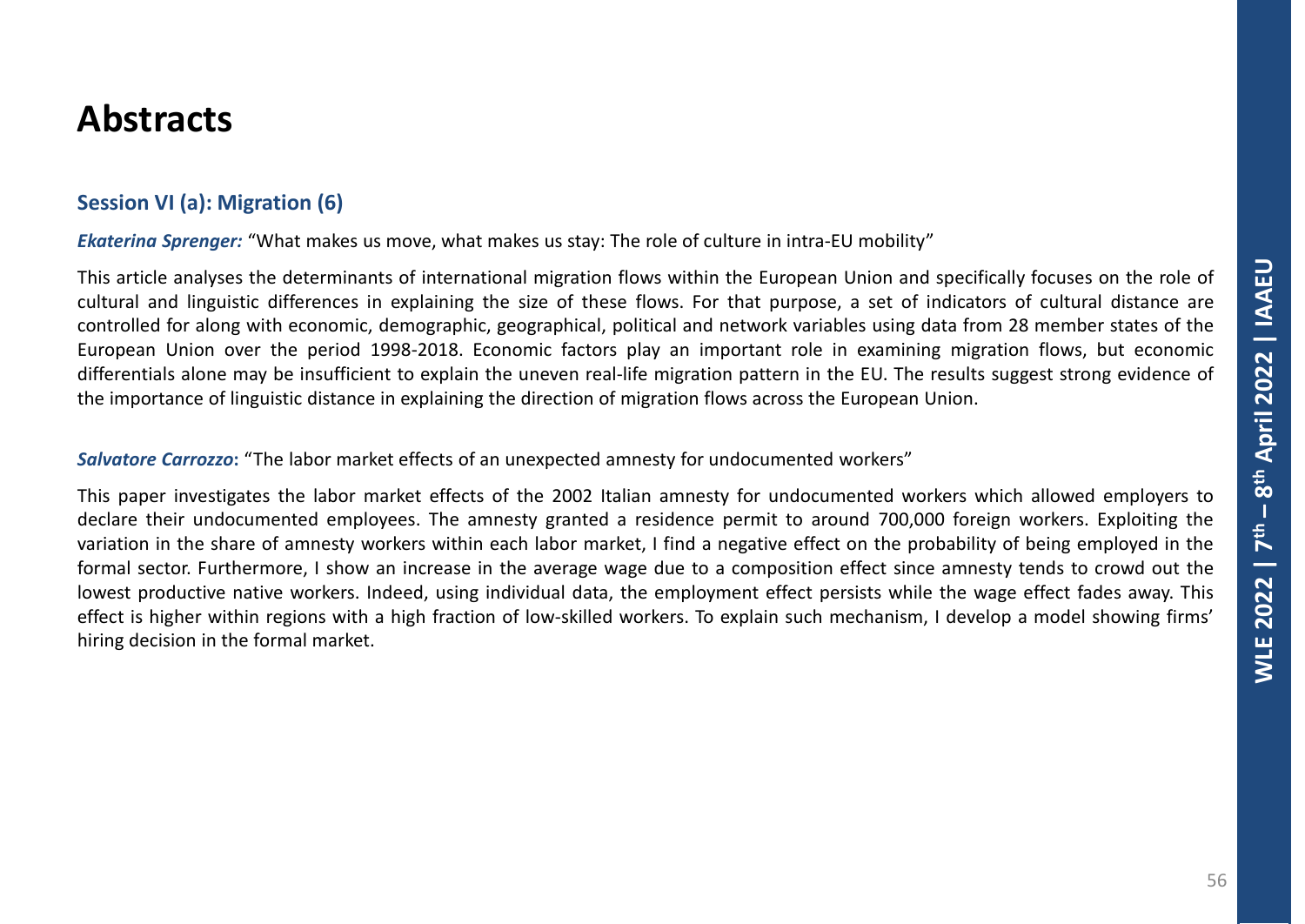#### **Session VI (b): Employment**

#### *Mario Bossler* **and Martin Popp:** "Labor demand on a tight leash"

Although theory highlights search frictions in tight labor markets, standard models of labor demand do not account for labor market tightness. Given the universe of administrative employment data on Germany, we study the effect of labor market tightness on firms' labor demand using novel Bartik instruments that rely on predetermined firm shares and national shifts at the occupation level. In line with theory, the IV results suggest that a 10 percent increase in labor market tightness reduces firms' employment by 0.5 percent. When accounting for search externalities, we find that the individual-firm wage elasticity of labor demand reduces from -0.7 to -0.5 at the aggregate level. For the 2015 minimum wage introduction, the elasticities imply only modest disemployment effects mirroring empirical ex-post evaluations. Moreover, the doubling of tightness between 2012 and 2019 led to a significant slowdown in employment growth by 1.1 million jobs.

#### *Andreas Hauptmann,* **Hans-Jörg Schmerer and Benjamin Schwanebeck:** "Plant-level responses to the China shock at different employment margins"

This paper presents an empirical analysis of plant level responses to the China trade shock based upon a DSGE framework with heterogeneous firms, search and matching and employment protection. Our particular focus is on the interplay between the extensive and intensive employment margins. While soaring imports from China are associated with a higher probability of plant closure, incumbent firms react differently. Some surviving firms expand at the intensive margin, other firms contract their employment. Exports have similar effects at both margins. Firms in export oriented industries are less likely to exit and hire more workers at the intensive margin. These findings are supported by the simulation of our DSGE model. Based upon these benchmark results, we study the role of labor market institutions for the trade and employment nexus by simultaneous adjustments in both trade and employment protection costs. Our simulations show that firm selection is the main driver behind higher unemployment in the short-run. In the long-run, trade liberalization lowers unemployment. Employment protection mitigates the former but erodes the latter effect. Lower employment protection is associated with stronger unemployment effects in the short-run. The reducing effects on unemployment also become stronger when firing becomes cheaper.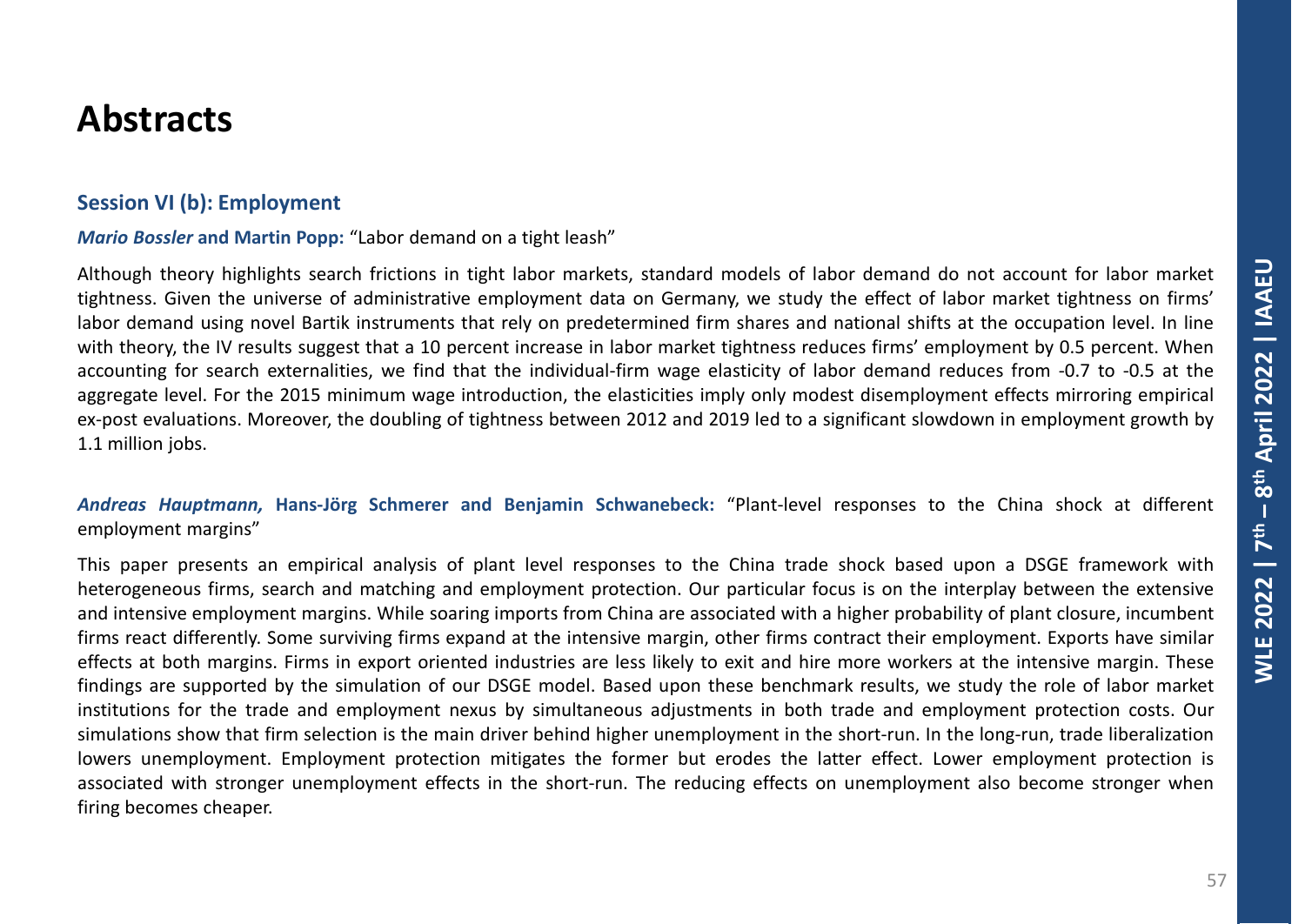#### **Session VI (c): Covid-19 pandemic (2)**

*Sotiris Blanas* **and Rigas Oikonomou:** "Covid-induced economic uncertainty, tasks, and occupational demand"

Covering the period January 2020 – December 2020, which was largely marked by Covid-induced economic uncertainty, this paper provides novel evidence on its effects on the absolute and relative demand for occupations in US states that were differentially exposed to it, according to their pre-Covid country-wide employment shares. It also provides novel evidence on how a broad range of occupational characteristics shaped these effects. The evidence is derived based on monthly online job postings data at the occupation-US state level that are matched with monthly measures of economic uncertainty in the US, annual occupation-state-level employment data, and data on fixed occupational characteristics. Intuitively, the analysis reveals that Covid-induced economic uncertainty decreased disproportionately the absolute and relative demand for occupation-state pairs that were more exposed to it. However, it impacted positively the relative demand for occupations with relatively high non-routine cognitive analytical, non-routine cognitive interactive, and non-routine manual task content, especially when these are also non-essential, as well as occupations that have both relatively high non-routine cognitive analytical and social or interaction task content. This evidence is consistent with the secular phenomenon of routine-biased technological change resulting in job polarisation and the growing complementarity between analytical and social tasks, but also potentially with its episodic aspect implying its acceleration during recessions. Additional evidence, though, are rationalised by idiosyncratic features of the pandemic shock (e.g. major health crisis, social distancing, lockdown): while Covid-induced economic uncertainty impacted negatively the relative demand for customer-oriented occupations (e.g. food service, personal service and care), it impacted positively the relative demand for essential or contact-intensive occupations with relatively high routine manual or routine cognitive task content, as well as occupations that are both contact-intensive and essential or service-oriented (e.g. healthcare practice and support, protective service, community and social service). Further research in this direction could help us to understand whether the latter effects are temporary or long-lasting.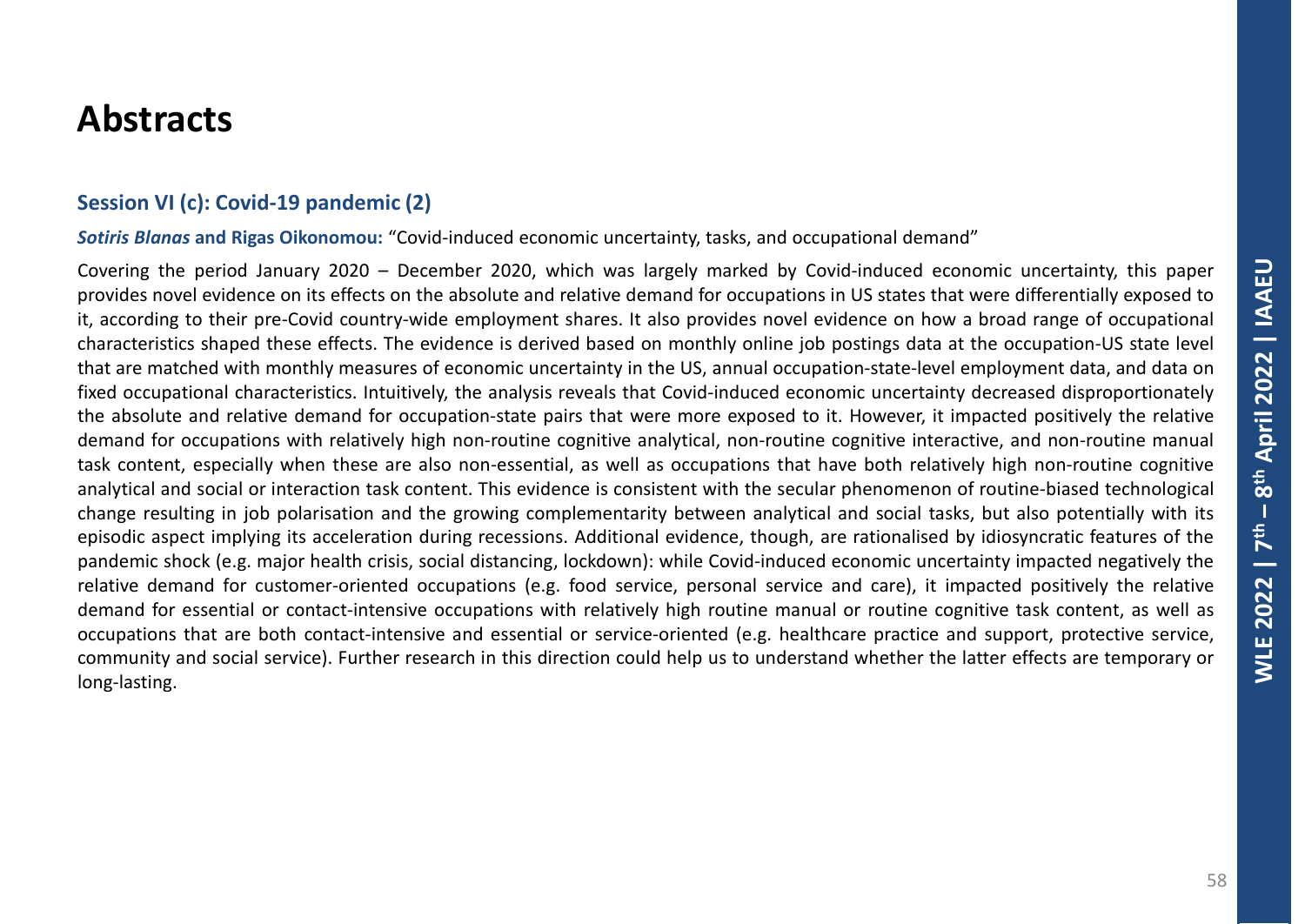#### **Session VI (c): Covid-19 pandemic (2)**

*Yue Huang***, Sumit S. Deole and Max Deter:** "Home sweet home: Working from home and employee performance during the COVID-19 pandemic in the UK"

In 2020, the COVID-19 pandemic forced governments in many countries to ask employees to work from home (WFH) where possible. Using representative data of the employed respondents from the UK, we find that the pandemic-led increases in WFH frequency are associated with a higher self-perceived hourly productivity, notably among female employees working in occupations conducive to WFH. Interestingly, changes in WFH frequency are unrelated to the respondents' weekly working hours (and weekly wages) during the same period. We then perform effect heterogeneity analysis by separately focusing on males and females working in WFH feasible occupations. For males, we find that the WFH-productivity correlation is stronger among those who commuted larger distances (and spent longer commuting time) to the office before the pandemic. For females, while we observe a stronger WFH-productivity correlation among those with higher autonomy over work pace, a weaker correlation is found among mothers with school-age children, mainly due to increased homeschooling needs during the pandemic. Finally, looking at the future of WFH, we show that employees' recent WFH experience and subsequent hourly productivity are intimately associated with their desire to undertake WFH in the future.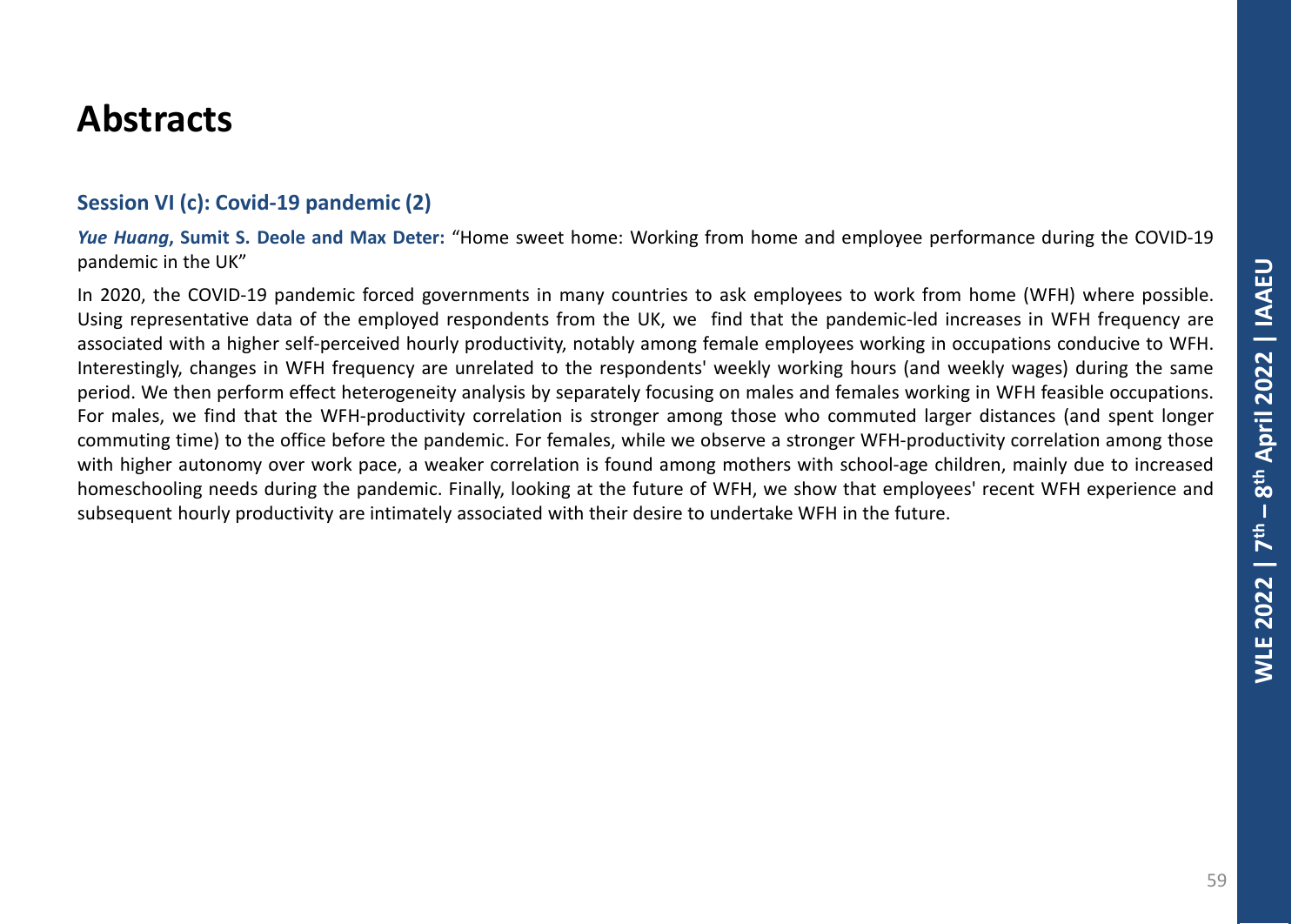### **Session VI (d): Gender(2)**

*Hannah Illing and* **Hanna Schwank** *:* "The gender wage gap revisited: Evidence from worker deaths"

We propose a novel strategy to estimate the gender wage gap for workers who succeed each other in the same job position: Using a large administrative data set spanning more than 40 years, we identify unexpected worker deaths. We then determine the replacement worker for each open position, and compute the wage gap between each deceased-replacement worker pair. Most previous studies estimate gender wage gaps within the same occupation in a firm, omitting the possibility of within-team wage differences, e.g. resulting from hierarchical levels. In our setting, we improve on this by comparing workers doing exactly the same type of job. We find that even when holding the job position constant, a substantial gender wage gap emerges: While men replacing deceased women earn slightly higher wages than their predecessors, women replacing deceased men face a wage discount of 31 log points. In addition, replacing women's wages grow much more slowly over time. Controlling for replacing workers' prior employment histories only explains about one quarter of the gender wage gap.

#### *Sascha Satlukal:* "Gender differences in reservation wages: New evidence for Germany"

Generally women have lower reservation wages than men what may translate in substantial gender pay gaps in the labor market. Using both parametric and semiparametric estimators and data from the German Socio-Economic Panel 2007–2019, we analyze unexplained gender gaps in reservation wages in Germany. This paper adds to the literature by comparing estimation outcomes of both conventional and data-driven model specifications. While we find no raw gender gap in reservation wages, we find significant unexplained gender gaps (up to 8%). The estimates of the flexible data-driven models are especially robust across various estimators. This finding implies that marked gender gaps in reservation wages exist in Germany. In order to avoid that they translate in actual gender pay gaps, gender gaps in reservation wages should thus be on the political agenda.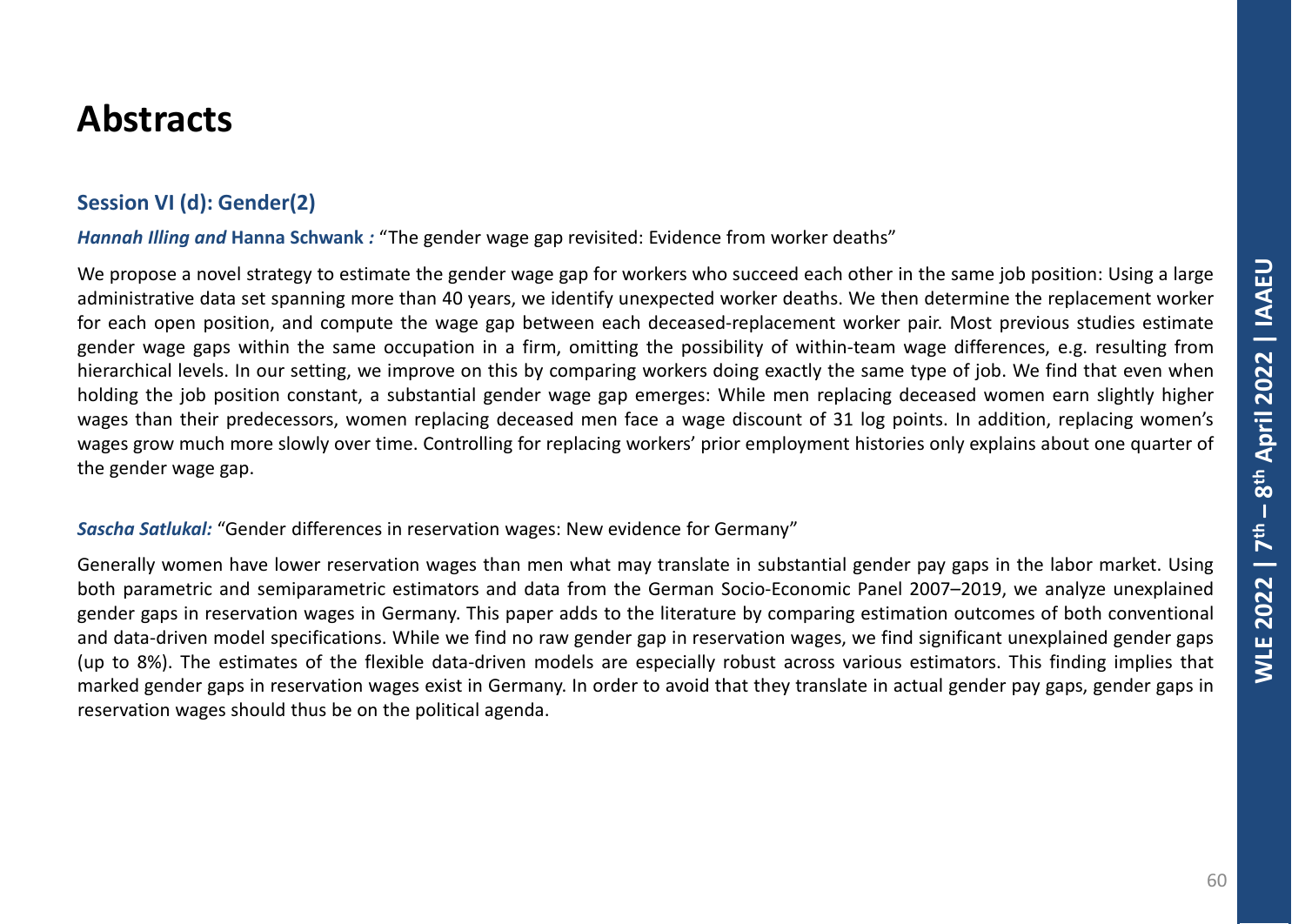#### **Session VII (a): Human Capital**

*Narcisse Cha'ngom,* **Christoph Deuster, Frédéric Docquier and Joël Machado:** "Brain drain, development and global inequality: A generalized approach"

We revisit the literature studying the impact of selective international migration on human capital accumulation, the level of development in the origin countries, and global inequality. We first develop a model establishing the micro-foundations of the relationship between skill-biased emigration and human capital accumulation in a multi-destination context, and examine its theoretical properties. In a second step, the model is calibrated to match data and (updated) empirical elasticities, and simulated to quantify the effect of the size and structure of international migration. We find that skill-biased emigration prospects stimulate human capital formation and induce brain gain effects in a majority of developing countries, reducing their skill gap with industrialized nations. We also embed the migrationeducation nexus into a development-accounting framework that accounts for the main transmission mechanisms through which emigration affects economic development in each origin country separately. Our simulations suggest that both migration intensity and immigrants' skill-selection reduce income-per-worker disparities between countries. We finally disentangle the effect of the size and the skill-structure of international migration on global inequality by simulating the model for all countries of the world simultaneously. Migration of workers from poor to rich countries increases the worldwide average income per worker and decreases the number of workers living in extreme poverty. We show that global migration increases the Theil index of inequality whereas immigrants' skillselection reduces global inequality.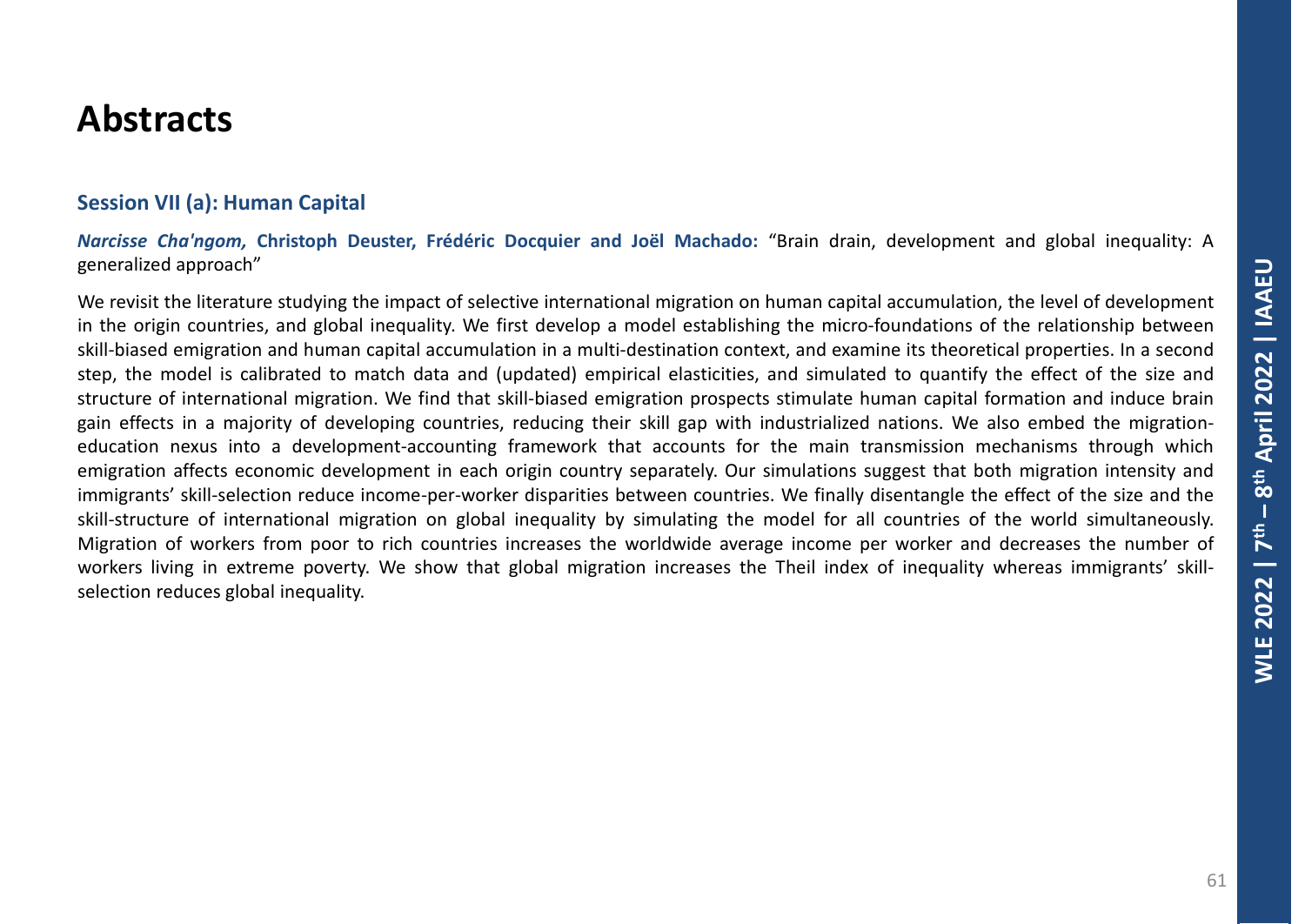#### **Session VII (a): Human Capital**

*Alberto Marcato***:** "Lights and shadows of employer concentration: On-the-job training and wages"

This paper studies the effect of employer concentration on the provision of on-the-job training and their combined effect on wages. I develop an oligopsony model of the labor market, where employers strategically decide wages and on-the-job training investment according to the level of employment concentration they face in a local labor market. High levels of employer concentration reduce both the separation and recruitment wage elasticities. Employers in highly concentrated markets find it more challenging to hire new workers and lose employees poached by competitors. On top of increasing workers' productivity, on-the-job training has an ambiguous effect on separation and recruitment wage elasticities. A set of testable predictions for training and wages are derived and confronted with comparable microdata on training in the USA and Italy. Specifically, I estimate with an instrumental variable approach that high employer concentration in a local labor market (i) positively affects the firms' training investment, (ii) reduces wages, (iii) decreases the traininginduced wage premium, and (iv) increases workers productivity. Finally, these findings suggest that using employer concentration as a direct measure of labor market competition underestimates the negative effect of concentration on wages.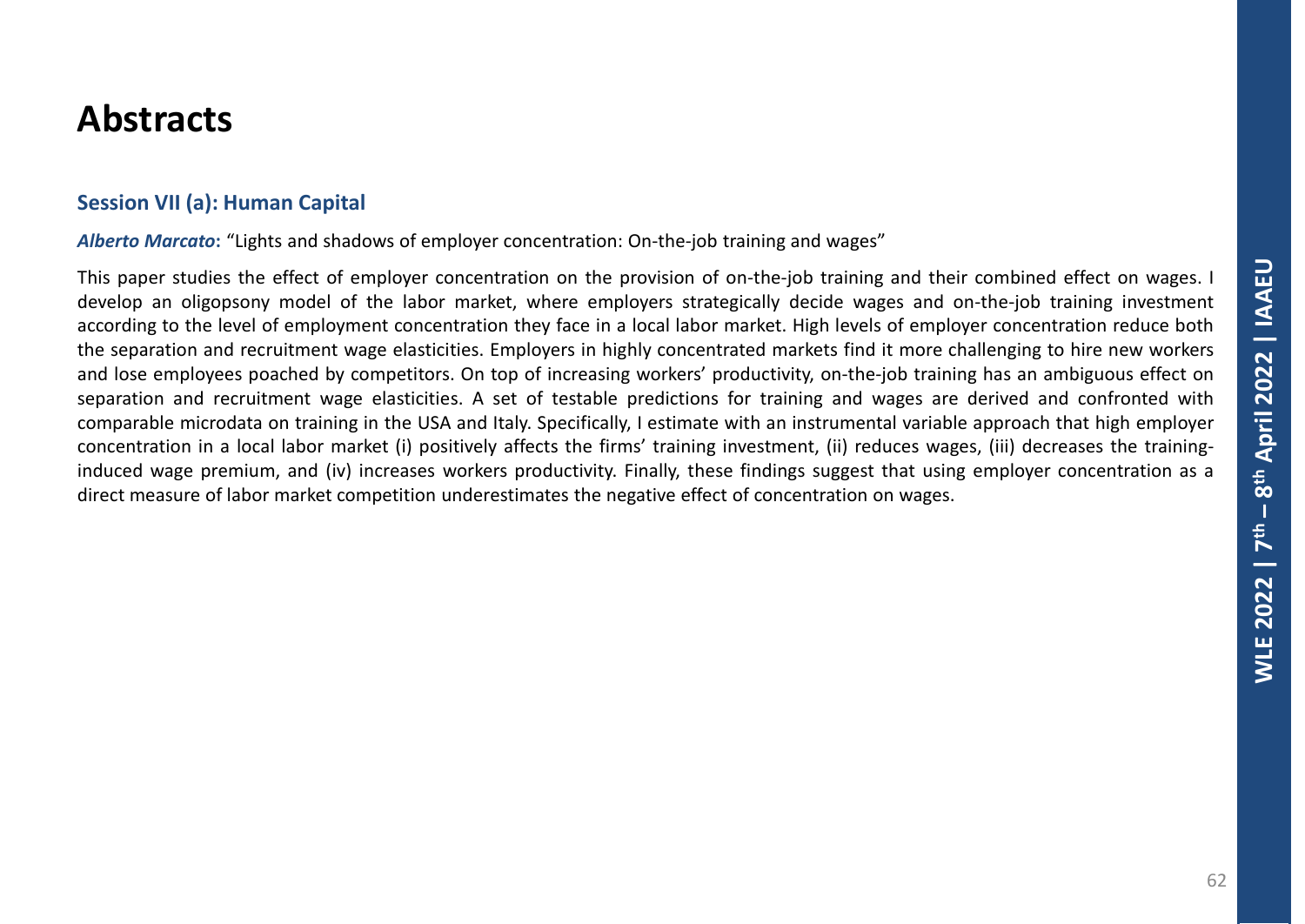### **Session VII (b): Wages (2)**

*Bernhard Schmidpeter***:** "Exposure to labor market news and expectations about job search & earnings"

I show that workers update expectations about job search and earnings when exposed to both positive and negative labor market news. To identify the impact of positive news, I exploit a unique setting, Foxconn's announcement to create thousands of high-paying jobs in Racine, Wisconsin. Consistent with predictions from directed search models, I find that individuals exposed to positive labor market news do not adjust their expectations about the job arrival rate. But, conditional on expecting an offer, they revise their expectations about potential salary offered considerably upward. Exposure to positive news also increases the expected salary growth at the current firm, even if an individual does not expect the employer to match any potential outside offer. This implies that positive news leads to an increase in workers' perceived bargaining power, but also that firms and workers frequently bargain over wages, even without explicit outside offers. Using Foxconn's later announcement of a downward revised new investment plan to identify the impact of bad news, I find strong asymmetries in the updating process.

#### *Theresa Markefke* **and Christian Bredemeier:** "The career costs of part-time: Human capital, signalling, and dynamic self-selection"

We distinguish between voluntary and involuntary part-time to correct for dynamic self-selection into part-time and to assess the relative importance of signaling versus human-capital loss as mechanisms behind the career costs of part time. Considering first transitions into involuntary part-time in event studies, we find part-time penalties which are smaller in magnitude and longevity experience compared to approaches which consider part-time in general. Subsequent earnings losses are particularly small for part-time workers who work more than 15 weekly hours, remain in their jobs and firms, and are female. Human-capital losses matter, but to a smaller extent than previous findings suggest.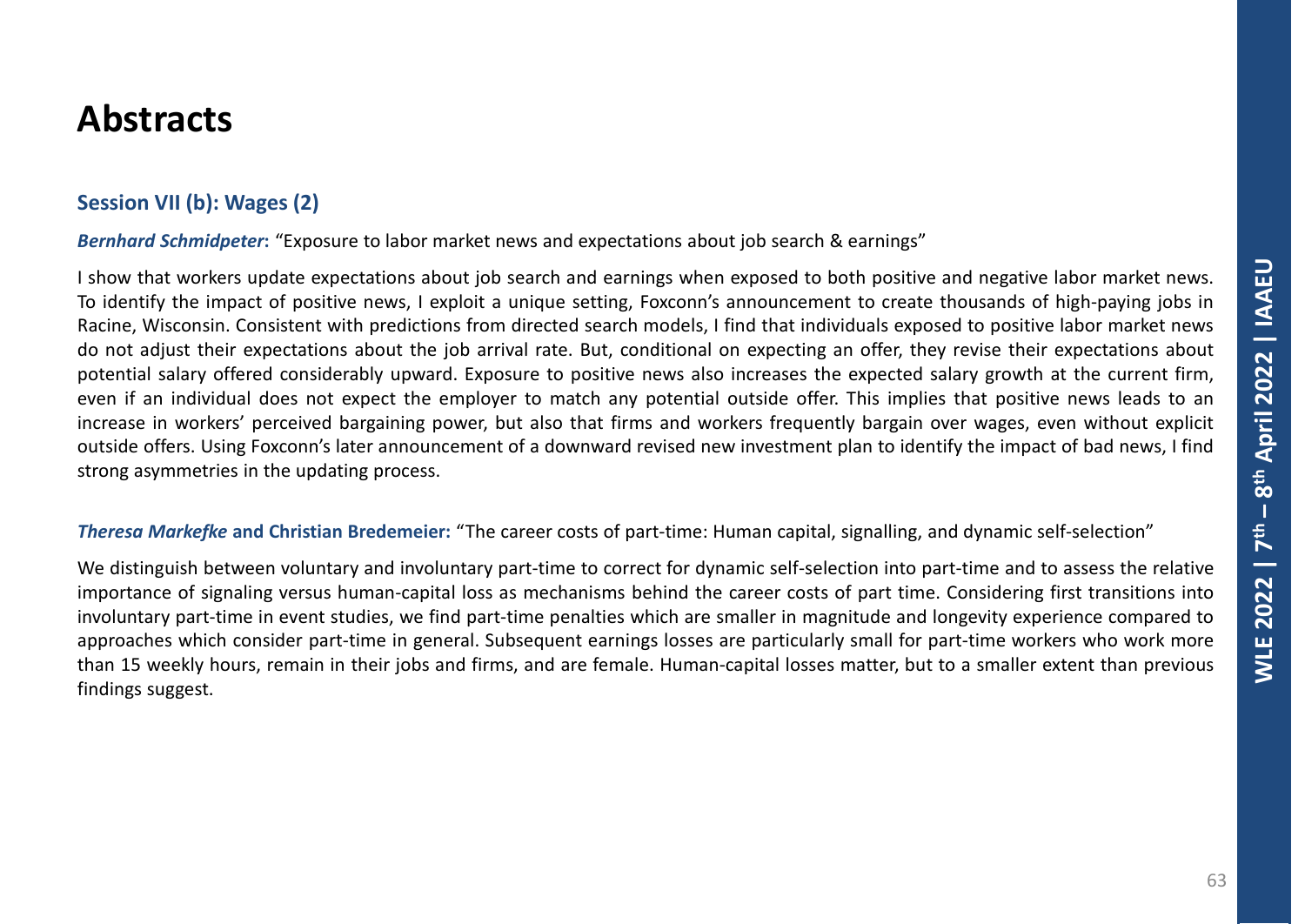### **Session VII (c): Health (1)**

*Chiara Ardito,* **Nicolás Zengarini, Roberto Leombruni, Angelo d'Errico and Giuseppe Costa:** "Increasing inequalities in mortality by socioeconomic position in Italy"

#### Background

This article investigates the evolution of inequalities in life expectancy at 65 and all-cause mortality by socioeconomic position (SEP) in Italy.

#### Methods

For this study, we used two large administrative data sets, one covering the Italian private sector employees' population in the years 1990–2019, the other covering for the years 1981–2019 all private and public sector workers of Turin, the fourth largest city of Italy.

Life table techniques are used to estimate the evolution of life expectancy at 65 years by different income quantiles and occupational classes. Negative binomial regression analyses are performed to calculate the interaction effect of socio-economic position and year on mortality controlling for several individual and contextual factors and the mutual adjustment of the second measure of SEP.

#### Results

We find that social inequalities in life expectancy at 65 and all-cause mortality have widened in Italy during the last decades because longevity improved for mid- to high SEP individuals whereas it hardly changed for workers in the lowest SEP.

#### Conclusions

These results have important policy implications as socio-economic inequalities in longevity may imply regressive redistribution and undermine the equity of a pension system.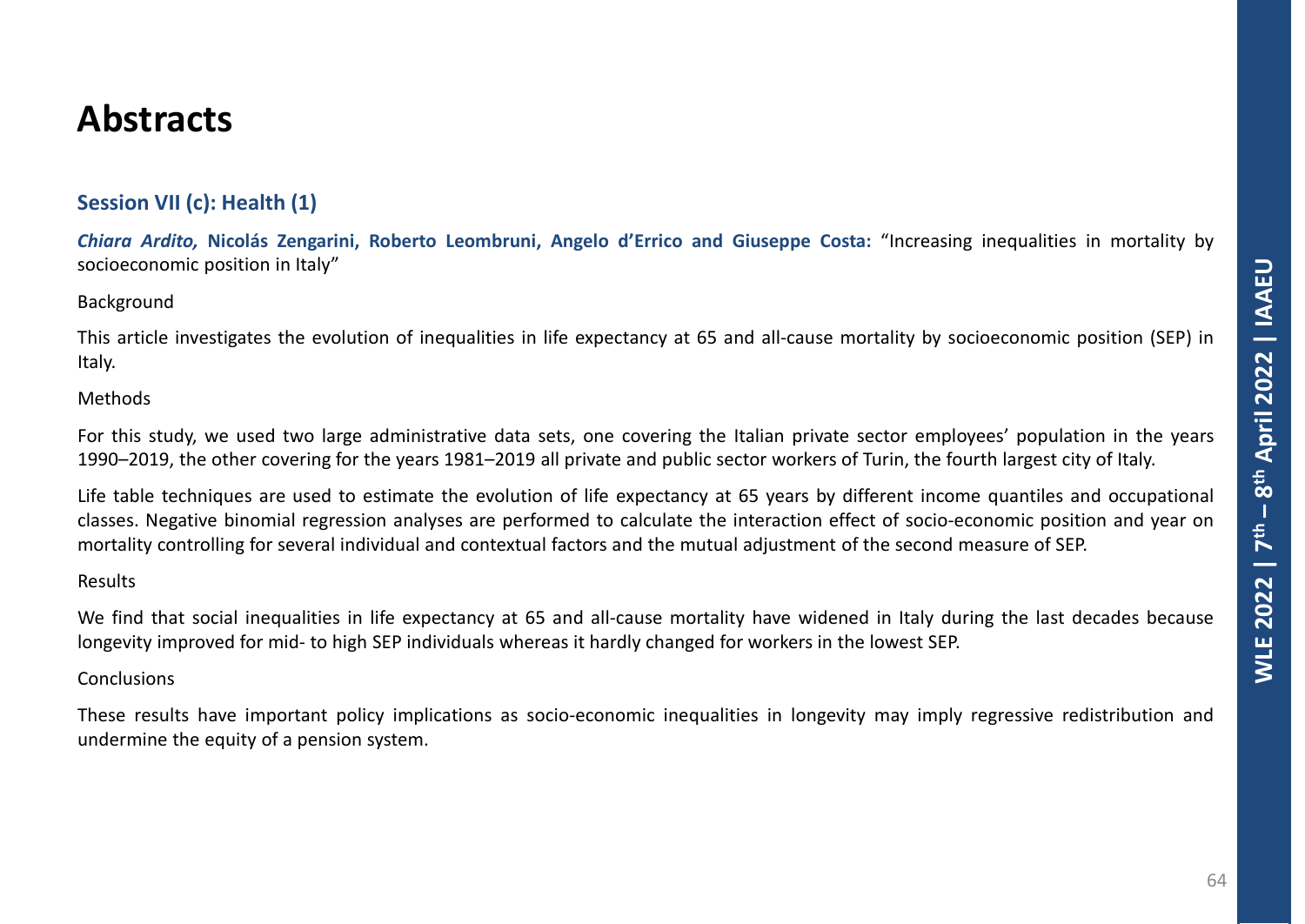### **Session VII (c): Health (1)**

Lisa Pütz: "Workplace conflicts and sickness absence: Evidence from the German Socio-Economic Panel"

Identifying determinants of sickness absence can help organizations in reducing sick leave and the immense costs associated with it. This study focuses on conflicts at the workplace as a potential driver of sickness absence. In addition, this study investigates the role of psychological detachment from work and social support at work for the relation between workplace conflicts and sickness absence. Identifying these variables as relevant mediators or moderators of the relation can provide an orientation regarding measures that can prevent workplace conflicts from spilling over into increased sick leave. Using data from the German Socio-Economic Panel (SOEP), workplace conflicts are identified as a relevant driver of sick leave. The roles of detachment and social support are analyzed and valuable implications for corporate practice are derived.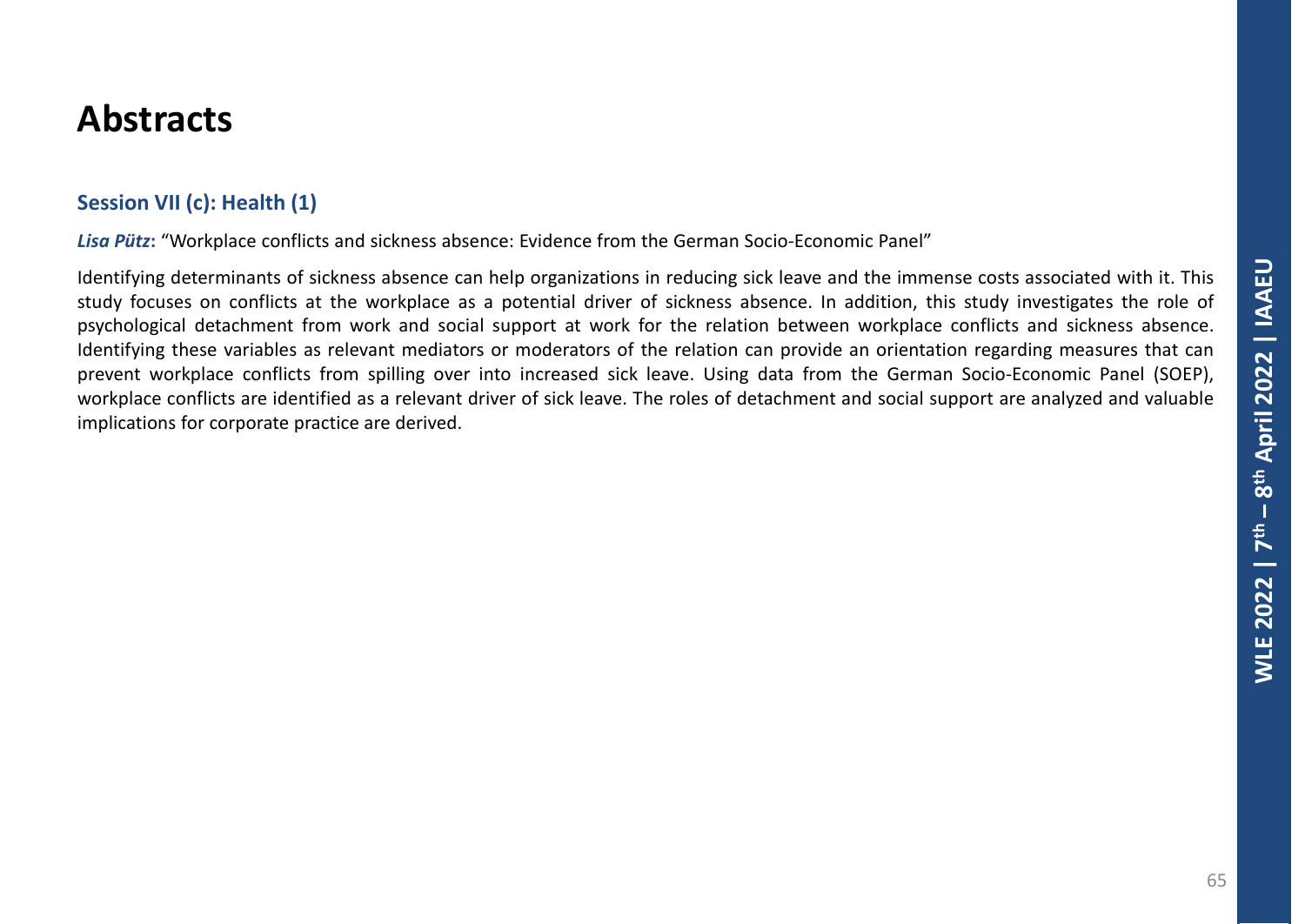### **Session VII (d): Gender (3)**

*Rodrigo Ceni,* **Estefanía Galván and Cecilia Parada:** "Gender gaps and the role of female bosses: Evidence from matched employeremployee administrative data"

Using matched employer-employee administrative data for Uruguay this paper investigates how the gender composition of bosses at firms affects the gender gaps in labor market outcomes of workers. Our results show that having a higher representation of female bosses at the firms leads to lower pay gaps. By including workers' and bosses' fixed effects to control for unobserved heterogeneity, we find that working in a firm where there is at least one female boss reduces the gender pay gap by 1.51 log points, and by 3.24 log points when at least fifty percent of the bosses are females. Our results show that gender pay gaps are substantially lower among civil servants compared to those of private workers, but even in these large public firms having female bosses causally reduces the gender pay gaps. We present suggestive evidence that these results are partially explained by female employees being more likely to be promoted when working for a group of bosses with a female composition of at least fifty percent.

#### *Paolo Santini* **and Caroline Coly***: "*Women of struggle: The role of women in the American labor movement"

Labor unions have traditionally been the advocates of workers' equality, but women have been under-represented among their ranks for a long time. Using a novel rich dataset on the composition of American unions' workers between 1959 and 2016, we analyze the evolution of gender inequalities within labor unions, and compare it with the evolution of inequalities in the general society using the CPS. We find that, although the share of women among union workers rose quickly in the 1970s as women labor force participation increased, the share of female among union executives increased much less and is still below 25% today. As women's enrollment in unions' key positions has increased, the gender wage gap has decreased and is now very close to zero, even at the very top. We explain our results by two factors: i) the increasing feminization of union membership; and ii) the change in the prevailing social norms. Those results indicate that, although unions' main role has always been to fight for workers' rights and more equality, they have not themselves always been exempt from the inequalities that affect the labour market and they further need to work within their organizations to pave the way to equality.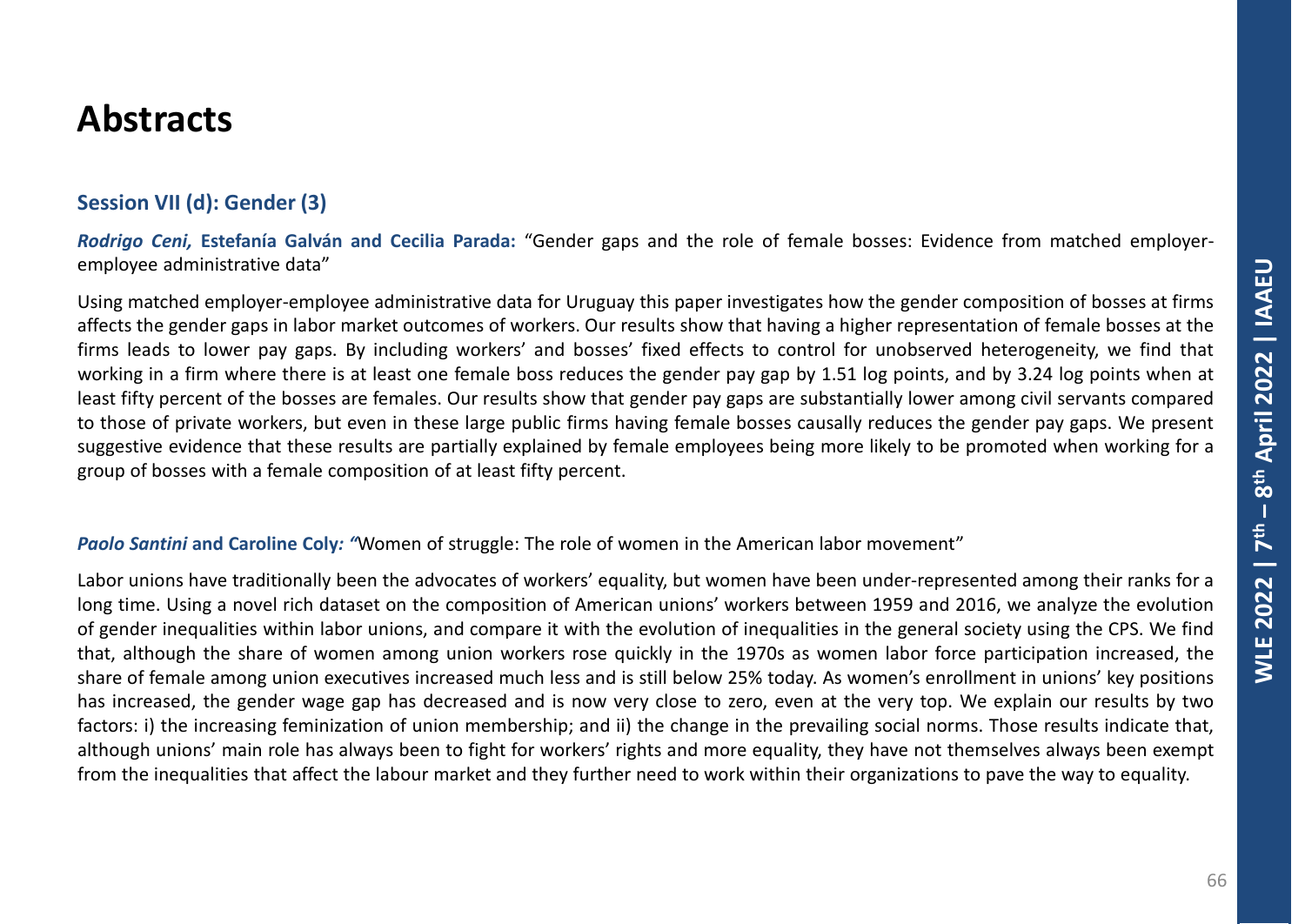#### **Session VIII (a): Discrimination**

*Lucas van der Velde* **and Joanna Tyrowicz***:* "Statistical gender discrimination: Evidence from young workers across four decades and 56 countries"

Statistical discrimination offers a compelling narrative on gender wage gaps among younger workers. Employers could discount women's wages to adjust for probable costs linked to childbearing. Given trends towards lower and delayed fertility one should observe a lower discount in wages and a reduction in the gender wage gap among entrants. We test this conjecture using estimates of adjusted gender wage gap among young workers from 56 countries. We find that postponing childbirth by a year reduces the adjusted gap by two percentage points (15%). We further benchmark the implied gender inequality with the help of time-use data.

*Johnson Kakeu,* **Guy Tchuente and John Nana Francois***: "*The forest behind the tree: Heterogeneity in how U.S. governor's party affects black workers"

Income inequality is a distributional phenomenon. This paper examines the impact of U.S. governor's party allegiance (Republican vs Democrat) on ethnic wage gap. A descriptive analysis of the distribution of yearly earnings of Whites and Blacks reveals a divergence in their respective shapes over time suggesting that aggregate analysis may mask important heterogeneous effects. This motivates a granular estimation of the comparative causal effect of governors' party affiliation on labor market outcomes. We use a regression discontinuity design (RDD) based on marginal electoral victories and samples of quantiles groups by wage and hours worked. Overall, the distributional causal estimations show that the vast majority of subgroups of Black workers earnings are not affected by democrat governors' policies, suggesting the possible existence of structural factors in the labor markets that contribute to create and keep a wage trap and/or hour worked trap for most of the subgroups of Black workers. Democrat governors increase the number of hours worked of Black workers at the highest quartiles of earnings. A bivariate quantiles groups analysis shows that democrats decrease the total hours worked for Black workers who have the largest number of hours worked and earn the least. Black workers earning more and working fewer hours than half of the sample see their number of hours worked increase under a democrat governor.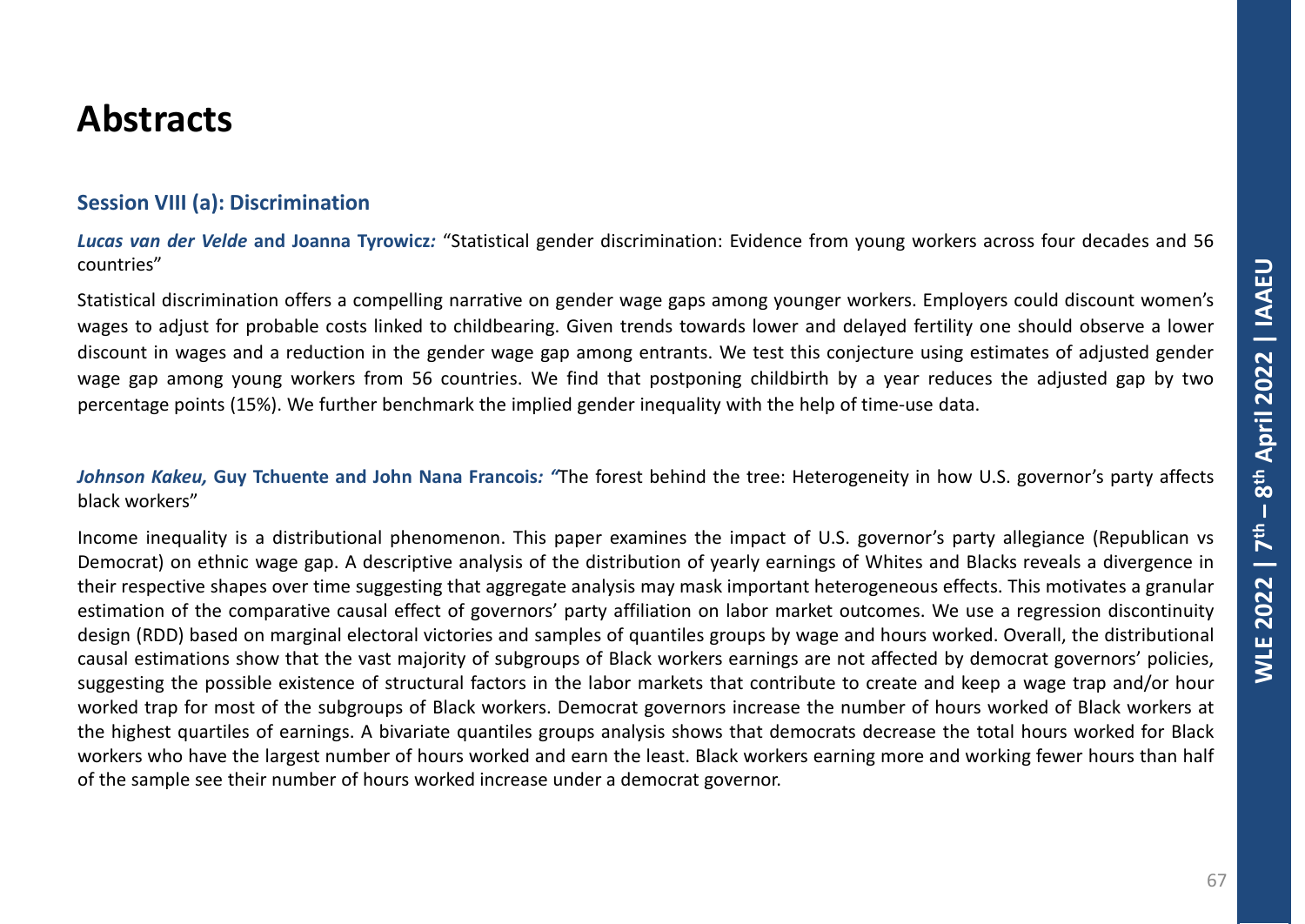### **Session VIII (b): Wages (3)**

*Torben Dall Schmidt:* "Offshoring, reshoring and location effects. What are the effects of internationalization on wages in different locations?"

Relocating production and business activities in general has been a trend over a long period. The current health crisis associated with COVID-19 has fostered a discussion of new trends of reshoring such activities and policies have also been formulated in that respect. A literature has investigated general productivity and wage effects of these trends. No contributions though consider effects on the urban wage premium. We therefore consider two spatial dimensions in wages. Wage effects of internationalization in firms and wage differences between urban and non-urban areas. Starting with benchmark model, general results point to the importance of offshoring and reshoring to understand the urban wage premium. Providing evidence for SMEs versus large firms, by destination of offshoring and by type of activity being downstream of upstream, we furthermore prove some suggestive evidence on the relative importance of factor costs, unbundling costs and productivity from offshoring or reshoring on the wage differences between urban an non-urban areas.

#### *Marcel Steffen Eckardt* **and Michael Neugart***: "*Policy complementarities to curb market power and raise real wages"

Recent evidence suggests that anti-competitive behavior of firms negatively affects workers' real wages. Typically, policy actions relate to antitrust regulation and rarely to measures that curb employers' monopsony power. We show that policymakers who want to raise workers' real wages should address both types of market power simultaneously to gain from a policy complementarity.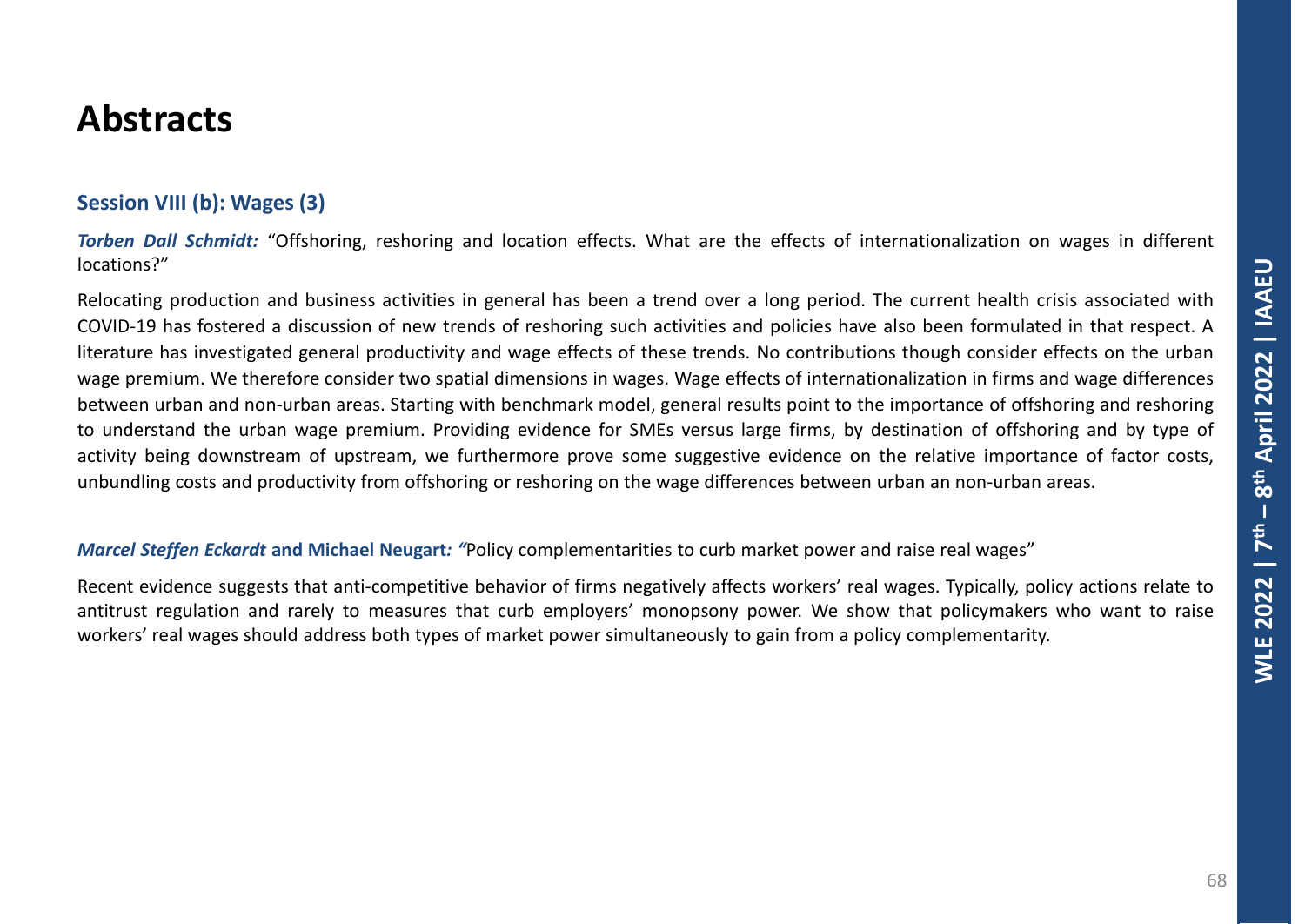### **Session VIII (c): Health (2)**

*Mattis Beckmannshagen* **and Johannes König***:* "Out for good: Labor market effects of transitory and persistent health shocks"

Health shocks impair individuals' ability to participate on the labor market and present a major risk to household welfare. Based on sick days and hospitalizations we introduce two novel health shock indicators: one for transitory and one for persistent shocks. We show how these two shock types affect labor market outcomes, such as employment, yearly hours, and labor earnings, but also partner earnings and household net income. We find large negative employment effects of persistent shocks that end up negatively affecting household net incomes. In contrast, transitory shock induce only minor employment effects that leave household net incomes unaffected.

*Elisabeth Wurm* **and Alyssa Schneebaum***: "*Health insurance and labor supply: Evidence from same-sex couples"

Evidence on a link between health insurance and the labor supply of prime-age workers is scarce. We exploit a unique setting in which same-sex couples were granted access to spousal health insurance and identify labor supply responses among prime age workers in the US. We show that labor supply drops when female prime-aged workers in same-sex couples get access to health insurance, while men in same-sex couples become more likely to be self-employed. Changes to labor supply are strongest for individuals with pre-existing illnesses.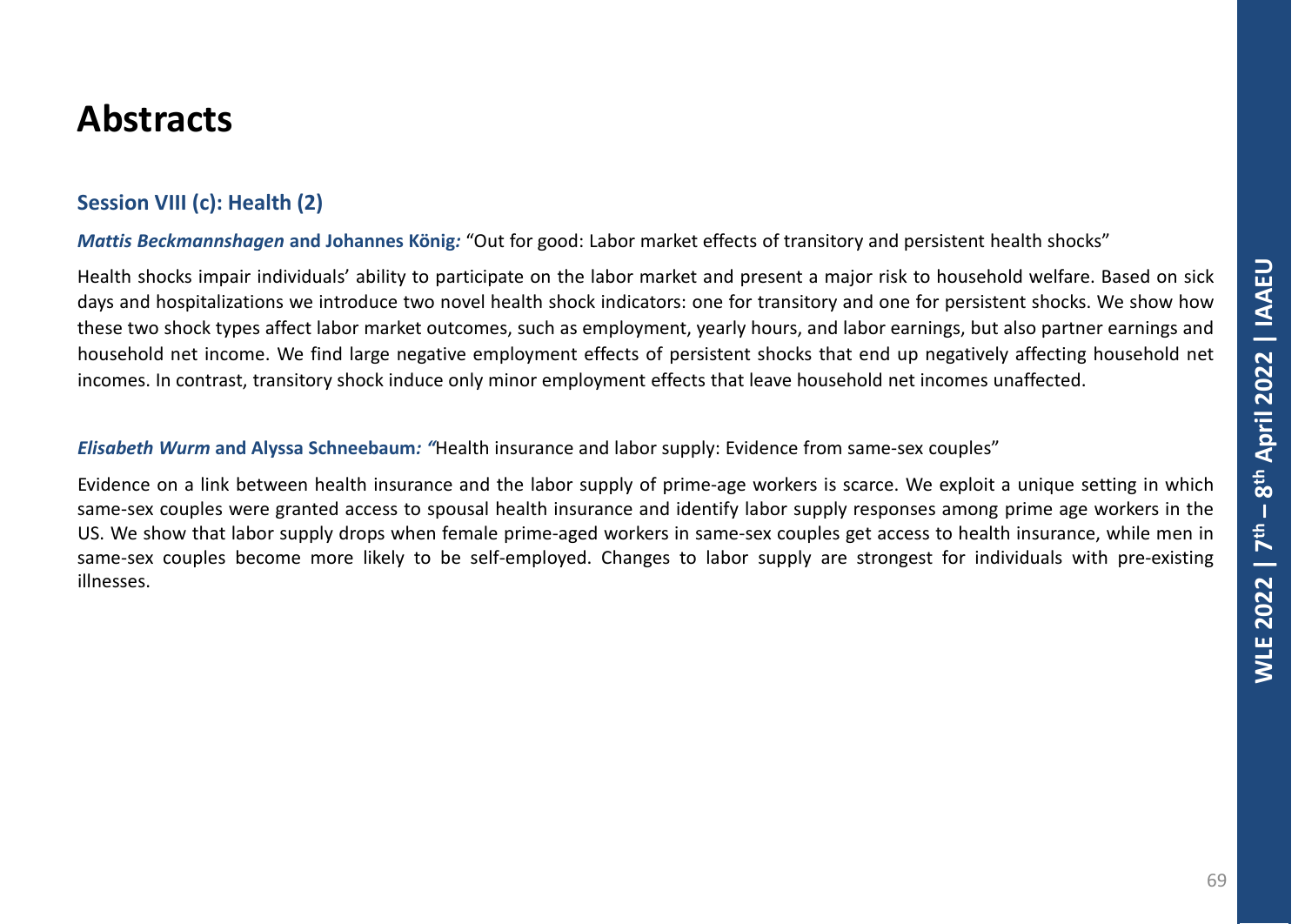# **Participants**

| <b>Last Name</b> | <b>First Name</b> | <b>Affiliation</b>                                                                                                   |
|------------------|-------------------|----------------------------------------------------------------------------------------------------------------------|
| Adema            | Joop              | ifo Institute,<br><b>LMU Munich</b>                                                                                  |
| Ardito           | Chiara            | University of Torino                                                                                                 |
| <b>Becker</b>    | <b>Björn</b>      | <b>IAAEU Trier</b>                                                                                                   |
| Beckmannshagen   | <b>Mattis</b>     | Freie Universität Berlin                                                                                             |
| <b>Bedaso</b>    | Fenet             | <b>IAAEU Trier</b>                                                                                                   |
| Beğen            | <b>Nazire</b>     | <b>Gebze Technical University</b>                                                                                    |
| <b>Blanas</b>    | Sotiris           | <b>IMT School for Advanced Studies Lucca</b>                                                                         |
| <b>Bossler</b>   | Mario             | Institute for Employment Research (IAB),<br>Labor and Socio-Economic Research Center (LASER)                         |
| <b>Brunello</b>  | Giorgio           | Institute of Labor Economics (IZA),<br>University of Padova                                                          |
| <b>Burdin</b>    | Gabriel           | University of Leeds,<br>Institute of Labor Economics (IZA),<br><b>Global Labor Organization (GLO)</b>                |
| Pessoa Carvalho  | <b>Bruno</b>      | Nova School of Business and Economics,<br>European Center for Advanced Research in Economics and Statistics (ECARES) |
| Carrozzo         | Salvatore         | University of Turin,<br>Collegio Carlo Alberto                                                                       |
| Ceni             | Rodrigo           | Instituto de Economia, FCEA, Universidad de la Republica                                                             |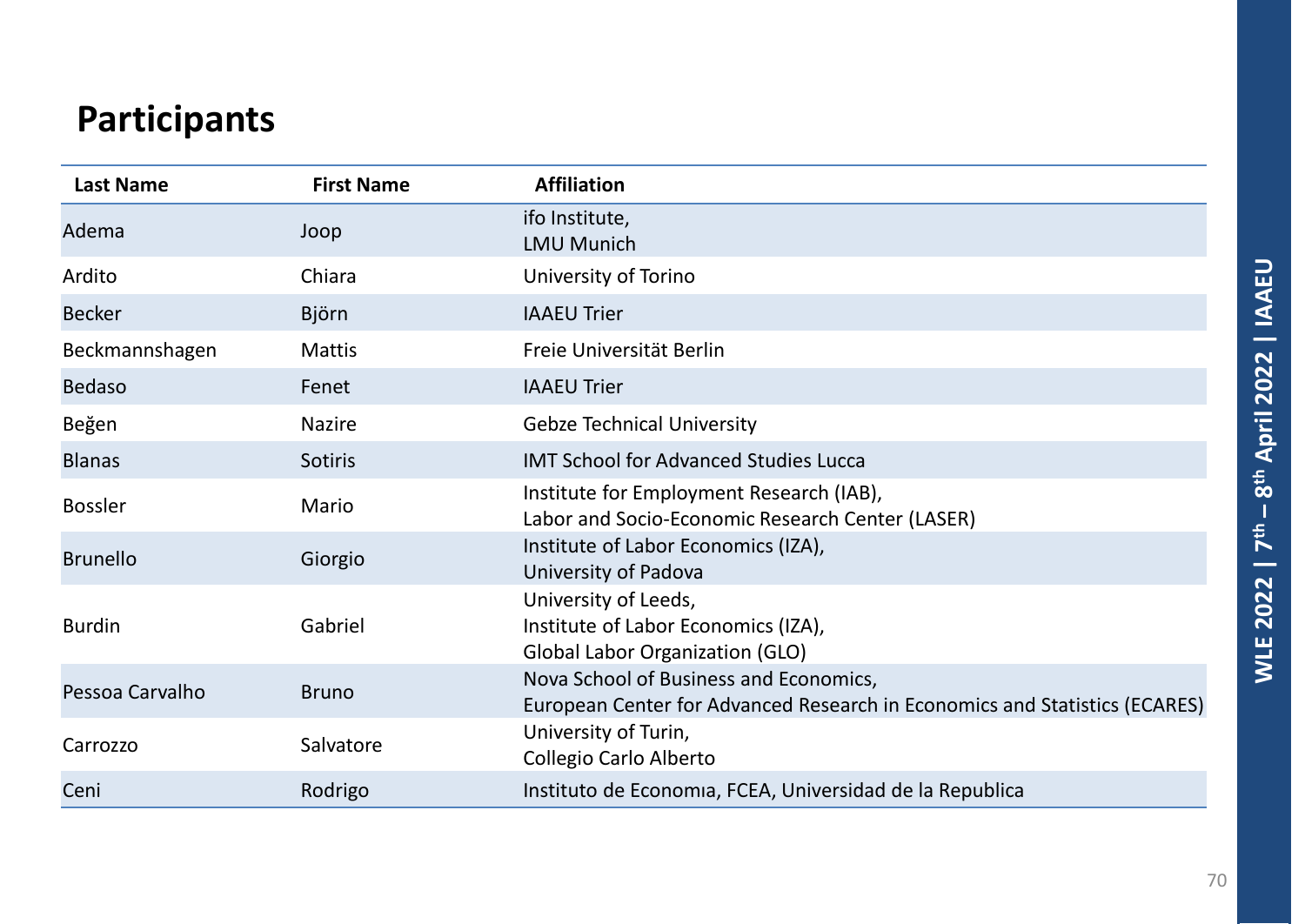# **Participants**

| <b>Last Name</b> | <b>First Name</b>     | <b>Affiliation</b>                                                                                                                                            |
|------------------|-----------------------|---------------------------------------------------------------------------------------------------------------------------------------------------------------|
| Cha'ngom         | <b>Narcisse</b>       | Luxembourg Institute of Socio-Economic Research (LISER)                                                                                                       |
| <b>Clemens</b>   | Marco                 | <b>IAAEU Trier</b>                                                                                                                                            |
| Cygan-Rehm       | Kamila                | Leibniz Institute for Educational Trajectories (LIfBi),<br>CESifo,<br>Institute of Labor Economics (IZA),<br>Labor and Socio-Economic Research Center (LASER) |
| Dall Schmidt     | Torben                | University of Southern Denmark,<br>Institute of Employment Relations and Labour (IPA)                                                                         |
| Demir            | Gökay                 | RWI - Leibniz Institute for Economic Research,<br>Heinrich-Heine-University Düsseldorf                                                                        |
| Deng             | Peihua                | Freie Universität Berlin                                                                                                                                      |
| Eckardt          | <b>Marcel Steffen</b> | <b>Technical University of Darmstadt</b>                                                                                                                      |
| <b>Elass</b>     | Kenza                 | Aix-Marseille University                                                                                                                                      |
| Espino           | Ilya                  | Federal University of Minas de Gerais                                                                                                                         |
| Feld             | Jonas                 | <b>IAAEU Trier</b>                                                                                                                                            |
| Galanakis        | Yannis                | University of Kent                                                                                                                                            |
| Gavoille         | <b>Nicolas</b>        | <b>Stockholm School of Economics Riga</b>                                                                                                                     |
| Gerten           | <b>Elisa</b>          | Universität Basel                                                                                                                                             |
| Goerke           | Laszlo                | <b>IAAEU Trier</b>                                                                                                                                            |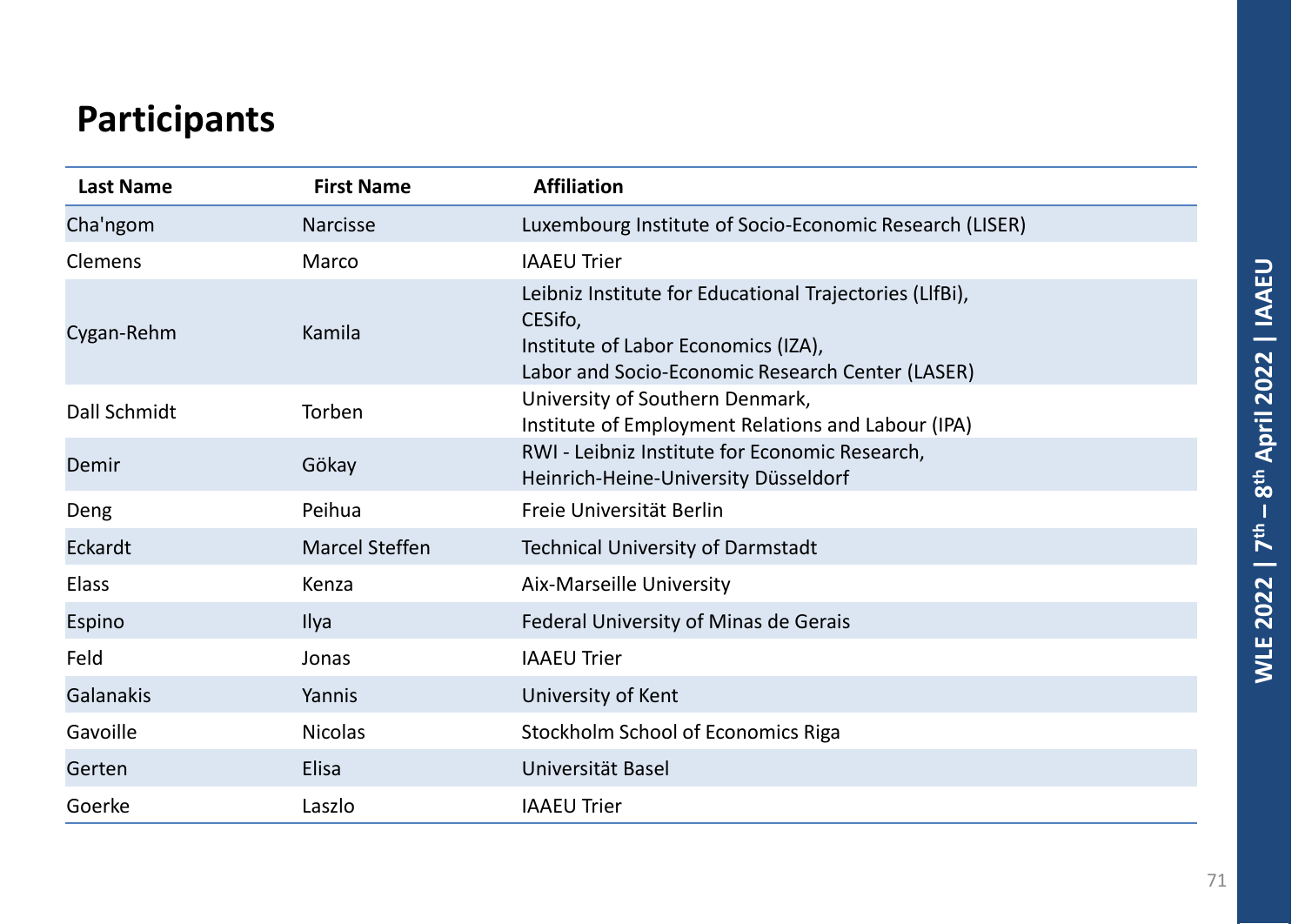# **Participants**

| <b>Last Name</b>   | <b>First Name</b> | <b>Affiliation</b>                                                             |
|--------------------|-------------------|--------------------------------------------------------------------------------|
| Geißler            | <b>Theresa</b>    | <b>IAAEU Trier</b>                                                             |
| Fernández Guerrico | Sofia             | Université Libre de Bruxelles                                                  |
| Guichard           | Lucas             | Luxembourg Institute of Socio-Economic Research (LISER)                        |
| Hartmann           | Sven              | <b>IAAEU Trier</b>                                                             |
| Hauptmann          | Andreas           | Institute for Employment Research (IAB)                                        |
| Hennecke           | Juliane           | Otto-von-Guericke-Universität Magdeburg,<br>Institute of Labor Economics (IZA) |
| Hiesinger          | Karolin           | Institute for Employment Research (IAB)                                        |
| Huang              | Yue               | <b>IAAEU Trier</b>                                                             |
| Illing             | Hannah            | University of Bonn,<br>Institute for Employment Research (IAB)                 |
| Jebsen             | Simon             | University of Southern Denmark                                                 |
| Kakeu              | Johnson           | University of Prince Edward Island                                             |
| <b>Krecik</b>      | <b>Markus</b>     | Freie Universität Berlin                                                       |
| Lensing            | Fabian            | <b>Paderborn University</b>                                                    |
| Lepinteur          | Anthony           | University of Luxembourg                                                       |
| Lonsky             | Jakub             | University of Liverpool,<br>Institute of Labor Economics (IZA)                 |
| Lu                 | Di                | Lingnan College, Sun Yat-sen University                                        |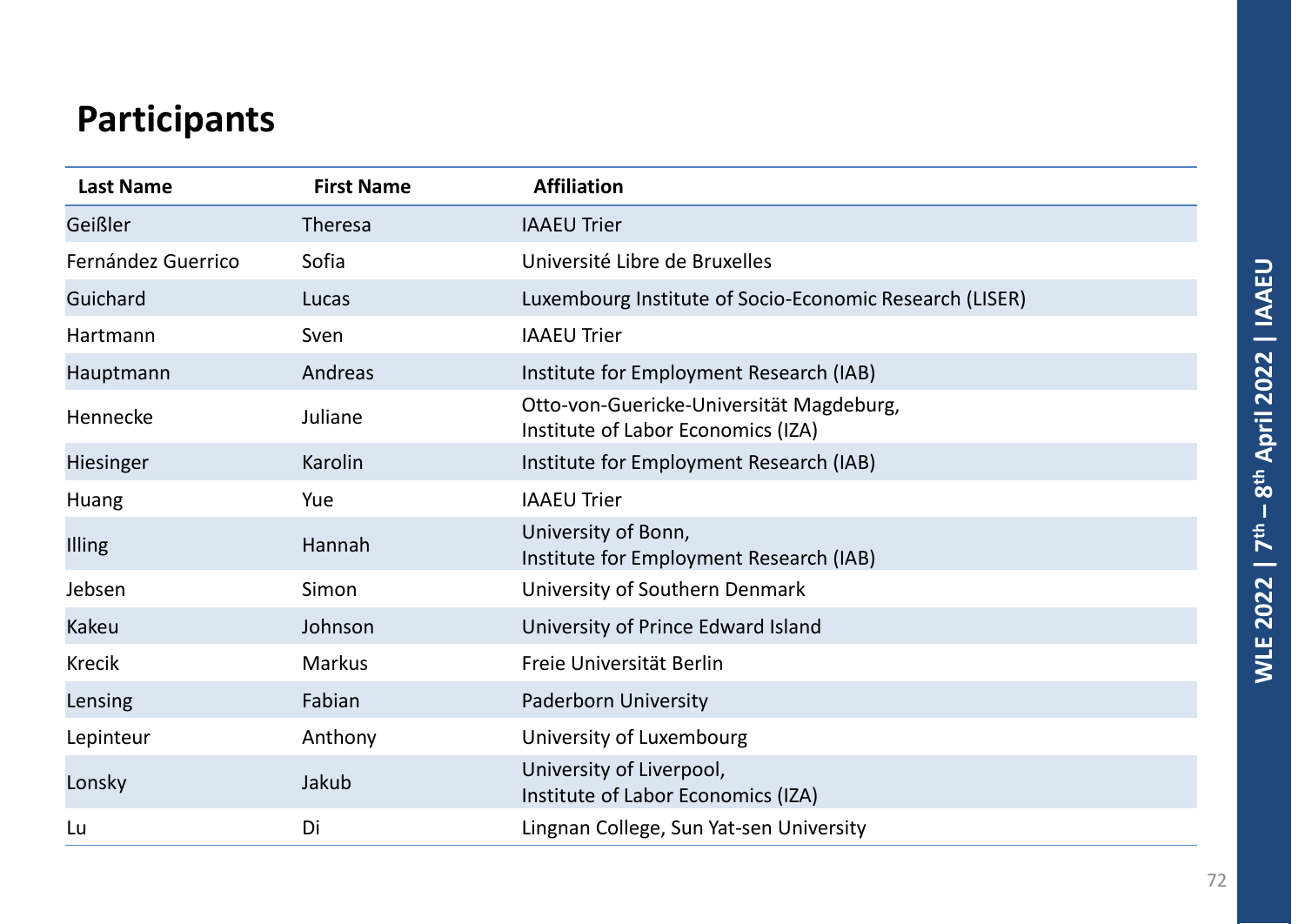## **Participants**

| <b>Last Name</b> | <b>First Name</b> | <b>Affiliation</b>                                                                                                                                                   |
|------------------|-------------------|----------------------------------------------------------------------------------------------------------------------------------------------------------------------|
| Mallén           | <b>Bernat</b>     | University of Barcelona                                                                                                                                              |
| Marcato          | Alberto           | <b>Bocconi University</b>                                                                                                                                            |
| Markefke         | Theresa           | University of Cologne                                                                                                                                                |
| Mayer            | Maximilian        | <b>Goethe University</b>                                                                                                                                             |
| Menestrier       | Eloïse            | CY Cergy Paris Université                                                                                                                                            |
| <b>Nüß</b>       | Patrick           | <b>Kiel University</b>                                                                                                                                               |
| Ong              | David             | Jinan University-University of Birmingham Joint Institute                                                                                                            |
| Palermo          | Alberto           | <b>IAAEU Trier</b>                                                                                                                                                   |
| <b>Paulus</b>    | <b>Nora</b>       | <b>IAAEU Trier</b>                                                                                                                                                   |
| Palut            | Fatma Selcen      | Erasmus University Rotterdam, Erasmus School of Economics                                                                                                            |
| Passerini        | Filippo           | <b>Catholic University of Milan</b>                                                                                                                                  |
| Pineda-Hernández | <b>Kevin</b>      | Université libre de Bruxelles, SBS-EM (CEBRIG & DULBEA)<br>Université de Mons (humanOrg)<br>National Fund for Scientific Research (FRS-FNRS)                         |
| Prömel           | Christopher       | Freie Universität Berlin                                                                                                                                             |
| Pütz             | Lisa              | <b>RWTH Aachen</b>                                                                                                                                                   |
| Qendrai          | Pamela            | Institute of Labor Economics (IZA),<br>University of Mainz,<br>Graduate School of Economics, Finance and Management (GSEFM) at<br><b>Goethe University Frankfurt</b> |

T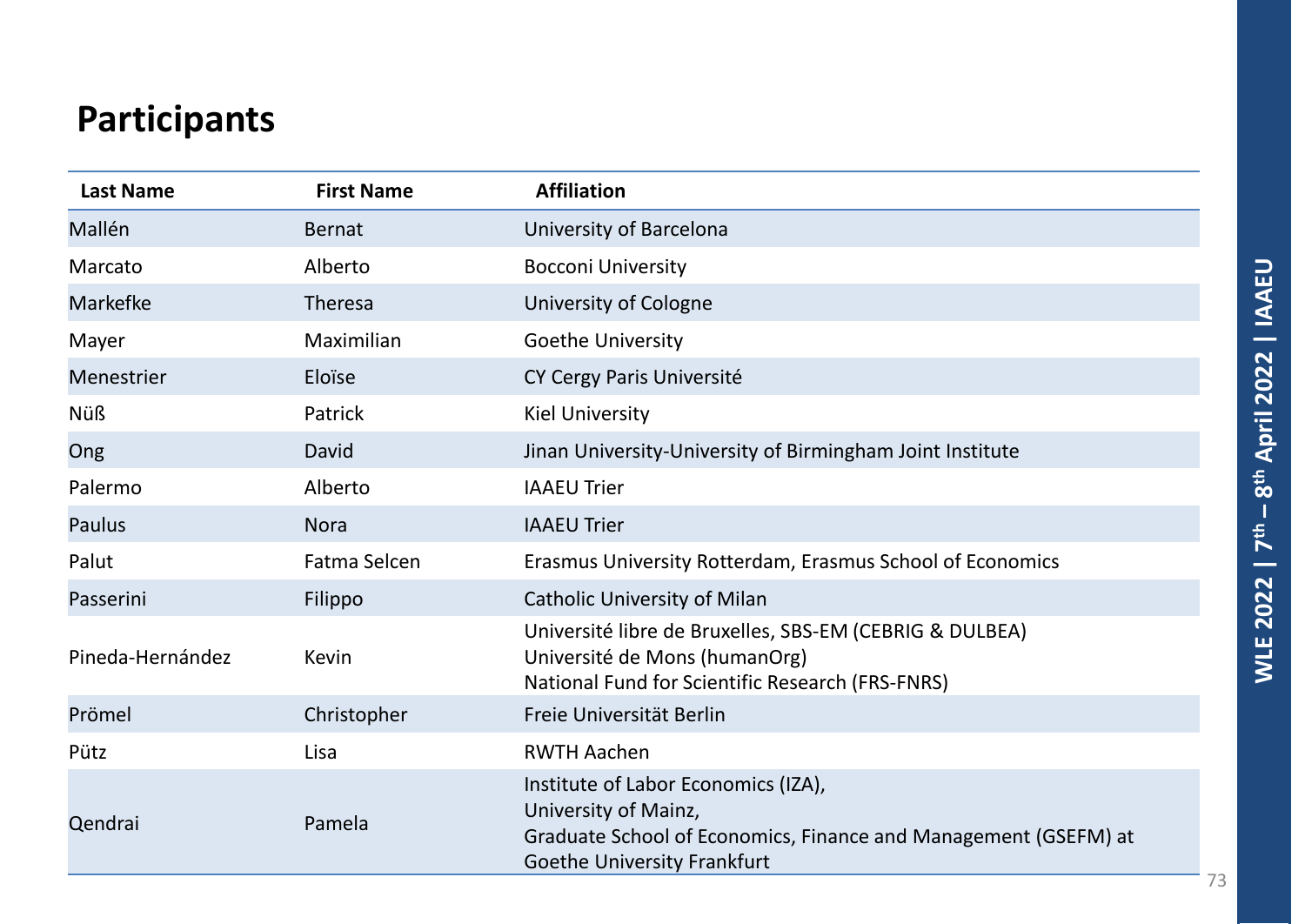## **Participants**

| <b>Last Name</b> | <b>First Name</b> | <b>Affiliation</b>                                                                                                       |
|------------------|-------------------|--------------------------------------------------------------------------------------------------------------------------|
| Rattini          | Veronica          | University of Milan                                                                                                      |
| Rauber           | Tom               | Technical University of Kaiserslautern                                                                                   |
| Rude             | <b>Britta</b>     | ifo Institute                                                                                                            |
| Sadowski         | <b>Dieter</b>     | <b>IAAEU Trier</b>                                                                                                       |
| Santini          | Paolo             | <b>Paris School of Economics</b>                                                                                         |
| Satlukal         | Sascha            | University of Hohenheim                                                                                                  |
| Schmid           | Ramona            | University of Hohenheim                                                                                                  |
| Schmidpeter      | <b>Bernhard</b>   | Johannes Kepler University Linz,<br>RWI - Leibniz Institute for Economic Research,<br>Institute of Labor Economics (IZA) |
| Schmidschneider  | <b>Nicolas</b>    | <b>IAAEU Trier</b>                                                                                                       |
| Shin             | Seonho            | Korea Labor Institute (KLI),<br><b>National Research Council</b>                                                         |
| <b>Simmons</b>   | Michael           | Umeå University                                                                                                          |
| Sonedda          | Daniela           | University of Eastern Piedmont,<br>Centre For North South Economic Research (CRENoS)                                     |
| Sprenger         | Ekaterina         | ZBW - Leibniz Information Centre for Economics                                                                           |
| Storm            | Eduard            | RWI - Leibniz Institute for Economic Research                                                                            |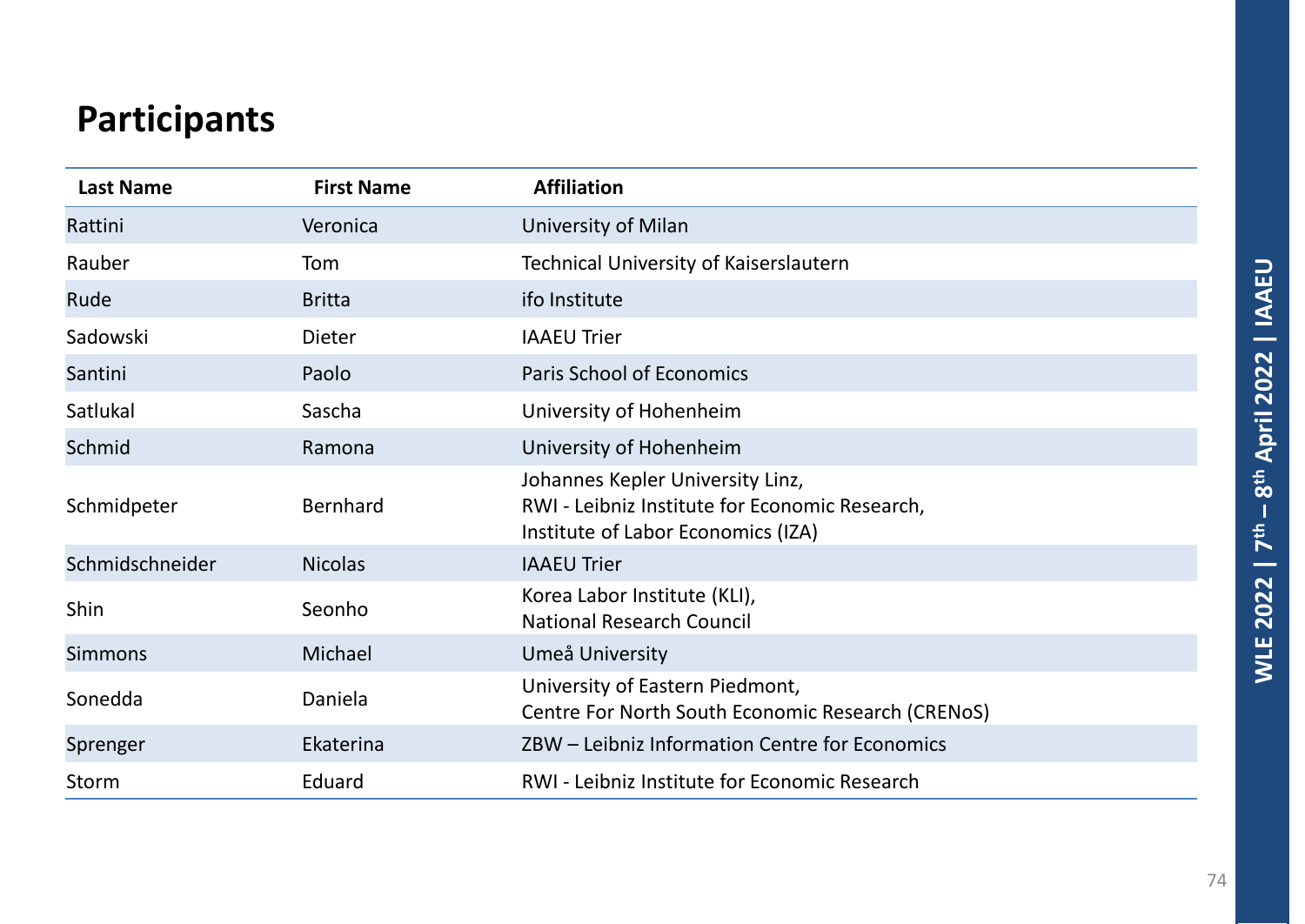## **Participants**

| <b>Last Name</b>  | <b>First Name</b> | <b>Affiliation</b>                                                                     |
|-------------------|-------------------|----------------------------------------------------------------------------------------|
| Taye              | Alemayehu         | University of Luxembourg                                                               |
| Thon              | <b>Max</b>        | University of Cologne                                                                  |
| <b>Tissandier</b> | Gaspard           | Université Paris 1 Panthéon-Sorbonne                                                   |
| van der Velde     | Lucas             | Group for Reasearch in Applied Economics (GRAPE),<br><b>Warsaw School of Economics</b> |
| Vi                | Linh              | University of Birmingham                                                               |
| Wurm              | Elisabeth         | Wirtschaftsuniversität Wien                                                            |